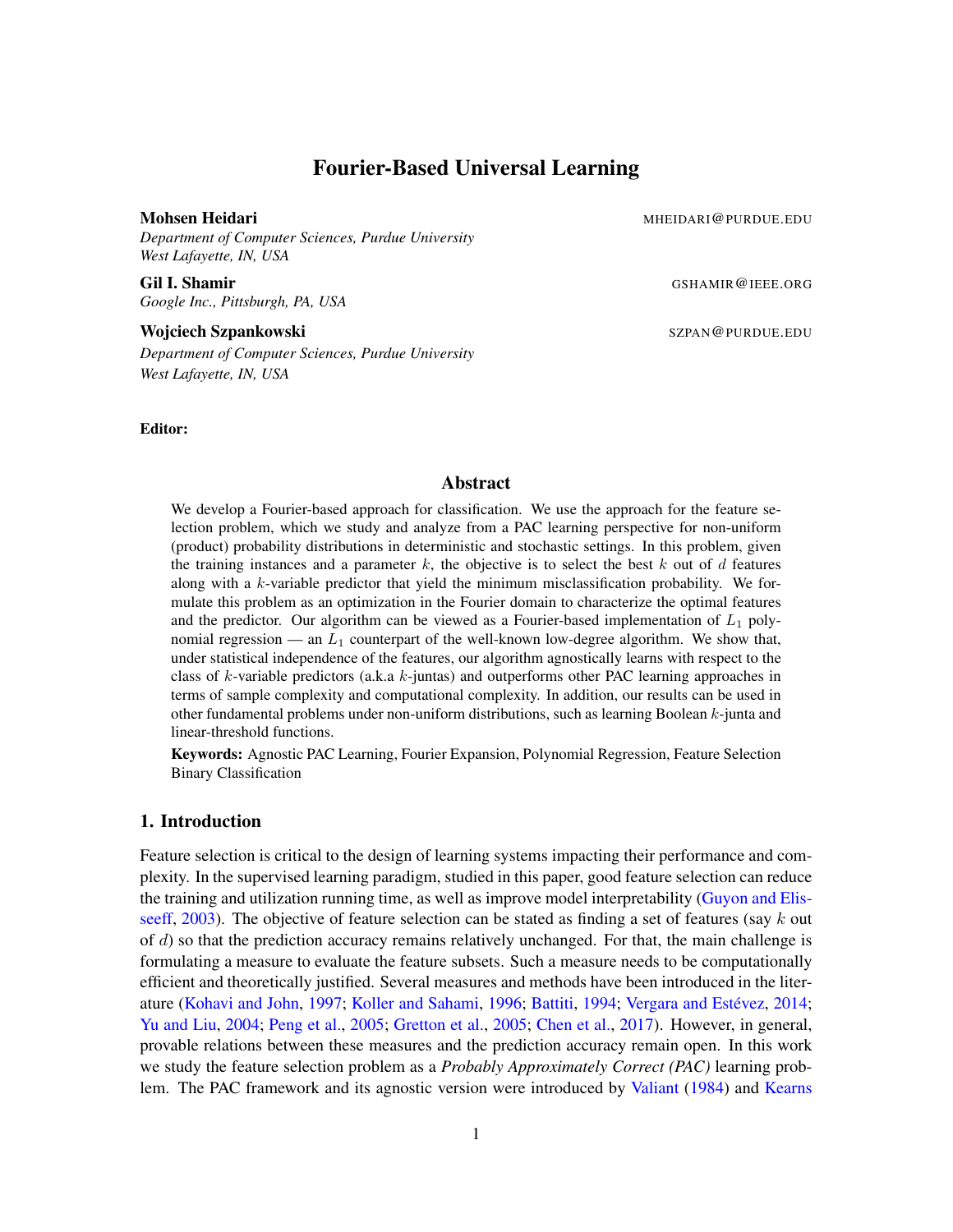[et al.](#page-31-4) [\(1994\)](#page-31-4), respectively. Learning under this model has been studied extensively [\(Linial et al.,](#page-31-5) [1993;](#page-31-5) [Valiant,](#page-31-6) [2015;](#page-31-6) [Goel and Klivans,](#page-30-4) [2019\)](#page-30-4).

We formulate feature selection as an *agnostic PAC* learning problem. The focus of this paper is on supervised binary classification with features taking values on the Boolean hyper-cube. Our model considers learning mappings from an example, which consists of d features, to a *binary* label. The mapping should map every possible combination of feature values in an example to a label. In particular, our model observes  $n$  training instances each of which contains  $d$  features  $\mathbf{x} \in \{-1, 1\}^d$  with labels  $y \in \{-1, 1\}$ . The samples are generated independent and identically distributed (i.i.d.) according to an unknown, but fixed probability distribution  $P_{XY}$ . The 0-1 loss function is used to measure the prediction accuracy. The expectation of this loss over  $P_{XY}$  is referred to as *misclassification* probability.

More precisely, in feature selection, given a parameter  $k < d$ , the objective is to find the set of best  $k$  features with a  $k$ -variable predictor that minimizes the misclassification probability. Hence, the set of all k-variable predictors  $g: \{-1, 1\}^k \mapsto \{-1, 1\}$  followed by the selected features  $(j_1,$  $(j_2, ..., j_k)$  are considered as the target class. The size of this set is  $O(d^k 2^{2^k})$  ( $O(d^k)$  for selecting a *k*-features combination, and  $O(2^{2^k})$  for assigning a dictionary to all possible feature vectors and for all possible dictionaries). The Vapnik–Chervonenkis (VC) dimension of the class is between  $2^k$  and  $2^k + O(k \log d)$  (VC dimension of a hypothesis class is the maximum size of the input set that can be shattered [\(Shalev-Shwartz and Ben-David,](#page-31-7) [2014\)](#page-31-7)). For this target class, the *minimum attainable misclassification probability* is defined as )

$$
\mathsf{P}_{opt} \triangleq \min_{j_1, j_2, \dots, j_k \in [d]} \min_{g: \{-1, 1\}^k \mapsto \{-1, 1\}} \mathbb{P}_{\mathbf{X}, Y} \Big\{ Y \neq g(X_{j_1}, X_{j_2}, \dots, X_{j_k}) \Big\}.
$$

In the PAC learning framework, upon observing the training instances, a learning algorithm outputs, with probability  $(1 - \delta)$ , a feature subset of cardinality k with a predictor so that the resulted misclassification probability is at most  $P_{opt} + \epsilon$ , where  $\epsilon, \delta \in (0, 1)$ . The goals are to minimize both, the number of training examples needed to achieve such probabilities, and the complexity of the algorithm.

#### 1.1 Summary of Our Contributions and Approach

In this work, we propose a Fourier-framework to study the feature selection problem. In our earlier work [\(Heidari et al.,](#page-31-8) [2019\)](#page-31-8), we characterized  $P_{opt}$  under the deterministic labeling, i.e.,  $Y = f(\mathbf{X})$ , and under known statistics. In this paper, we extend that result to agnostic settings with stochastic mappings. Further, we propose an agnostic-PAC feature selection and learning algorithm and derive theoretical guarantees for the case where the features are statistically independent. For the feature selection problem, our algorithm agnostically PAC-learns with sample complexity  $O(c_k^2 \frac{k^2 2^{2k}}{\epsilon^2})$  $\frac{d^2 2^{2k}}{\epsilon^2} \log \frac{d}{\delta}$ and with  $O(nk(2d)^k)$  arithmetic operations (see Theorem [4\)](#page-8-0). Table [1](#page-2-0) compares our approach with well-known PAC learning algorithms adopted to the above feature selection problem. To the best of our knowledge, both the sample and computational complexities of our algorithm improve upon previously known PAC-learning algorithms. In particular, we improve the misclassification probability of the low-degree algorithm [\(Linial et al.,](#page-31-5) [1993\)](#page-31-5), which has a comparable computational complexity. As compared to [Kalai et al.](#page-31-9) [\(2008\)](#page-31-9)'s approach using  $\mathcal{L}_1$ -polynomial regression, we obtain a lower sample complexity and significantly lower computational complexity (especially for large data sets). These algorithms are explained in Subsection [1.2.](#page-3-0) Our main contributions are itemized below.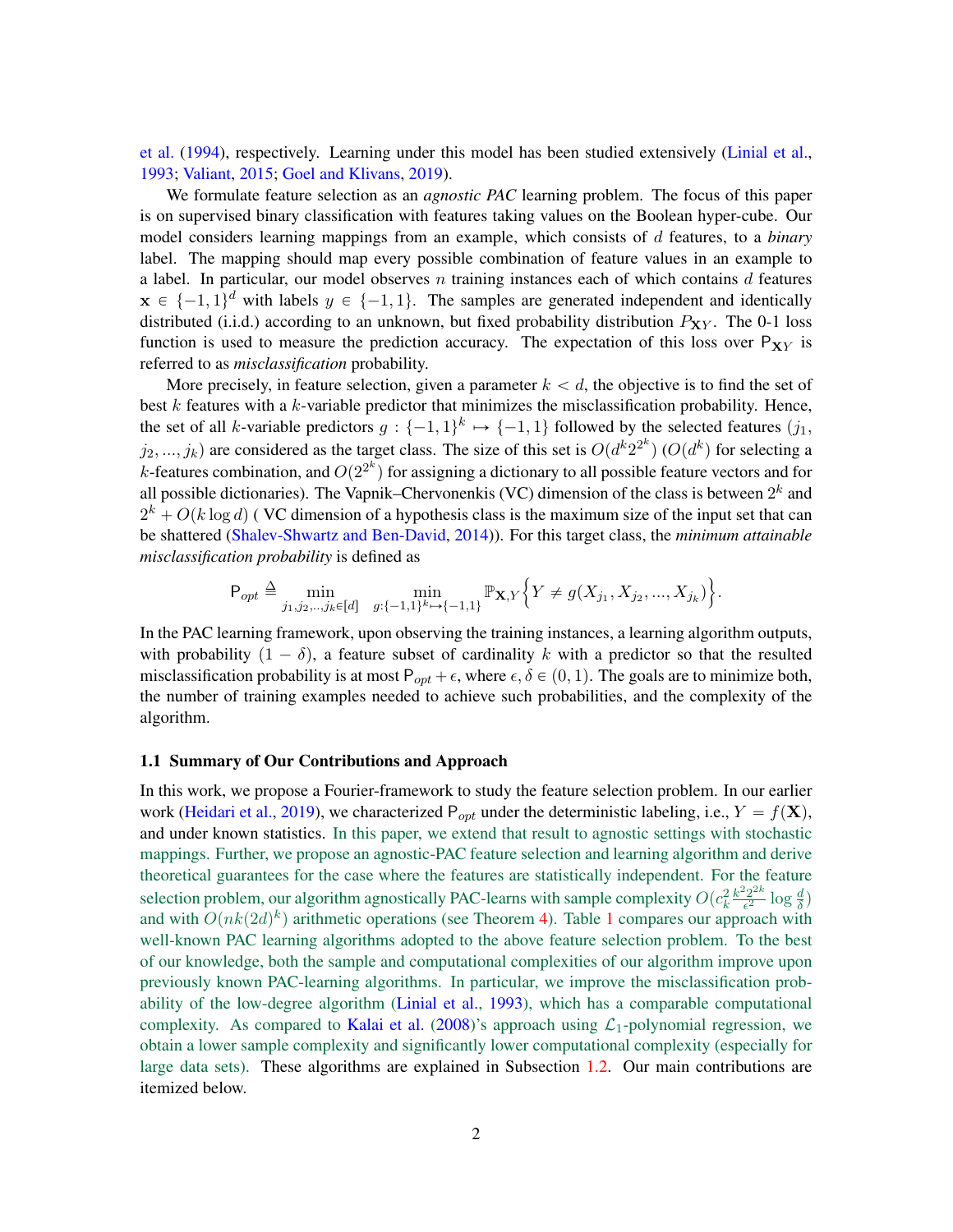<span id="page-2-0"></span>

| Approach                          | Sample Cmpx.                                                   | Computational Cmpx.      | Misclassification Prob.                                      |
|-----------------------------------|----------------------------------------------------------------|--------------------------|--------------------------------------------------------------|
| <b>ERM</b>                        | $O(\frac{k2^k}{\epsilon^2} \log \frac{d}{\delta})$             | $O(nd^k2^{2^k})$         | $P_{opt} + \epsilon$                                         |
| (Naive Exhaustive)                |                                                                |                          |                                                              |
| $\mathcal{L}_1$ -Poly. Regression | $O(d^{\Theta(k)/\epsilon})$                                    | $O(n^2d^{(3+\omega)3k})$ | $P_{opt} + \epsilon$                                         |
| (Kalai et al., 2008)              |                                                                |                          |                                                              |
| Low-degree Algorithm              | $O(2^k \log \frac{1}{\delta})$                                 | $O(nkd^k)$               | $8P_{opt}$ (uniform dist.)                                   |
| (Linial et al., 1993)             |                                                                |                          |                                                              |
| Our Approach                      | $O(c_k^2 \frac{k^2 2^{2k}}{\epsilon^2} \log \frac{d}{\delta})$ | $O(nk(2d)^k)$            | $P_{opt} + \epsilon$ (product dist.,<br>stochastic labeling) |

Table 1: Comparison of our algorithm with other PAC-learning approaches

A Fourier Framework: We extend the range of applications of *Fourier expansion on Boolean cubes*, by adapting it to the more general space of stochastic mappings (e.g., mappings from one probability space to another). Then, we develop a framework that allows us to characterize  $P_{opt}$  in the Fourier domain and find the optimal predictor and the feature subset. Note that, applying this framework, we do not require any distributional assumption on the label other than taking values from  $\{-1, 1\}$ .

We leverage the standard *Fourier expansion on the Boolean cube*, which has been central in a range of other applications such as noise sensitivity [\(O'Donnell,](#page-31-10) [2014;](#page-31-10) [Kalai,](#page-31-11) [2005\)](#page-31-11), and information-theoretic problems [\(Courtade and Kumar,](#page-30-5) [2014\)](#page-30-5). In this expansion, (analogue to standard Fourier series on a periodic function) any real-valued function on the Boolean cube can be expressed as a linear combination of *parities* [\(O'Donnell,](#page-31-10) [2014;](#page-31-10) [Wolf,](#page-32-2) [2008\)](#page-32-2). The Fourier coefficients quantify the levels of "nonlinearities" in a function, and this property can be leveraged to our results.

Guaranteed Universal Learning for Independent Features: We consider *Universal PAC* learning, i.e., agnostic PAC learning under some distributional (class) restrictions without knowing the actual distribution in the class. From an information-theoretic standpoint, the term *universal* indicates that a data-processing scheme achieves certain theoretical optimalities while agnostic to the statistics of the data [\(Cover and Thomas,](#page-30-6)  $2006$ )<sup>[1](#page-2-1)</sup>. That said, we restrict ourselves to agnostic PAC learning under the distributional restrictions that the features are independent. We note that, this condition can be relaxed to being almost independent [\(Blais et al.,](#page-30-7) [2010\)](#page-30-7), that is  $P_X$  is close to a product probability distribution in *total variation* distance.

Fourier-Based Learning Algorithm: We propose a feature selection algorithm with PAC learning guarantees using lower sample and computations complexities than previously known PAC learning algorithms. For that, we propose a Fourier-based implementation of  $\mathcal{L}_1$  polynomial regression — that is an  $\mathcal{L}_1$  counterpart of the low-degree algorithm. Hence, our algorithm achieves  $P_{opt}$  with lower computational complexity as compared to  $\mathcal{L}_1$  polynomial regression. The objective of  $\mathcal{L}_1$  polynomial regression is to minimize the mean absolute error (MAE) over all polynomials of a given degree, that is  $\min_{p(\mathbf{x})} \mathbb{E}[|Y - p(\mathbf{X})|]$ , where  $P(\mathbf{x})$  is a polynomial of fixed degree (say k). In  $\mathcal{L}_2$  polynomial regression, the objective is to minimize the mean square error (MSE), that is  $\min_{p(\mathbf{x})} \mathbb{E}[(Y - p(\mathbf{X}))^2]$ . The low-degree algorithm can be viewed as a computationally more

<span id="page-2-1"></span><sup>1.</sup> Lempel-Ziv [\(Ziv and Lempel,](#page-32-3) [1977\)](#page-32-3) is an example of a universal algorithm.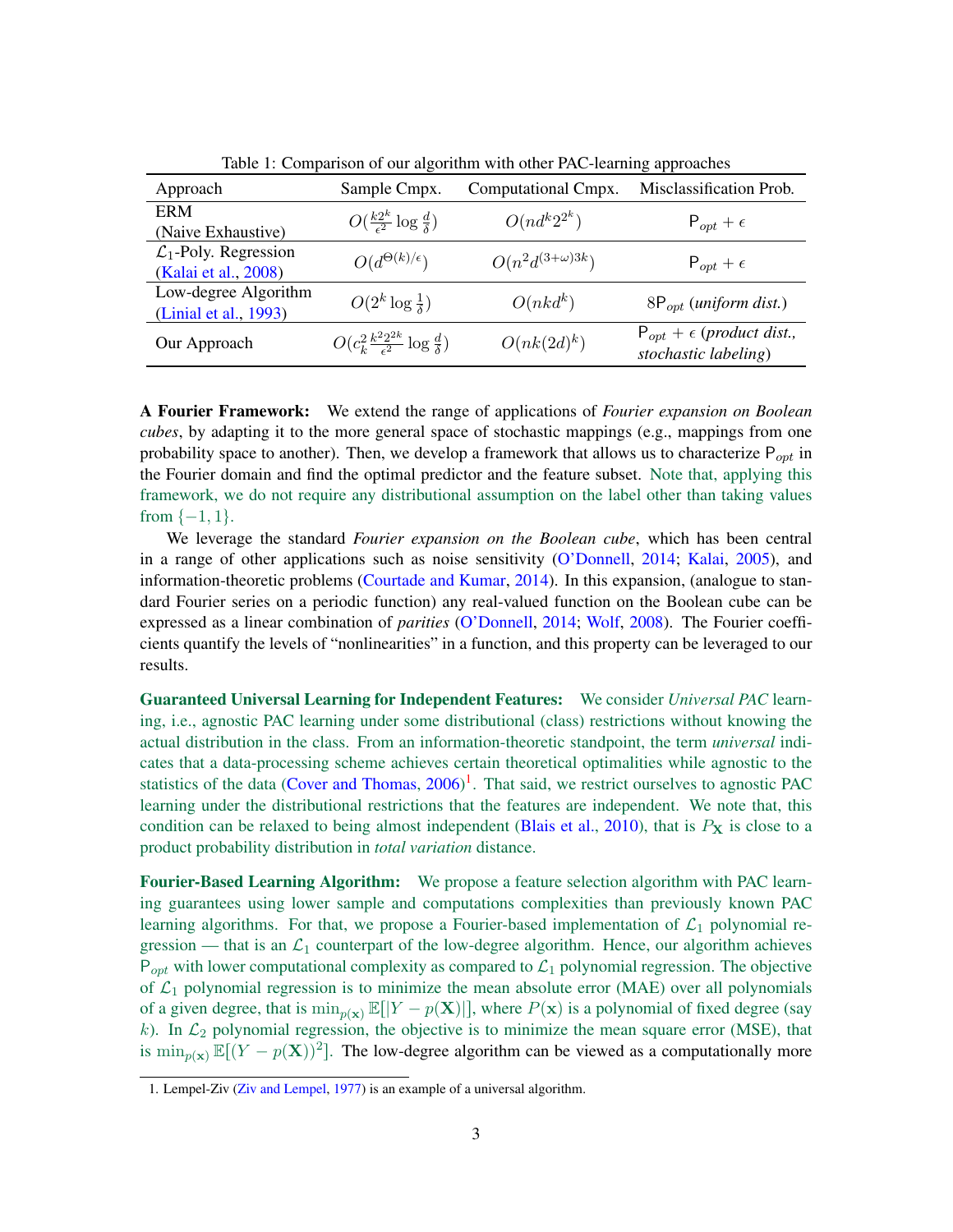efficient way of implementing  $\mathcal{L}_2$  polynomial regression [\(Kalai et al.,](#page-31-9) [2008\)](#page-31-9). However, due to  $\mathcal{L}_2$ polynomial regression, the current PAC learning guarantees are  $8P_{opt}$  in small-error regions. We address this issue by implementing  $\mathcal{L}_1$  regression instead of  $\mathcal{L}_2$ . Hence, benefiting from the learning capability of  $\mathcal{L}_1$  regression as well as computational efficiency of the low-degree algorithm.

Via a large deviation analysis based on Azuma's inequality for the concentration of martingales [\(Azuma,](#page-30-8) [1967;](#page-30-8) [Szpankowski,](#page-31-12) [2011\)](#page-31-12), we provide bounds on the rate of the convergence of the algorithm's misclassification probability. More precisely, we show in Theorem [5](#page-8-1) that the expected misclassification probability of the algorithm converges to  $P_{opt}$  with rate  $O(n^{-\gamma})$  for some  $\gamma < 1/2$ .

**Other Applications.** Building upon the prior concentration results [\(Blais et al.,](#page-30-7) [2010\)](#page-30-7), our algorithm can be used in other fundamental problems in computational learning, such as *agnostic* PAC learning with respect to *linear threshold* functions and the class of  $\alpha(\epsilon, k)$  concentrated functions, that is a collection of functions each of which approximated by a polynomial of degree k with MSE at most  $\epsilon$ . Also, our Fourier-based measure can be used in feature selection problems to evaluate the feature subsets. One can adopt conventional search algorithms ( e.g., the greedy algorithm or ranking methods) with our measure for feature selection.

#### <span id="page-3-0"></span>1.2 Related Approaches

Several approaches have been proposed in the literature for the feature selection problem with PAC guarantees. We briefly review them below.

Naive Empirical Risk Minimization (ERM): This is an exhaustive search over all feature subsets and predictors to minimize the empirical misclassification rate. For our problem, ERM is a PAC learning algorithm with sample complexity of  $O(\frac{k2^k}{\epsilon^2})$  $\frac{d^{2k}}{\epsilon^2} \log \frac{d}{\delta}$  and with computational complexity  $O(nd^k2^{2^k})$  [\(Shalev-Shwartz and Ben-David,](#page-31-7) [2014\)](#page-31-7). With the computational complexity of doubly exponential with respect to  $k$ , ERM is prohibitive even for small values of  $k$ .

 $\mathcal{L}_1$  Polynomial Regression and SVM. [Kalai et al.](#page-31-9) [\(2008\)](#page-31-9) introduced polynomial regression as an approach for PAC learning with the  $0-1$  loss function. They showed that  $\mathcal{L}_1$ -Polynomial regression agnostically PAC learns with respect to a  $(k, \epsilon)$ -concentrated hypothesis class. Recently, [Blais et al.](#page-30-7) [\(2010\)](#page-30-7) provided some generalizations of this class. Adopting this algorithm to our problem, with an exhaustive search over feature subsets, requires a sample complexity  $O(d^{\Theta(k)/\epsilon})$ . With a *linear programming* implementation, the computational complexity of this algorithm is  $O(n^2d^{(3+\omega)3k})$ , where  $\omega < 2.4$  is the matrix-multiplication exponent. A more efficient implementation is supportvector machine (SVM) with degree- $k$  polynomial kernel and without any regularization [\(Kalai et al.,](#page-31-9) [2008\)](#page-31-9). This implementation PAC learns in the non-agnostic setting, that is when the target labeling function itself belongs to the hypothesis class. However, this is not the case in the agnostic setting and when  $P_{opt}$  is away from zero [\(Blais et al.,](#page-30-7) [2010\)](#page-30-7).

Low Degree Algorithm. [Linial et al.](#page-31-5) [\(1993\)](#page-31-5) investigated PAC learning from an alternative perspective under a distributional restriction on  $X$  and introduced the well-known "Low-Degree Algorithm". They provide theoretical guarantees under the *uniform* and *known* distribution on  $\{-1, 1\}^d$ of the examples. As [Kalai et al.](#page-31-9) [\(2008\)](#page-31-9) showed, under the uniform distribution, the low-degree algorithm agnostically learns the  $(k, \epsilon)$ -concentrated hypothesis classes with an error up to 8P<sub>opt</sub> +  $\epsilon$ . This algorithm is based on the Fourier expansion on the Boolean hyper-cube. Although computationally efficient, this algorithm has limited practical applications due to its distributional restric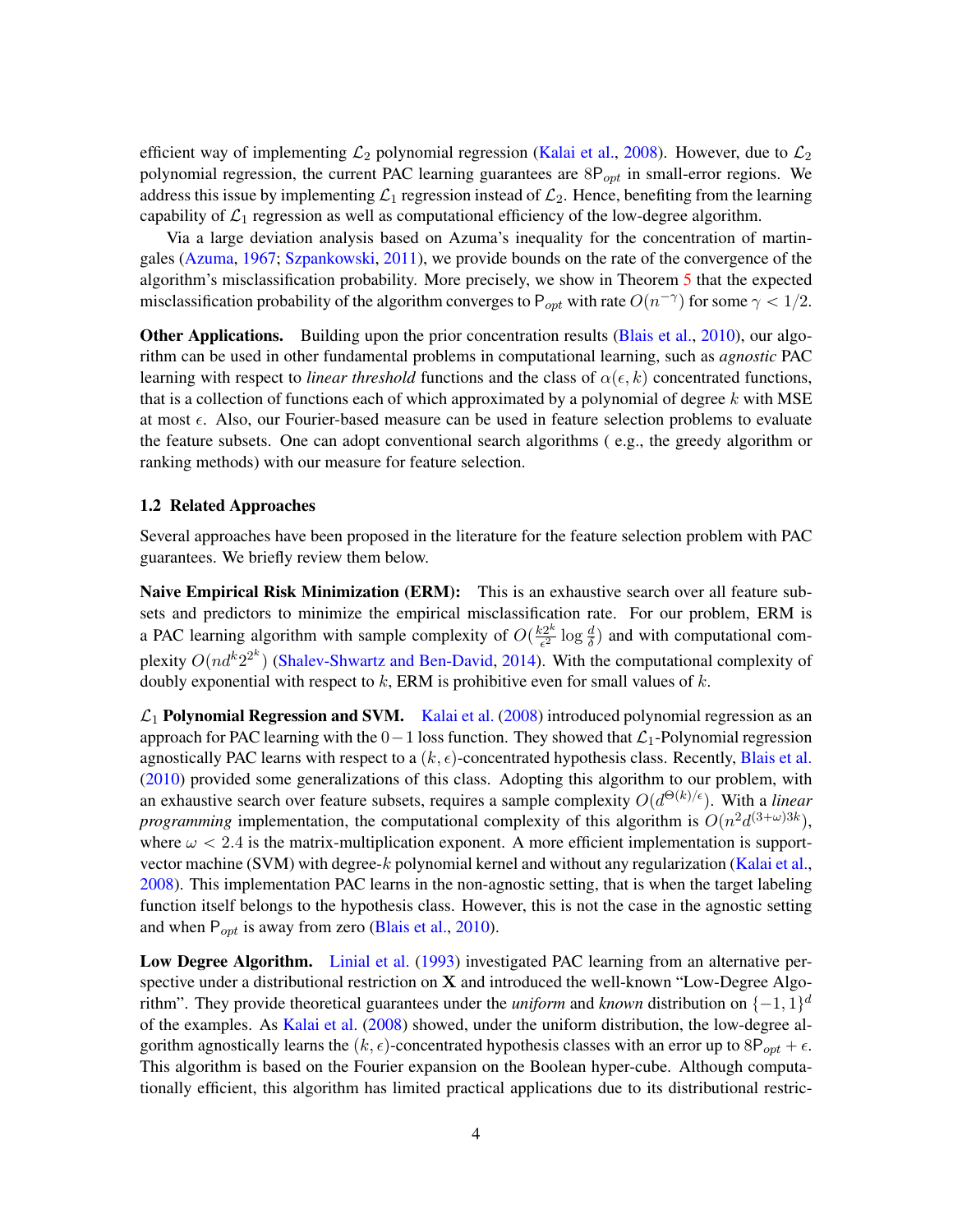tions — uniform (and known) distribution is unrealistic in many applications. Further, the factor 8 in the accuracy bound is noticeable when  $P_{opt}$  is not close to zero (say  $\approx 0.1$ ). [Furst et al.](#page-30-9) [\(1991\)](#page-30-9) relaxed such a distributional restriction by adopting a low-degree algorithm for learning  $AC^0$  functions under the product probability distributions. However, the second issue (factor 8) remains to be resolved.

The Fourier estimation approach in the low-degree algorithm has interesting properties which makes it suitable for other applications [\(Mossel et al.,](#page-31-13) [2003,](#page-31-13) [2004;](#page-31-14) [Jackson,](#page-31-15) [1997\)](#page-31-15). Such works, mainly, consider PAC learning in *non-agnostic* setting (in which the error probability is zero or sufficiently close to zero) and the under uniform distribution. In this paper, we extend the applications of Fourier estimation to *agnostic* setting involving stochastic mappings. Therefore, we significantly relax the distributional assumptions about the features as well as the target labeling. Also, we provide a rigorous theoretical analysis guaranteeing the PAC learning capabilities of our algorithm (see Theorem [4](#page-8-0) and [5\)](#page-8-1).

**Notation:** The input set of the features is denoted by X, where, unless otherwise stated,  $\mathcal{X} =$  $\{-1, 1\}^d$ . For shorthand, the random vector of the features is denoted by  $X = (X_1, X_2, ..., X_d)$ . We construct the vector space of real-valued functions on X with inner product denoted by  $\langle f, \rangle$  $g \geq \mathbb{E}[f(\mathbf{X})g(\mathbf{X})]$  for any real-valued function f, g on X. For any bounded function  $f : \mathcal{X} \to \mathbb{R}$  $g/\equiv E[f(\mathbf{X})]$  for any identicant function for  $f, g$  on  $\lambda$ . For any bounded function  $f: \lambda \mapsto \mathbb{R}$ <br>in this space, the 1-norm and 2-norm are defined as  $||f||_1 \triangleq \mathbb{E}[|f(\mathbf{X})|]$  and  $||f||_2 \triangleq \sqrt{\mathbb{E}[f(\mathbf{X})^2]}$ , respectively. As a shorthand, in this paper, for any natural number  $\ell$ , the set  $\{1, 2, \dots, \ell\}$  is denoted by [ $\ell$ ]. For any ordered subset  $\mathcal{J} = \{j_1, j_2, \cdots, j_m\}$ , by  $X^{\mathcal{J}}$  denote the random vector  $(X_{j_1}, X_{j_2}, \cdots, X_{j_m})$  $\cdots$ ,  $X_{j_m}$ ). Similarly, by  $x^{\mathcal{J}}$  denote the vector  $(x_{j_1}, x_{j_2}, \cdots, x_{j_m})$ . For a pair of functions  $f, g$  on X, the notation  $f \equiv g$  means that  $f(x) = g(x)$  for all  $x \in \mathcal{X}$ .

# <span id="page-4-0"></span>2. A Fourier-Based Framework

The Fourier expansion on the Boolean cube has been a powerful tool to characterize non-linear relations among the features and the labels. Such an expansion has been developed also on the Boolean cube with non-uniform distribution [\(O'Donnell,](#page-31-10) [2014\)](#page-31-10). In what follows we present an overview of this Fourier expansion. A more detailed discussion on the properties of this Fourier expansion is available in Appendix [A.](#page-14-0)

**The Fourier expansion on the Boolean cube:** Let  $X = (X_1, X_2, ..., X_d)$  be a vector of mutually independent random variables on the Boolean cube  $\{-1, 1\}^d$ . Let  $\mu_j$  and  $\sigma_j$  be the mean and standard-deviation of  $X_i, j \in [d]$ . Suppose that these random variables are non-trivial, that is  $\sigma_j > 0$  for all  $j \in [d]$ . The Fourier expansion is defined via a set of basis functions called *parities*. The *parity* for a subset  $S \subseteq [d]$  is a function  $\psi_S : \mathbb{R}^d \mapsto \mathbb{R}$  defined as

$$
\psi_{\mathcal{S}}(\mathbf{x}) \triangleq \prod_{i \in \mathcal{S}} \frac{x_i - \mu_i}{\sigma_i}, \quad \forall \mathbf{x} \in \mathbb{R}^d.
$$

By construction, the above parities are orthonormal. In other words,  $\mathbb{E}[\psi_{\mathcal{S}}(X) \psi_{\mathcal{T}}(X)] = 0$  for  $\mathcal{S} \neq \mathcal{T}$  and  $\mathbb{E}[\psi_{\mathcal{S}}(\mathbf{X})^2] = 1$ .

It is known that these parity functions form an orthonormal basis for the space of bounded functions on the Boolean cube [\(O'Donnell,](#page-31-10) [2014\)](#page-31-10), that is when  $\mathcal{X} = \{-1, 1\}^d$ . As a result, any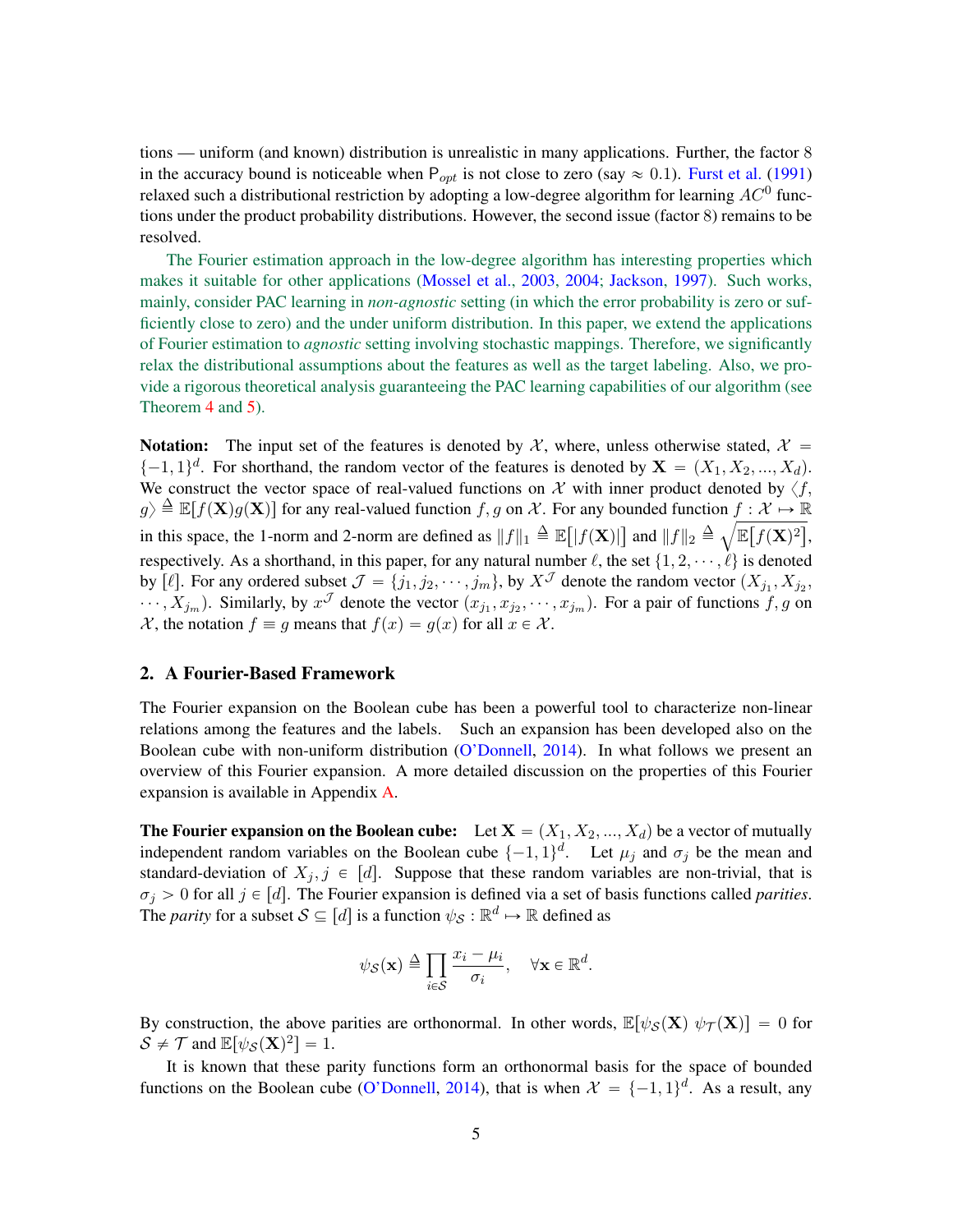bounded function  $f: \{-1, 1\}^d \mapsto \mathbb{R}$  can be written as a linear combination of the form

$$
f(\mathbf{x}) = \sum_{\mathcal{S} \subseteq [d]} f_{\mathcal{S}} \psi_{\mathcal{S}}(\mathbf{x}), \quad \forall \mathbf{x} \in \{-1, 1\}^d,
$$

where  $f_S \in \mathbb{R}$  are called the *Fourier coefficients* of f. Due to the orthogonality of the parities, the Fourier coefficients can be computed as follows

$$
f_{\mathcal{S}} = \mathbb{E}[f(\mathbf{X})\psi_{\mathcal{S}}(\mathbf{X})], \quad \forall \mathcal{S} \subseteq [d]. \tag{1}
$$

As a special case, the standard Fourier expansion on the Boolean cube is obtained when  $X_j$ 's are uniform random variables over  $\{-1, 1\}$ . As a result,  $\psi_{\mathcal{S}} \equiv \mathbf{x}^{\mathcal{S}}$  and  $f \equiv \sum_{\mathcal{S} \subseteq [d]} f_{\mathcal{S}} \mathbf{x}^{\mathcal{S}}$ .

**Characterization of**  $P_{opt}$  **in the Fourier domain:** Next, we characterize the misclassification probability in the Fourier domain. Consider the special case in which the label  $Y$  is generated according to an unknown, but fixed, function as  $Y = f(X)$ . A more general case in which Y is generated through  $P_{Y|X}$  is studied in Section [4.](#page-10-0) With the above assumption, the minimum misclassification probability becomes

$$
\mathsf{P}_{opt} = \min_{\mathcal{J} \subset [d]: |\mathcal{J}| = k} \min_{g: \{-1,1\}^k \mapsto \{-1,1\}} \mathbb{P}_{\mathbf{X}} \{ f(\mathbf{X}) \neq g(X^{\mathcal{J}}) \}. \tag{2}
$$

Here J represents the selected feature subset and q is the k-variable predictor of the label  $Y =$  $f(\mathbf{X})$ . We provide an alternative representation of P<sub>opt</sub> in Fourier domain and characterize the optimal predictor and subset  $\mathcal J$ . As a key ingredient in our characterization, we need to define the notion of *projection onto* J .

**Definition 1 ( Projection onto a subset)** The projection of a function  $f : \{-1, 1\}^d \mapsto \mathbb{R}$  onto a *feature subset*  $\mathcal{J} \subseteq [d]$  *is defined as* 

<span id="page-5-2"></span>
$$
f^{\subseteq \mathcal{J}}(\mathbf{x}) \triangleq \sum_{\mathcal{S} \subseteq \mathcal{J}} \langle f, \psi_{\mathcal{S}} \rangle \psi_{\mathcal{S}}(\mathbf{x}), \qquad \forall \mathbf{x} \in \{-1, 1\}^d.
$$

As a special case, if  $\mathcal{J} = [d]$ , then  $f^{\subseteq \mathcal{J}} \equiv f$ . Using the above notion, we provide a characterization of  $P_{opt}$  in the following proposition.

Proposition 2 *The minimum attainable misclassification probability with deterministic labeling*  $Y = f(\mathbf{X})$ *, as defined in* [\(2\)](#page-5-0)*, equals to* 

<span id="page-5-4"></span><span id="page-5-3"></span>"

$$
\mathsf{P}_{opt} = \frac{1}{2} \left[ 1 - \max_{\mathcal{J} \subseteq [d], |\mathcal{J}| = k} \| f^{\subseteq \mathcal{J}} \|_1 \right]. \tag{3}
$$

<span id="page-5-1"></span><span id="page-5-0"></span> $\overline{a}$ 

*Further, an optimal k-variable predictor is given by*  $g^* = \text{sign}[f^{\subseteq J^*}]$ , where  $J^*$  is an optimal *feature subset that maximizes the* 1*-norm expression above.*

**Proof** The proof follows from similar steps as in [\(Heidari et al.,](#page-31-8) [2019\)](#page-31-8). For completeness, we provide the proof. Fix a subset  $\mathcal{J} \subseteq [d]$  and a predictor  $g: \{-1, 1\}^k \mapsto \{-1, 1\}$ . Since the range of f, g belongs to  $\{-1, 1\}$ , we can write

$$
\mathbb{P}\Big\{f(\mathbf{X}) \neq g(\mathbf{X}^{\mathcal{J}})\Big\} = \frac{1}{2} - \frac{1}{2} \mathbb{E}[f(\mathbf{X})g(\mathbf{X}^{\mathcal{J}})].
$$
\n(4)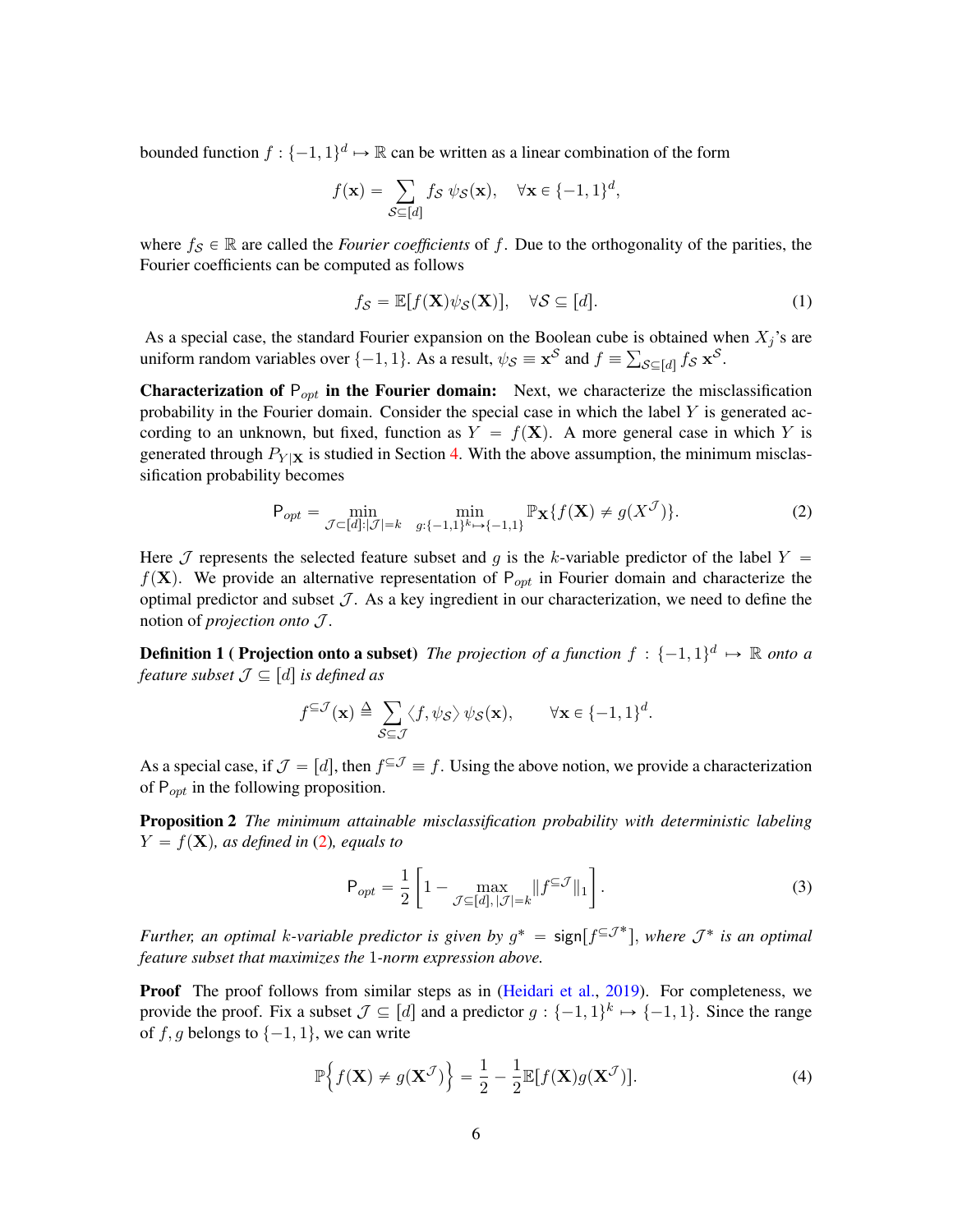Let  $\tilde{g}$  :  $\{-1, 1\}^d \mapsto \{-1, 1\}$ , with  $\tilde{g}(\mathbf{x}) = g(\mathbf{x}^{\mathcal{J}})$  for all  $\mathbf{x} \in \{-1, 1\}^d$ . The function  $\tilde{g}$  is a representation of g in the d-dimensional space. Note that since  $\tilde{g}$  depends only on the coordinates of  $J$ , its Fourier coefficients for  $S \nightharpoonup J$  are zero. This give the Fourier expansion of the form  $\tilde{g} \equiv \sum_{\mathcal{S} \subseteq \mathcal{J}} \tilde{g}_{\mathcal{S}} \psi_{\mathcal{S}}$ . Therefore, the expectation in [\(4\)](#page-5-1) can be written as

$$
\mathbb{E}[f(\mathbf{X})g(\mathbf{X}^{\mathcal{J}})] = \mathbb{E}[f(\mathbf{X})\tilde{g}(\mathbf{X})] = \sum_{\mathcal{S}\subseteq\mathcal{J}} \tilde{g}_{\mathcal{S}}\mathbb{E}[f(\mathbf{X})\psi_{\mathcal{S}}(\mathbf{X})]
$$

$$
= \sum_{\mathcal{S}\subseteq\mathcal{J}} \tilde{g}_{\mathcal{S}}f_{\mathcal{S}} \stackrel{(a)}{=} \langle f^{\subseteq\mathcal{J}}, \tilde{g} \rangle \stackrel{(b)}{\leq} \langle |f^{\subseteq\mathcal{J}}|, |\tilde{g}| \rangle, \tag{5}
$$

where  $f_{\mathcal{S}}$ 's are the Fourier coefficients of f and  $f^{\subseteq \mathcal{J}}$  is its projection onto  $\mathcal{J}$ , as in Definition [1.](#page-5-2) Equality (a) holds because of Fact [1](#page-14-1) in [A](#page-14-0)ppendix A and that  $f^{\subseteq \mathcal{J}} = \sum_{\mathcal{S} \subseteq \mathcal{J}} f_{\mathcal{S}} \psi_{\mathcal{S}}$ . Inequality (b) holds by taking the absolute value of  $f^{\subseteq \mathcal{J}}$  and  $\tilde{g}$ . Since the range of  $\tilde{g}$  is  $\{-1, 1\}$ , then  $|\tilde{g}| \equiv 1$ . Therefore,  $\langle |f^{\subseteq \mathcal{J}}|, |\tilde{g}| \rangle = ||f^{\subseteq \mathcal{J}}||_1$ . This together with [\(4\)](#page-5-1) establishes the following lower bound

$$
\mathsf{P}_{opt} \geqslant \frac{1}{2} - \frac{1}{2} \max_{\mathcal{J}:|\mathcal{J}| = k} \lVert f^{\subseteq \mathcal{J}} \rVert_1.
$$

Next, we derive an upper bound on  $P_{opt}$  by constructing a predictor. For that fix a subset  $\mathcal J$  and take  $g \equiv \text{sign}[f^{\subseteq \mathcal{J}}]$ . Let  $\tilde{g}$  be the representation of g in the d-dimensional space. Then for this choice,

$$
\langle f^{\subseteq \mathcal{J}}, \tilde{g} \rangle = \mathbb{E}[|f^{\subseteq \mathcal{J}}(\mathbf{X}^{\mathcal{J}})|] = ||f^{\subseteq \mathcal{J}}||_1.
$$

Therefore, from [\(4\)](#page-5-1) and the argument above, we obtain

$$
\mathsf{P}_{opt} \leq \mathbb{P}\Big\{f(\mathbf{X}) \neq g(\mathbf{X}^{\mathcal{J}})\Big\} = \frac{1}{2} - \frac{1}{2} \|f^{\subseteq \mathcal{J}}\|_1.
$$

This is an upper bound on  $P_{opt}$  for any k-element subset  $J$ . Hence, the following is also an upper bound:

$$
\mathsf{P}_{opt} \leqslant \frac{1}{2} - \frac{1}{2} \max_{\mathcal{J}:|\mathcal{J}| = k} \lVert f^{\subseteq \mathcal{J}} \rVert_1.
$$

П

The proof is complete as the lower bound and the upper bound are matching.

The optimization in [\(3\)](#page-5-3) is over the feature-subsets of size  $k$  and, hence, the size of the search The op The space is  $\binom{d}{k}$  $\hat{d}_k$ ), significantly lower than the original search space which is  $O(d^k)2^{2^k}$ . Once the optimal feature subset  $\mathcal{J}^*$  is determined, the optimal k-variable predictor (k-junta) is obtained by taking the sign of the optimal projection, which is sign $[f^{\subseteq J^*}]$ . Consequently, there is no need for further search in the space of *k*-letter functions.

Although the above formulation is characterizable only when the feature's distribution and the labeling function  $f$  are known, it gives intuitions about the structure of the optimal feature selection in the agnostic settings. Our objective is to design a feature selection method that selects the optimal feature subset  $(\mathcal{J}^*)$ , and a learning algorithm that outputs a hypothesis close to the optimal predictor (sign $[f^{\subseteq J^*}]$ ) in the universal setting. We present our algorithm in the next section.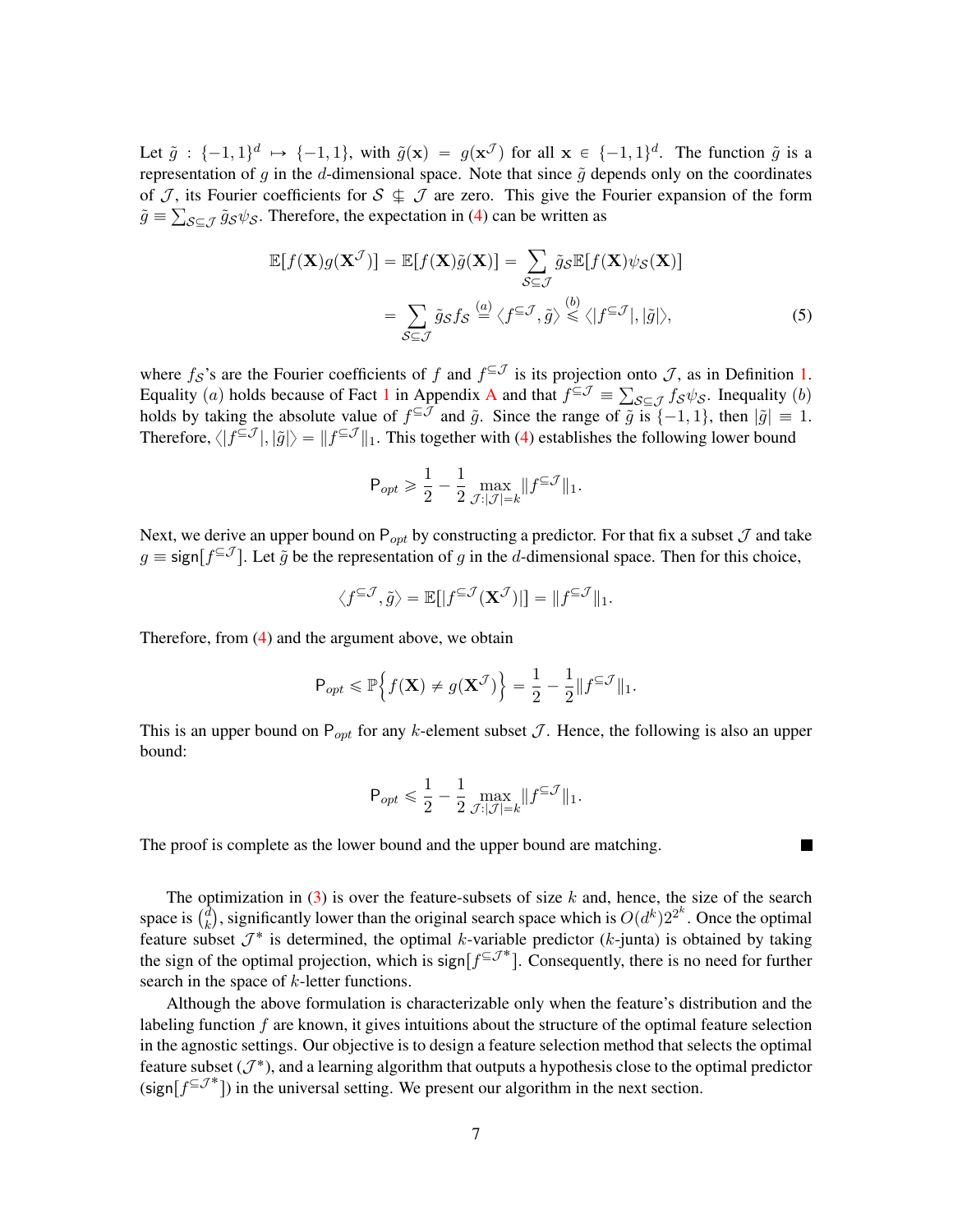# 3. Fourier-Based Learning Algorithm

We build upon the characterization of optimal predictor (Proposition [2\)](#page-5-4) and propose a Fourier-based supervised learning algorithm with an embedded feature selection (see Algorithm [1\)](#page-7-0). In *agnostic* PAC learning, a learning algorithm achieves the minimum attainable misclassification probability under any feature-label distribution. In this paper, our theoretical guarantees hold under the condition that the features are independent. To emphasize this, we first present a notion of *agnostic* PAC learning which is restricted to a class of feature-label distributions.

<span id="page-7-1"></span>Definition 3 (P-Universality) *Given a class of feature-label distribution* P*, a learning algorithm is said to be universal, if it agnostically learns with respect to a hypothesis class* H *under any feature distribution*  $P_{X,Y} \in \mathscr{P}$ *. More precisely, for every*  $\epsilon, \delta \in (0, 1)$ *, every probability distribution*  $P_{\mathbf{X},Y} \in \mathscr{P}$ , and at least  $n(\epsilon, \delta)$  number of *i.i.d.* training samples generated by  $P_{\mathbf{X},Y}$ , the algorithm *produces, with probability at least*  $(1 - \delta)$ *, a hypothesis*  $g \in \mathcal{H}$  *with misclassification probability at most*  $P_{opt} + \epsilon$ .

The focus of this section is on  $\mathscr{P}$ -universality with  $\mathscr{P}$  being the set of all  $P_{\mathbf{X},Y}$  on  $\{-1, 1\}^d \times$  $\{-1, 1\}$  such that the marginal  $P_X$  is a product probability distribution and  $Y = f(X)$  for some unknown function f. Further, the hypothesis class is the set of all functions  $g$  that depends on at most  $k$  inputs. In section [4](#page-10-0) we extend our result to stochastic labeling, that is when the label is generated according to an unknown, but fixed, conditional probability distribution  $P_{Y|X}$ .

<span id="page-7-0"></span>Algorithm 1 Fourier-Based Learning

**Input:** Training samples  $\{(\mathbf{x}(i), y(i)), i \in [n]\}.$ 

- 1: procedure FEATURE SELECTION
- 2: Compute the empirical mean  $\hat{\mu}_j$  and standard deviation  $\hat{\sigma}_j$  of each feature.
- 3: Compute  $\text{score}_1(\mathcal{J})$ , as in [\(8\)](#page-9-0), for all subsets  $\mathcal{J} \subseteq [d]$  with size k.
- 4: Set  $\mathcal J$  as the feature subset that maximizes score  $(\mathcal J)$ . return  $\tilde{\mathcal{J}}$
- 5: **procedure** PREDICTOR $(\hat{\mathcal{J}})$
- 6: Compute the empirical Fourier coefficients  $\hat{f}_S$ , as in [\(7\)](#page-9-1), for all  $S \subseteq [d]$ .
- 7: Construct the empirical projection function  $\hat{f}^{\subseteq \hat{J}}$  defined as

$$
\hat{f}^{\subseteq \hat{\mathcal{J}}}(\mathbf{x}) \triangleq \sum_{\mathcal{S} \subseteq \hat{\mathcal{J}}} \hat{f}_{\mathcal{S}} \prod_{j \in \mathcal{S}} \frac{x_j - \hat{\mu}_j}{\hat{\sigma}_j}.
$$

8: Construct the predictor as  $\hat{g} = \text{sign}[\hat{f}^{\subseteq \hat{\mathcal{J}}}]$ . return  $\hat{g}$ 

Recall from Proposition [2](#page-5-4) that the optimal feature subset  $\mathcal{J}^*$  maximizes the 1-norm expression  $||f^{\subseteq \mathcal{J}}||_1$ . Also, the optimal predictor  $g^*$  is the *sign* of the projection function  $f^{\subseteq \mathcal{J}^*}$ . That said, Algorithm [1](#page-7-0) consists of two main processes: one for finding  $\mathcal{J}^*$  and the other for estimating its projection function. In the first process, the training samples are used for estimating the 1-norm expression  $||f^{\subseteq \mathcal{J}}||_1$  for all subsets  $\mathcal J$  of size k. The estimation of  $||f^{\subseteq \mathcal{J}}||_1$  is used as a measure for selecting the feature subsets  $J$ . With that, the algorithm searches over all feature subsets with k elements and finds the one that maximizes it. Let  $\hat{J}$  denote the selected feature subset. In the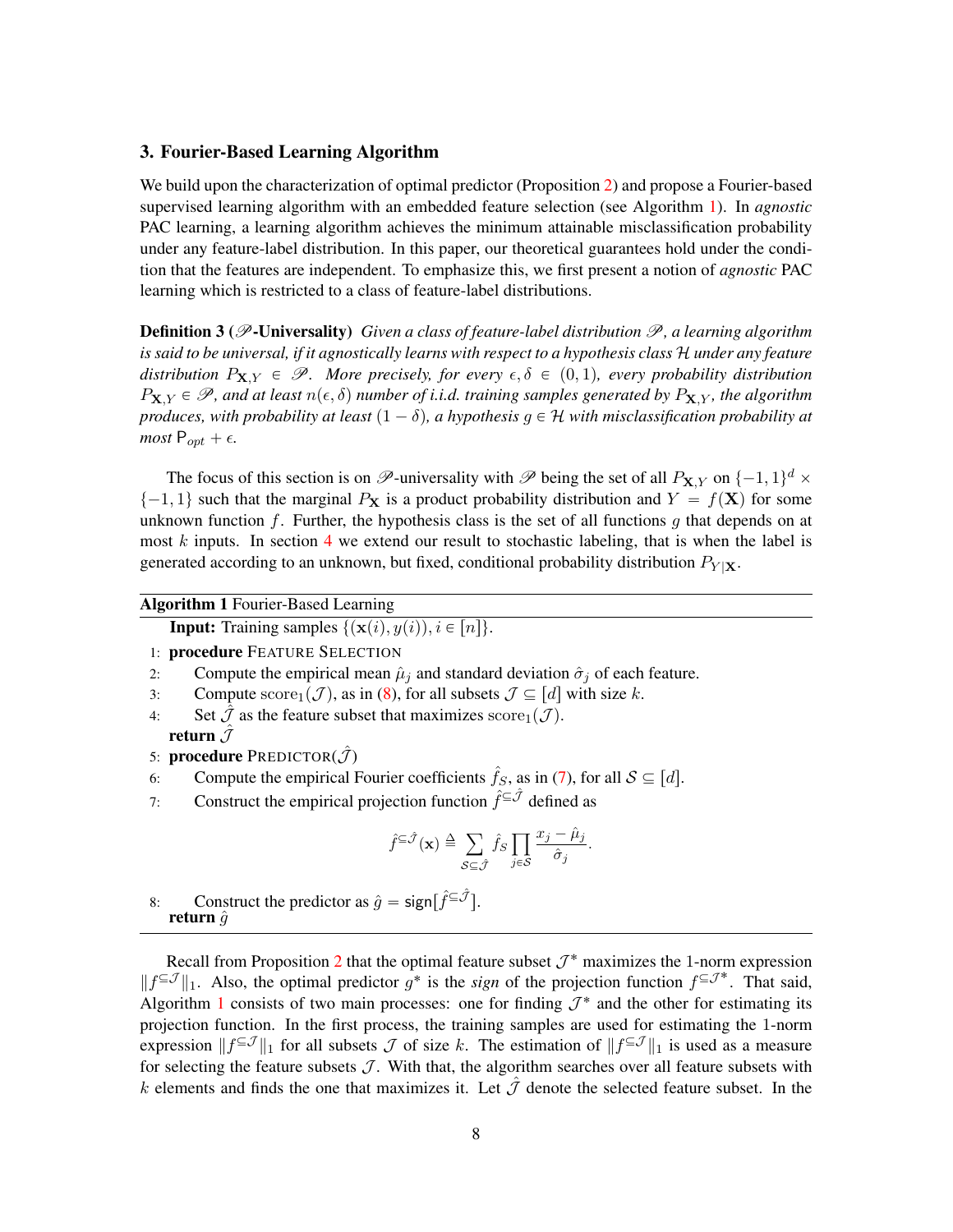second process, the algorithm constructs the predictor  $\hat{g}$  by estimating  $f^{\subseteq \hat{J}}$  and taking its sign. This is summarized in Algorithm [1.](#page-7-0)

Before explaining our estimation methods, we argue that the estimations are accurate enough and the algorithm finds an asymptotically optimal feature subset. More precisely, we show in the following theorem that the algorithm is universal for memoryless features. We provide the proof of the theorem in Section [5](#page-11-0) and appendices.

<span id="page-8-0"></span>**Theorem 4** Given the parameters  $k, d \in \mathbb{N}$ , Algorithm [1](#page-7-0) is a universal learning algorithm in the *sense of Definition [3](#page-7-1) for independent features and deterministic labeling. More precisely, if* δ,  $\epsilon \in (0, 1)$  and f is the unknown labeling function, the misclassification rate of the algorithm satisfies  $\mathbb{P}\{f(\mathbf{X})\neq \hat{g}(X^{\hat{\mathcal{J}}})\}\leqslant \mathsf{P}_{opt}+\epsilon$  with probability at least  $(1-\delta)$ , provided that the training sample *size is at least*  $n(\epsilon, \delta)$  *with* 

<span id="page-8-2"></span>
$$
n(\epsilon, \delta) \le O\left(\frac{k^2 2^{2k} c_k^2}{\epsilon^2} \log \frac{d}{\delta}\right),\tag{6}
$$

*where*  $c_k$  *is a constant bounded as*  $c_k \leqslant$  $\max_{j \in [d]} \left\{ \frac{1 + |\mu_j|}{\sigma_j} \right\}$  $\frac{(-|\mu_j|}{\sigma_j}\}\Big)^{2k}.$ 

To have a better insight on the performance of the algorithm, we also characterize the misclassification probability of the algorithm averaged over all realizations of the training samples. The asymptotic behavior of this quantity is provided in the following theorem which is proved in Appendix [F.](#page-24-0)

<span id="page-8-1"></span>**Theorem 5** Let  $\mathcal{D}_n$  denote the training set consisting of the instances  $(\mathbf{x}(i), y(i)), i = 1, 2, ..., n$ . *For a fixed k, the expected misclassification probability of Algorithm [1](#page-7-0) converges to*  $P_{opt}$  *as* n *grows. More precisely, the following inequality*

$$
\mathbb{E}_{\mathcal{D}_n}\big[\mathbb{P}_{\mathbf{X},Y}\{Y \neq \hat{g}(\mathbf{X}^{\hat{\mathcal{J}}})\}\big] \leq \mathsf{P}_{opt} + O\big(n^{-\gamma}\big)
$$

*holds for any*  $\gamma \in (0, \frac{1}{2})$  $\frac{1}{2}$ .

#### 3.1 Estimation Processes in Algorithm [1](#page-7-0)

As discussed, the optimal feature subset and the predictor are obtained by maximizing the 1-norm quantity  $||f^{\subseteq \mathcal{J}}||_1$ . Since f and the feature's distribution  $P_X$  are unknown, only an estimate of  $||f^{\subseteq \mathcal{J}}||_1$  is possible. For that, we need to estimate  $f^{\subseteq \mathcal{J}}$  and compute its empirical 1-norm. As for the estimation of the projections, we use the fact that  $f^{\subseteq \mathcal{J}}$  is constructed from a collection of the the estimation of the projections, we use the fact that  $f^{\equiv 0}$ <br>Fourier coefficients of f as the summation  $f^{\subseteq \mathcal{J}}(\mathbf{x}) \triangleq \sum$  $s \in \mathcal{J}$   $f_S \psi_S(\mathbf{x})$ . Using this structure, the estimation of  $f^{\subseteq \mathcal{J}}$  is obtained by estimating the parity functions  $\psi_{\mathcal{S}}$ , and the Fourier coefficients  $f_{\mathcal{S}}$ . That said, there are three estimation processes in the algorithm which are described in the following.

Estimation of the parities. For approximation of the parity functions, first, the mean and the standard deviation of the features are estimated. Let  $(\hat{\mu}_j, \hat{\sigma}_j)$  denote the empirical mean and standard deviation of the jth feature. The quantities  $(\hat{\mu}_j, \hat{\sigma}_j)$  are computed using conventional estimation methods. Next, the estimation of the parity function  $\psi_{\mathcal{S}}$  is given by  $\hat{\psi}_{\mathcal{S}}(\mathbf{x}) \triangleq \prod_{\alpha=1}^{\infty}$  $j{\in}\mathcal{S}$  $x_j - \hat{\mu}_j$  $\frac{-\mu_j}{\hat{\sigma}_j}.$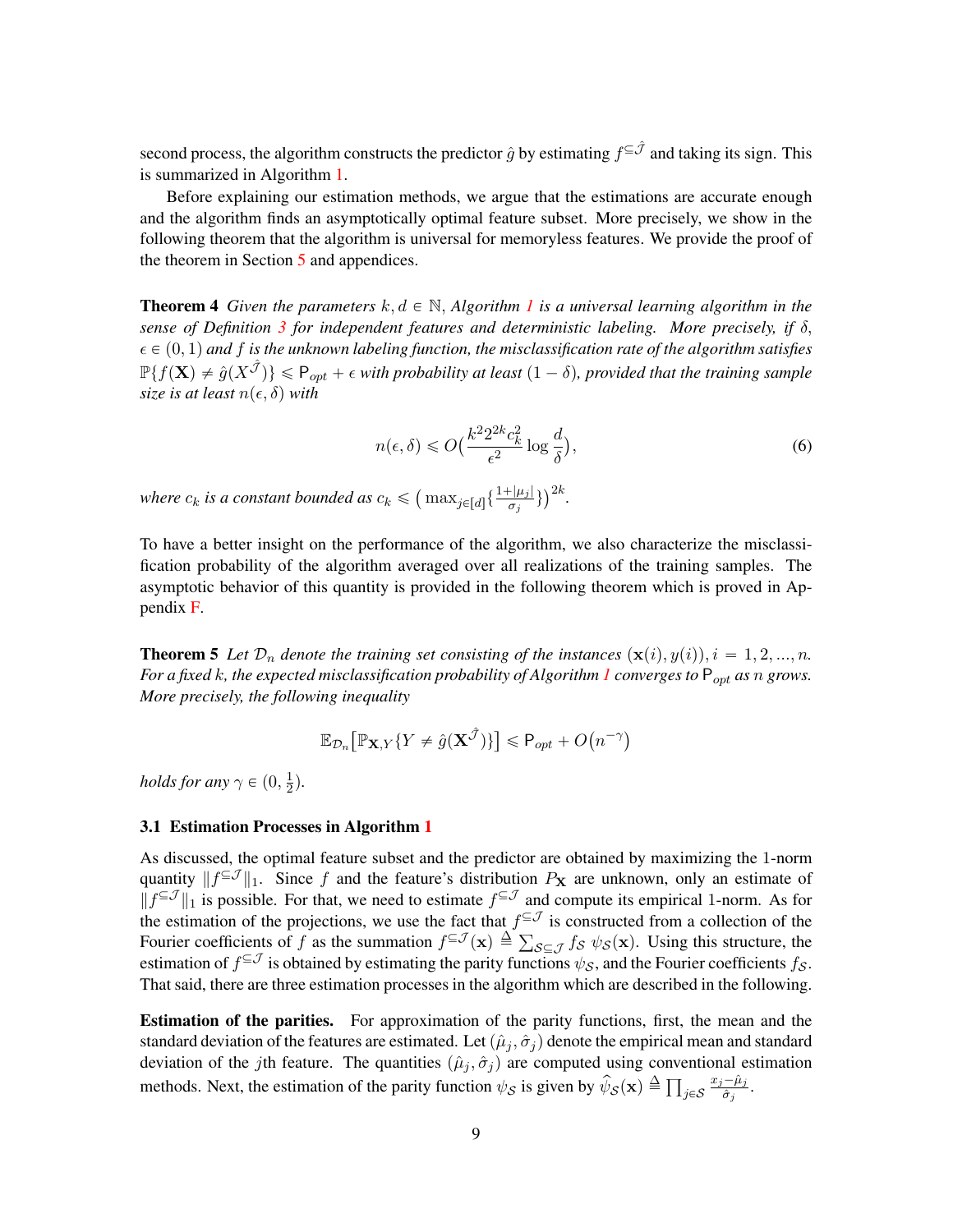Estimating The Projection Functions. Using the estimated parities, the empirical Fourier coefficient  $f_{\mathcal{S}}$  is calculated as

$$
\hat{f}_S \triangleq \frac{1}{n} \sum_{i=1}^n y(i) \hat{\psi}_S(\mathbf{x}(i)), \qquad \hat{\psi}_S(\mathbf{x}) \triangleq \prod_{j \in S} \frac{x_j - \hat{\mu}_j}{\hat{\sigma}_j},\tag{7}
$$

where  $(\mathbf{x}(i), y(i)) \in \mathcal{D}_n, i = 1, 2, ..., n$  are the training samples. Note that the estimated parity functions are no longer orthonormal and, hence, amount to a level of inaccuracy in the estimation of  $f_s$ . Once  $\hat{f}_s$  are computed, the estimation of the projection function  $f^{\subseteq \mathcal{J}}$  is obtained by the ot  $f_{\mathcal{S}}$ . Once  $f_S$  are co<br>equation  $\hat{f} \in \mathcal{J}(\mathbf{x}) \triangleq \sum$  $\sum_{\mathcal{S}\subseteq\mathcal{J}}\hat{f}_S\,\hat{\psi}_{\mathcal{S}}(\mathbf{x}).$ 

**Estimating the 1-norm.** When  $\hat{f}^{\subseteq J}$  is obtained, the next step is to approximate  $\|\hat{f}^{\subseteq J}\|_1$  which is needed to obtain  $\hat{J}$  as an approximation to  $\mathcal{J}^*$ . By definition, this 1-norm operation equals  $\|\hat{f} \leq \mathcal{J}\|_1 \triangleq \mathbb{E}_{\mathbf{X}}[\|\hat{f} \leq \mathcal{J}(\mathbf{X})|\]$ . Hence, naturally, the estimation of this quantity is obtained by the empirical averaging

<span id="page-9-1"></span><span id="page-9-0"></span>
$$
\frac{1}{n}\sum_{i=1}^n\big|\hat{f}^{\subseteq\mathcal{J}}(\mathbf{x}(i))\big|.
$$

Since we use the same training samples to obtain both  $\hat{f} \in \mathcal{I}$  and its empirical 1-norm, these two quantities are correlated. Hence, the above estimation is possibly biased.

**Making the Estimations Unbiased.** That said, to ensure that the estimation is unbiased, we compute the estimator as follows

score<sub>1</sub>(
$$
\mathcal{J}
$$
) =  $\|\widehat{f^{\subseteq \mathcal{J}}}\|_1 \triangleq \frac{1}{n-1} \sum_{i=1}^n \left| \sum_{\mathcal{S} \subseteq \mathcal{J}} \widehat{f}_{\mathcal{S}} \widehat{\psi}_{\mathcal{S}}(\mathbf{x}(i)) - \frac{1}{n} y(i) (\widehat{\psi}_{\mathcal{S}}(\mathbf{x}(i)))^2 \right|.$  (8)

This correction is done by subtracting the quantity  $\frac{1}{n}y(i)$  $(\hat{\psi}_{\mathcal{S}}(\mathbf{x}(i)))^2$ . We use  $score_1(\mathcal{J})$  as an estimate of  $||f^{\subseteq \mathcal{J}}||_1$ . We show in the following lemma that this estimator is asymptotically unbiased; that is  $\|\mathbb{E}[\text{score}_1(\mathcal{J})] - \|f^{\subseteq \mathcal{J}}\|_1 \| \to 0$  as  $n \to \infty$ . We start with the following lemma which is proved in Appendix [D.](#page-22-0)

**Lemma 1** *Suppose*  $\hat{\mu}_j = \mu_j$  *and*  $\hat{\sigma}_j = \sigma_j$  *for all*  $j \in [d]$ *. The measure* score<sub>1</sub>(*J*) =  $\|\widehat{f^{\subseteq J}}\|_1$  *as in* [\(8\)](#page-9-0) is an asymptotically unbiased estimate of  $||f^{\subseteq \mathcal{J}}||_1$ . More precisely

<span id="page-9-2"></span>
$$
\Big|\mathbb{E}\big[\operatorname{score}_1(\mathcal{J})\big] - \|f^{\subseteq \mathcal{J}}\|_1\Big| \leqslant \frac{2^{k/2}}{\sqrt{n-1}}.
$$

The idea behind the proof of the lemma is to rewrite score<sub>1</sub> as a summation of the form score<sub>1</sub>( $\mathcal{J}$ ) =  $\frac{1}{2}$   $\nabla$  +  $\hat{f} \in \mathcal{J}$  where  $\hat{f} \in \mathcal{J}$  is the term in the bracket in (8). These quantities are n e  $\int_{i}^{i}$   $|\hat{f}_{(i)}^{\subseteq}$   $\mathcal{J}$  $\hat{f}^{\subseteq J}_{(i)}$ , where  $\hat{f}^{\subseteq J}_{(i)}$  $\sum_{(i)}^{\in}$  is the term in the bracket in [\(8\)](#page-9-0). These quantities are estimates of  $f^{\subseteq}$  and are identically distributed random variables depending on the training instances. This is possible because of the additional term we added in [\(8\)](#page-9-0) to make the estimate of  $||f^{\text{g}}||_1$  unbiased. With this approach, we show that the expectation of score<sub>1</sub> equals to  $\mathbb{E}[\|\hat{f}_{(1)}^{\subseteq \mathcal{J}}]$  $\sum_{(1)}^{\infty}$  ||1|. Then, we relate this mis approach, we show that the expectation of score<sub>1</sub> equals to  $\mathbb{E}[\|J_{(1)}\|]$ . Then, we relate this quantity to the square root of the MSE of estimating Fourier coefficients; that is  $\sqrt{\mathbb{E}[(\hat{f}_S - f_S)^2]}$ . Since  $\hat{f}_S$  is the empirical average of  $y(i)\hat{\psi}_S(\mathbf{x}(i))$  for  $i \in [n]$ , then the MSE is  $O(1/n)$ . For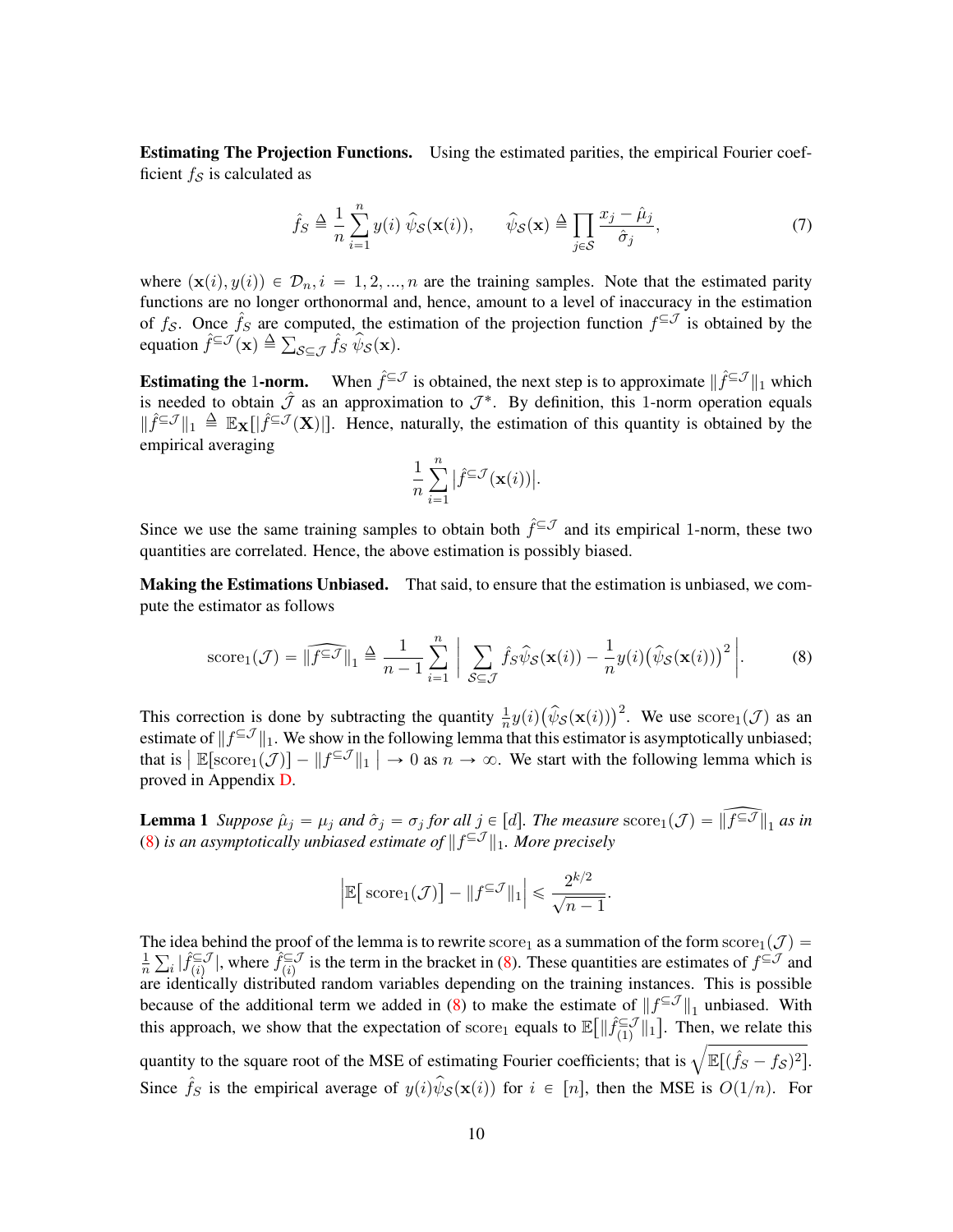convenience, in the lemma we assumed there is no error in estimating feature's mean and variance. A more general version of this lemma without such assumption is Lemma [9](#page-16-0) in Appendix [B.](#page-15-0)

With the above method, one can verify that the estimation of  $||f^{\subseteq \mathcal{J}}||_1$  for a subset  $\mathcal{J}$  with  $|\mathcal{J}| = k$  is computed in  $O(nk2^k)$  arithmetic operations. As a result, the computational complexity of the feature selection method in our algorithm is  $O(d^k n k 2^k)$ .

### <span id="page-10-0"></span>4. Extensions to Stochastic Labeling

The Fourier framework in Section [2](#page-4-0) is developed for deterministic labeling, where  $Y = f(X)$ for some function  $f$ . In this section, we address this restriction and extend the Fourier framework to stochastic mappings. We show that our results in Proposition [2,](#page-5-4) Theorem [4,](#page-8-0) and [5](#page-8-1) still hold when the labels are generated according to an arbitrary unknown probability distribution  $P_{Y|X}$ . More precisely, based on Definition [3,](#page-7-1) we consider  $\mathscr P$ -universal learning where  $\mathscr P$  is the set of all distributions  $P_{\mathbf{X},Y}$  on  $\{-1, 1\}^d \times \{-1, 1\}$  such that  $P_{\mathbf{X}}$  is a product probability distribution.

In what follows, we prove necessary statements enabling us to extend our Fourier framework to stochastic mappings. We start with generalizing our notion of projection given in Definition [1.](#page-5-2)

<span id="page-10-1"></span>**Definition 6 ( Projection onto a subset)** Given a joint probability distribution  $P_{\mathbf{X},Y}$  on  $\{-1,1\}^d \times$  $\{-1, 1\}$ , the projection of Y onto a subset  $\mathcal{J} \subseteq [d]$  is defined as

<span id="page-10-4"></span>
$$
f^{\subseteq \mathcal{J}}(\mathbf{x}) \triangleq \sum_{\mathcal{S} \subseteq \mathcal{J}} \mathbb{E}[Y\psi_{\mathcal{S}}(\mathbf{X})]\psi_{\mathcal{S}}(\mathbf{x}), \qquad \forall \mathbf{x} \in \{-1, 1\}^d.
$$

When  $Y$  is a deterministic function of the features  $X$ , then the above notions reduces to the one in Definition [1.](#page-5-2) In the following lemma, we show that the projection function  $f^{\subseteq J}$  provides a proxy to analyze the misclassification probability.

**Lemma 2** *Given any subset*  $\mathcal{J} \subseteq [d]$ , let  $g : \{-1, 1\}^d \mapsto \{-1, 1\}$  be a function whose output *depends only on the coordinates of J. Then*  $\mathbb{E}[Y|g(\mathbf{X})] = \langle f^{\subseteq J}, g \rangle$ , where  $f^{\subseteq J}$  is the projection *of* Y *onto* J *as in Definition [6.](#page-10-1) Further, the resulted misclassification probability satisfies*

$$
\mathbb{P}\Big\{Y \neq g(\mathbf{X})\Big\} = \frac{1}{2} - \frac{1}{2}\big\langle f^{\subseteq \mathcal{J}}, g \big\rangle = \frac{1}{4} \big( \|f^{\subseteq \mathcal{J}} - g\|_2^2 + 1 - \|f^{\subseteq \mathcal{J}}\|_2^2 \big).
$$
 (9)

**Proof** Since g depends only on  $x^{\mathcal{J}}$ , then, from Fact [3,](#page-14-2) its Fourier expansion is of the form  $g \equiv$  $s \in \mathcal{J}$  gs $\psi s$ , where gs's are the Fourier coefficients. Using this summation we have

$$
\mathbb{E}[Yg(\mathbf{X})] = \sum_{\mathcal{S}\subseteq\mathcal{J}} g_{\mathcal{S}} \mathbb{E}[Y\psi_{\mathcal{S}}(\mathbf{X})] = \sum_{\mathcal{S}\subseteq\mathcal{J}} \mathbb{E}[g(\mathbf{X})\psi_{\mathcal{S}}(\mathbf{X})] \mathbb{E}[Y\psi_{\mathcal{S}}(\mathbf{X})] = \langle f^{\subseteq\mathcal{J}}, g \rangle.
$$
 (10)

where the second equality holds as  $g_S = \langle g, \psi_S \rangle$ . Hence, the first statement of the lemma is proved. Next, we prove the equalities in [\(9\)](#page-10-2). Since Y and  $g(\mathbf{X})$  take values from  $\{-1, 1\}$ , then

<span id="page-10-3"></span><span id="page-10-2"></span>
$$
\mathbb{P}\Big\{Y\neq g(\mathbf{X})\Big\}=\frac{1}{2}-\frac{1}{2}\,\mathbb{E}[Yg(\mathbf{X})].
$$

Hence, with the above equation and  $(10)$ , we establish the first equality in  $(9)$ . Next, we prove the second equality. Form the definition of 2-norm, we have

$$
||f^{\subseteq \mathcal{J}} - g||_2^2 = \langle (f^{\subseteq \mathcal{J}} - g), (f^{\subseteq \mathcal{J}} - g) \rangle = ||f^{\subseteq \mathcal{J}}||_2^2 + ||g||_2^2 - 2 \langle f^{\subseteq \mathcal{J}}, g \rangle.
$$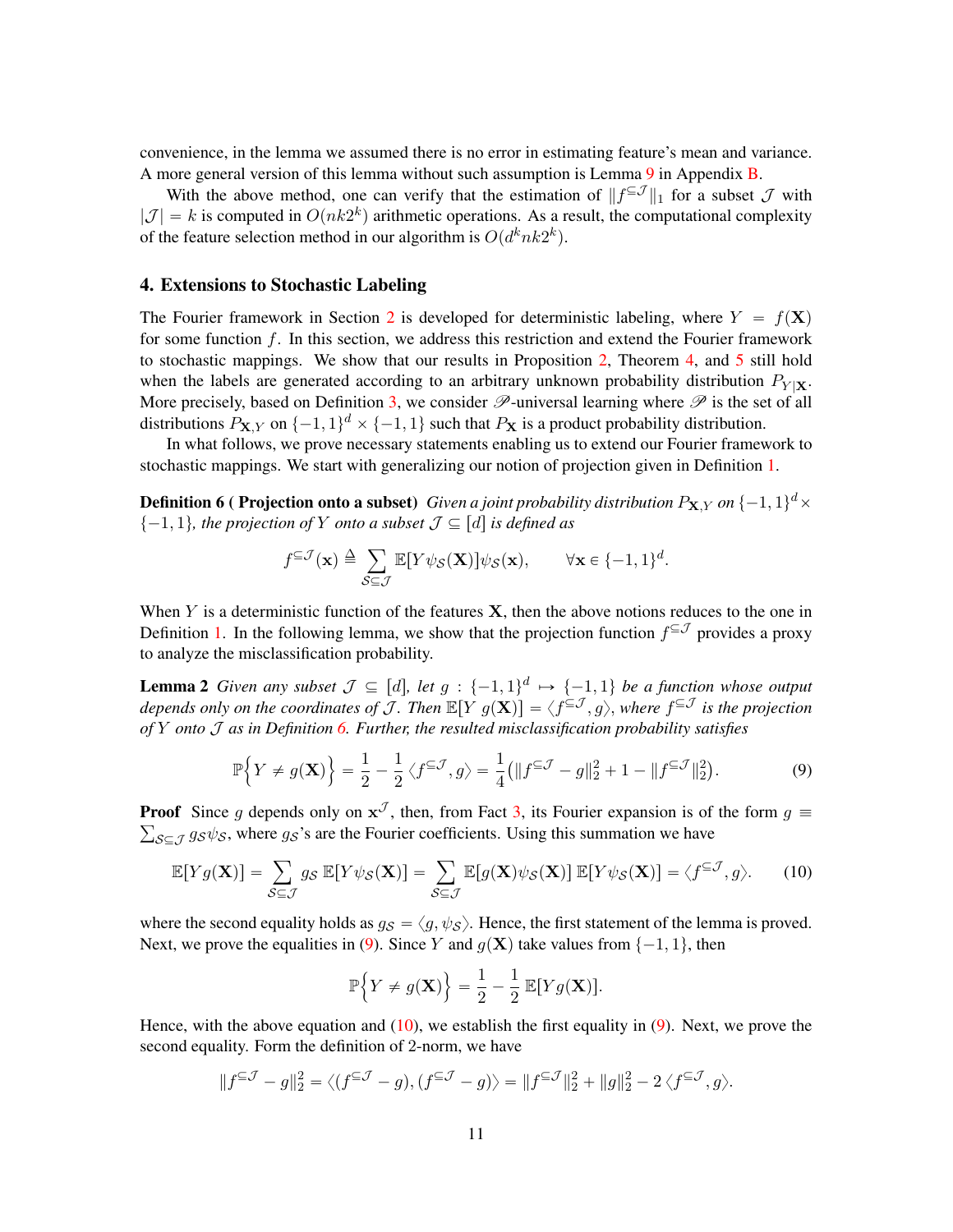Since the range of g belongs to  $\{-1, 1\}$ , then  $||g||_2^2 = 1$ . Therefore, by rewriting the above equality we have

$$
\big\langle f^{\subseteq \mathcal{J}},g\big\rangle=\frac{1}{2}\big(1+\|f^{\subseteq \mathcal{J}}\|_2^2-\|f^{\subseteq \mathcal{J}}-g\|_2^2\big).
$$

The proof is complete as this equation implies the second equality in the statement of the lemma.

Using this lemma, we can easily extend our results to stochastic labeling. For instance, Propo-sition [2](#page-5-4) extends to non-deterministic labeling. To see this, note that due to Lemma [2,](#page-10-4) equation  $(5)$ in the proof of the proposition still holds for stochastic  $Y$ . The rest of the proof of the proposition only depends on  $f^{\subseteq \mathcal{J}}$ , hence holds for stochastic Y.

#### <span id="page-11-0"></span>5. Theoretical Analysis

In this section, we present an overview of our analysis for Algorithm [1](#page-7-0) and give a road map to prove Theorem [4.](#page-8-0) For simplicity of presenting the proof, it is assumed that  $\hat{\mu}_i = \mu_i$  and  $\hat{\sigma}_i = \sigma_i$ ,  $j \in [d]$ , that is the mean and standard deviation of the features are known. In Appendix [B,](#page-15-0) we take into account the effect of the estimation error in features' mean and standard deviation. We characterize the changes in the misclassification probability as function of the estimation error.

#### <span id="page-11-1"></span>5.1 Steps for Proving Theorem [4](#page-8-0)

For a fixed training set with n instances  $\mathcal{D}_n = \{(\mathbf{x}(i), y(i))\}_{i \in [n]}$ , the algorithm outputs a feature subset  $\hat{J}$  and a predictor  $\hat{g}$  of the form  $\hat{g} = \text{sign}[\hat{f}^{\subseteq \hat{J}}]$  with  $\hat{f}^{\subseteq \hat{J}}$  being an empirical estimate of  $f^{\subseteq \hat{J}}$ . The misclassification rate of this predictor is denoted by **1980**  $\ddot{\phantom{0}}$ 

$$
P_e(\hat{g}) \triangleq \mathbb{P}\Big\{Y \neq \hat{g}(X^{\hat{\mathcal{J}}})\Big\}.
$$

In our analysis, we take a probabilistic approach and treat the training samples as a realization of random variables. Hence, the quantities  $\mathcal{J}, \hat{g}$  and the misclassification rate  $P_e(\hat{g})$  are, also, realizations of random variables. Recall from Proposition [2](#page-5-4) that  $P_{opt}$  is the minimum attainable misclassification rate and, thus,  $P_e(\hat{g}) \geq P_{opt}$ . Our objective is to prove that with high probability  $P_e(\hat{g}) \leq P_{opt} + \epsilon$ , when at least  $n(\epsilon, \delta)$  number of training instances are available with  $n(\epsilon, \delta)$ satisfying [\(6\)](#page-8-2). We show this statement and find bounds on  $n(\epsilon, \delta)$  in three steps discussed next.

**Step 1.** ( Characterization of  $P_e(\hat{g})$ ): We first derive an upper-bound on  $P_e(\hat{g})$  in terms of 1norm and 2-norm expressions. To get the desired expression, we exploit the fact that the predictor  $\hat{g}$  is constructed by taking the sign of the real-valued function  $\hat{f}^{\subseteq \hat{J}}$  (see Algorithm [1\)](#page-7-0). For that, we prove the following lemma in Appendix [C.](#page-20-0)

**Lemma 3** *Given a subset*  $\mathcal{J} \subseteq [d]$ , let  $h_{\mathcal{J}}$  *denote an arbitrary bounded real-valued function on*  $\{-1, 1\}$ <sup>d</sup> that depends only on the coordinates of J. Then,

<span id="page-11-2"></span>
$$
\mathbb{P}\Big\{Y\neq \text{sign}\big[h_{\mathcal{J}}(\mathbf{X})\big]\Big\}\leqslant \frac{1}{2}(1-\|f^{\subseteq\mathcal{J}}\|_1)+U(\|f^{\subseteq\mathcal{J}}-h_{\mathcal{J}}\|_2),
$$

where  $f^{\subseteq J}$  is the projection of Y onto J as in Definition [6](#page-10-1) and U is defined as  $U(x) = x^3 + \frac{3}{2}$  $\frac{3}{2}x^2 +$ 5  $\frac{5}{4}x$ *, for all*  $x \ge 0$ *.*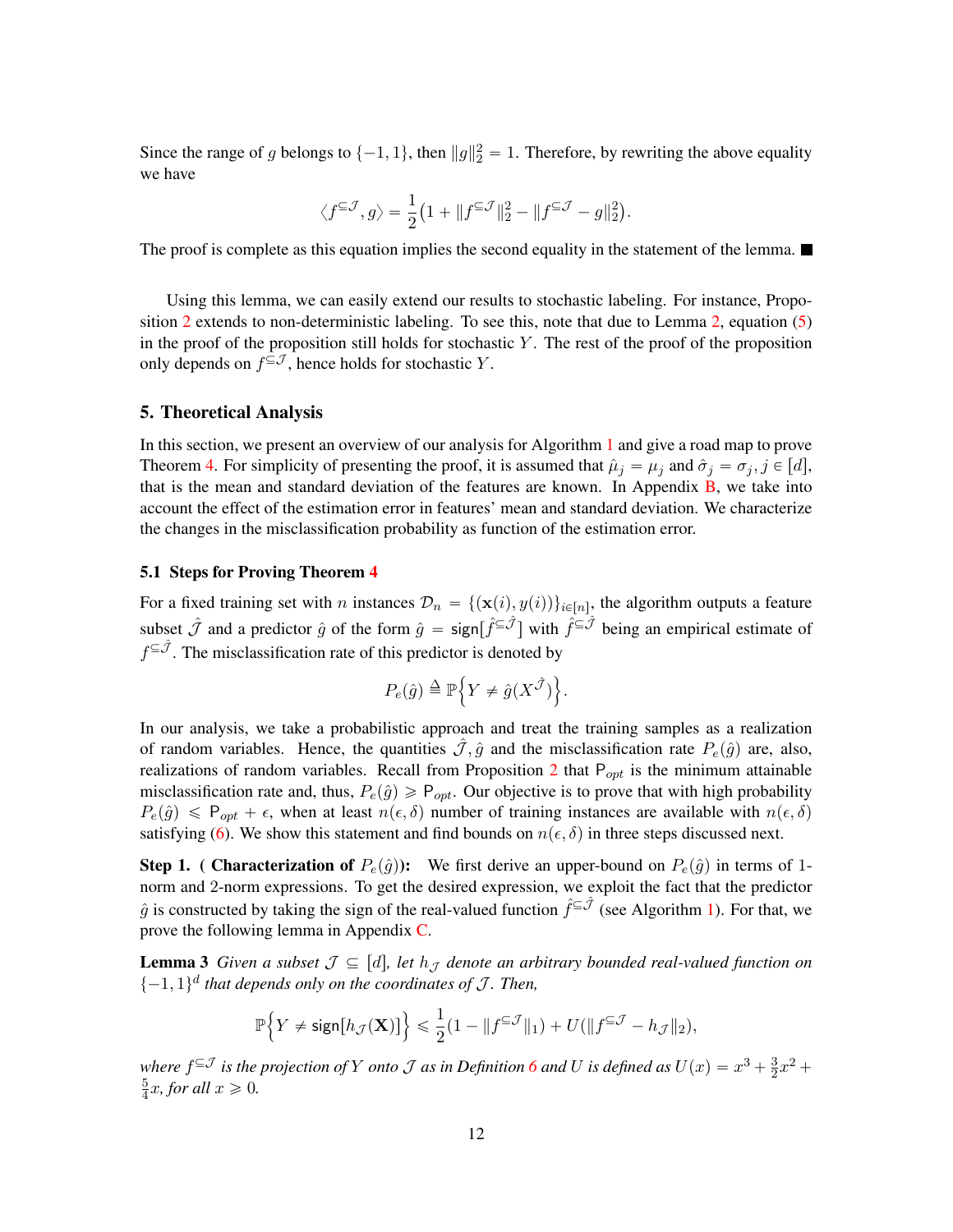Hence, applying this lemma to  $h_{\mathcal{J}} \equiv \hat{f}^{\subseteq \hat{\mathcal{J}}}$  gives

<span id="page-12-1"></span>
$$
P_e(\hat{g}) \le \frac{1}{2} (1 - \|f^{\subseteq \hat{\mathcal{J}}}\|_1) + U(\|f^{\subseteq \hat{\mathcal{J}}} - \hat{f}^{\subseteq \hat{\mathcal{J}}}\|_2). \tag{11}
$$

Recall from Proposition [2](#page-5-4) that P<sub>opt</sub> can be written as  $P_{opt} = \frac{1}{2}$  $\frac{1}{2}(1 - \|f^{\subseteq \mathcal{J}^*}\|_1)$ . Hence, we get

$$
\mathbb{P}\Big\{P_e(\hat{g})\geq P_{opt}+\epsilon\Big\}\leq \mathbb{P}\Big\{\|f^{\subseteq\mathcal{J}^*}\|_1-\|\hat{f}^{\subseteq\hat{\mathcal{J}}}\|_1+2U(\|f^{\subseteq\hat{\mathcal{J}}}-\hat{f}^{\subseteq\hat{\mathcal{J}}}\|_2)\geq 2\epsilon\Big\}.\tag{12}
$$

With this inequality, we argue that the misclassification rate depends on two processes. The first process is the feature selection in which the subset  $\hat{J}$  is selected. For the selected  $\hat{J}$ , the second process involves an estimation of the projection  $f^{\subseteq \hat{J}}$ . That said, using the above inequality, we separate the effects of these processes on the misclassification rate. The performance of the feature selection, with no estimation taken into account, is measured as  $||f^{\subseteq J^*}||_1 - ||f^{\subseteq \hat{J}}||_1$ . This measure is always non-negative as  $||f^{\subseteq J^*}||_1$  is the maximum value. The accuracy of the estimation process, on its own, is measured as  $||f^{\subseteq \hat{J}} - \hat{f}^{\subseteq \hat{J}}||_2$ . In the next two steps, we show that these two measures are sufficiently small with high probability.

Step 2 (Optimality of the Feature Selection): As for the performance of the feature selection process in the algorithm, we provide a bound on  $||f^{\subseteq J^*}||_1 - ||f^{\subseteq \hat{J}}||_1$ . For that, we establish the following lemma.

<span id="page-12-0"></span>**Lemma 4** *Suppose*  $\hat{\mu}_j = \mu_j$  *and*  $\hat{\sigma}_j = \sigma_j$  *for all*  $j \in [d]$ *. Given*  $\epsilon_1, \delta_1 \in (0, 1)$ *, with probability at least*  $(1 - \delta_1)$ *, the following inequalities on* score<sub>1</sub>*, as in* [\(8\)](#page-9-0)*,* 

<span id="page-12-2"></span>
$$
\Big|\operatorname{score}_1(\mathcal{J}) - \|f^{\subseteq \mathcal{J}}\|_1\Big|\leq \epsilon_1
$$

*hold for all subsets*  $\mathcal{J} \subseteq [d]$  with size k, provided that the number of training samples are at least  $n_1(\epsilon_1, \delta_1) \triangleq \frac{72 \ 2^{2k} c_k^2}{(\epsilon_1 - \frac{2^{k/2}}{\sqrt{n-1}})^2} \log(\frac{\binom{d}{k}}{2 \delta_1})$  $\frac{(k)}{2\delta_1}$ , where  $c_k$  is the same constant as in Theorem [4.](#page-8-0)

A more general version of the lemma, incorporating the mean and variance estimations, is provided in Appendix  $\bf{B}$  $\bf{B}$  $\bf{B}$  as Lemma [12.](#page-18-0) The argument for the proof of this lemma follows from Lemma [1](#page-9-2) and Azuma's inequality which is presented here:

**Lemma 5 ([\(Azuma,](#page-30-8) [1967\)](#page-30-8))** *Suppose*  $\{X_i\}_{i\geq1}$  *is a sequence of i.i.d. random variables. For every*  $n \geq 1$   $Z_n = f_n(X_1, X_2, \dots, X_n)$ , where  $f_n$  is function such that for every  $i \in [n]$ , there exist  $constant \alpha_i$ 

$$
|f_n(X_1, X_2, \dots, X_i, \dots, X_n) - f_n(X_1, X_2, \dots, \tilde{X}_i, \dots, X_n)| \leq \alpha_i,
$$

where  $\tilde{X}_i$  is independent of  $X_i$  and has the same distribution as  $X_i$ . Then, for any  $\epsilon > 0$ ,

<span id="page-12-3"></span>
$$
\mathbb{P}\left\{ \left| Z_n - \mathbb{E}[Z_n] \right| \geqslant \epsilon \right\} \leqslant 2\exp\left( - \frac{\epsilon^2}{2\sum_i \alpha_i^2} \right)
$$

.

**Proof of Lemma [4:](#page-12-0)** We apply Azuma's inequality for score<sub>1</sub> (*J*) which is a function of the random training samples. For that we need to calculate the constants  $\alpha_i$ . This is done in the following lemma which is proved in Appendix [G.1.](#page-26-0)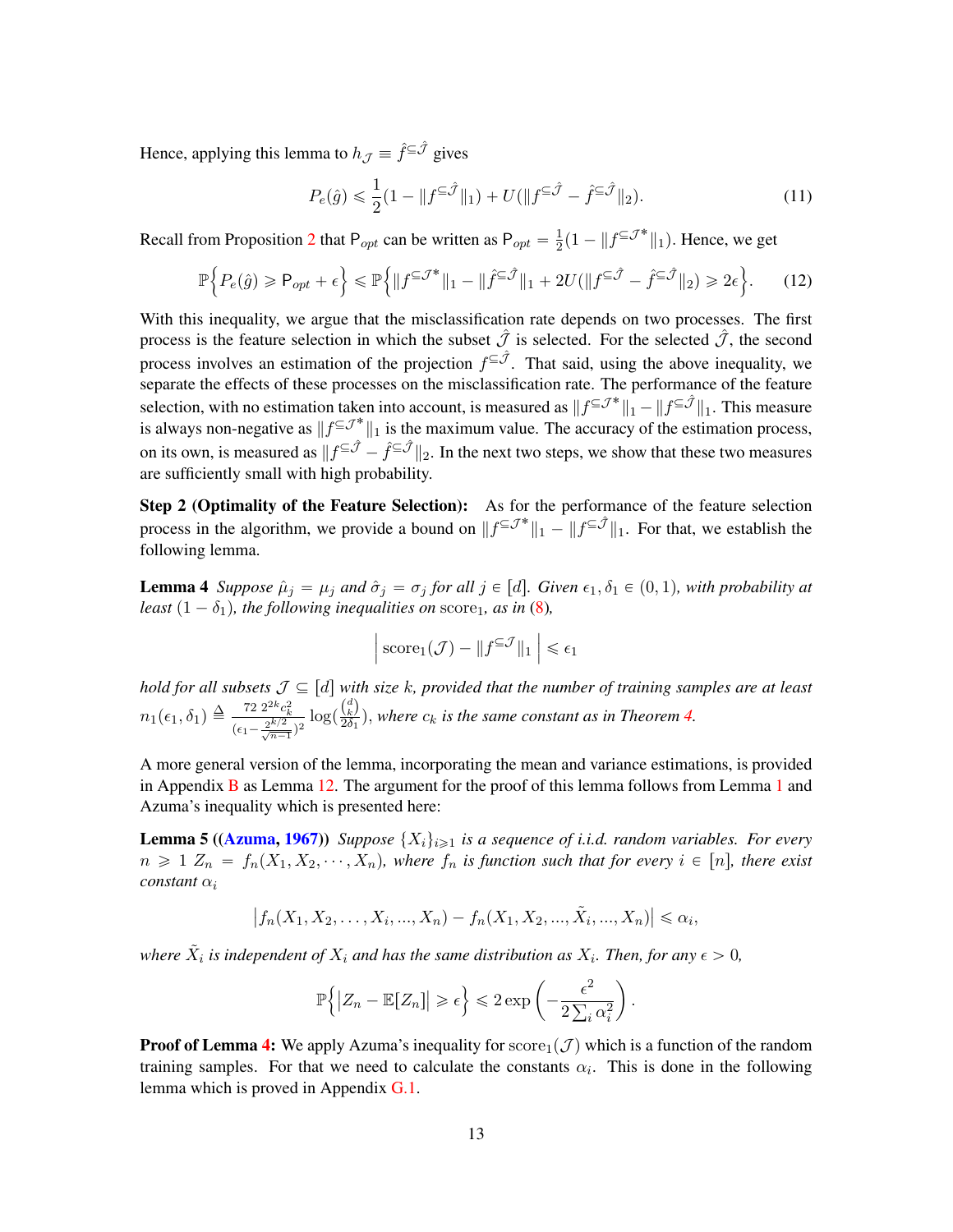**Lemma 6** The constants  $\alpha_i$ , as in Azuma's inequality, for score<sub>1</sub> are equal to

<span id="page-13-2"></span>
$$
\alpha_i = \frac{6 \, 2^k c_k}{n}, \qquad c_k \triangleq \max_{\mathcal{S} \subseteq [d], |\mathcal{S}| \le k} ||\psi_{\mathcal{S}}||_{\infty}^2. \tag{13}
$$

Therefore, from Azuma's inequality, for a fixed subset  $\mathcal{J} \subseteq [d]$  with  $|\mathcal{J}| = k$ 

$$
\mathbb{P}\Big\{\big|\operatorname{score}_1(\mathcal{J}) - \mathbb{E}[\operatorname{score}_1(\mathcal{J})]\big| \leqslant \epsilon'\Big\} \leqslant 2\exp\Big\{-\frac{n\epsilon'^2}{72\ 2^{2k}c_k^2}\Big\}.
$$

Hence, using the union bound, the inequalities

$$
|\operatorname{score}_1(\mathcal{J}) - \mathbb{E}[\operatorname{score}_1(\mathcal{J})]| \le \epsilon', \quad \forall \mathcal{J} \subseteq [d], |\mathcal{J}| = k
$$
\n(14)

hold with probability  $(1 - \delta_1)$  provided that  $n \geq \tilde{n}_1(\epsilon, \delta)$ , where

<span id="page-13-0"></span>
$$
\tilde{n}_1(\epsilon', \delta_2) = \frac{72 \ 2^{2k} c_k^2}{\epsilon'^2} \log \left(\frac{\binom{d}{k}}{2\delta_1}\right).
$$

Next, from Lemma [1,](#page-9-2) we have that

$$
\left| \mathbb{E} \left[ \text{score}_1(\mathcal{J}) \right] - \| f^{\subseteq \mathcal{J}} \|_1 \right| \leq \frac{2^{k/2}}{\sqrt{n-1}}.
$$
 (15)

Lastly, we combine this inequality to the one in [\(15\)](#page-13-0). That said, from the triangle inequality, we have that

$$
|\operatorname{score}_1(\mathcal{J}) - ||f^{\subseteq \mathcal{J}}||_1| \le \epsilon' + \frac{2^{k/2}}{\sqrt{n-1}}, \quad \forall \mathcal{J} \subseteq [d], |\mathcal{J}| = k
$$

hold with probability  $(1 - \delta_1)$  provided that  $n \ge \tilde{n}_1(\epsilon', \delta_1)$ . Hence, setting  $\epsilon_1 = \epsilon' + \frac{2^{k/2}}{\sqrt{n-1}}$  and  $n_1(\epsilon_1, \delta_1) = \tilde{n}_1(\epsilon', \delta_1)$  complete the proof.

Thus, from the lemma and the fact that  $\hat{J}$  maximizes score<sub>1</sub>, we obtain

$$
||f^{\subseteq \hat{\mathcal{J}}}||_1 \geqslant \text{score}_1(\hat{\mathcal{J}}) - \epsilon_1 \geqslant \text{score}_1(\mathcal{J}^*) - \epsilon_1 \geqslant ||f^{\subseteq \mathcal{J}^*}||_1 - 2\epsilon_1,
$$

which implies that  $||f^{\subseteq J^*}||_1 - ||f^{\subseteq \hat{J}}||_1 \le 2\epsilon_1$ , with probability at least  $(1 - \delta_1)$ , when at least  $n_1(\epsilon_1, \delta_1)$ , as in Lemma [4,](#page-12-0) number of training samples are available.

**Step 3 (Accuracy of the Estimations):** In this step, we show that the estimation of  $f^{\subseteq \hat{J}}$  is accurate enough; that is  $||f^{\subseteq \hat{\mathcal{J}}}-\hat{f}^{\subseteq \hat{\mathcal{J}}}||_2 \leqslant \epsilon_2$  with high probability. Note that  $\hat{\mathcal{J}}$  and  $\hat{f}^{\subseteq \hat{\mathcal{J}}}$  are correlated. Hence, to show the desired result, we establish a stronger statement in the following lemma which is proved in Appendix [E.](#page-23-0)

**Lemma 7** *Suppose*  $\hat{\mu}_j = \mu_j$  *and*  $\hat{\sigma}_j = \sigma_j$  *for all*  $j \in [d]$ *. Given*  $\epsilon_2, \delta_2 \in (0, 1)$ *, with probability at least*  $(1 - \delta_2)$ *, the inequalities* 

<span id="page-13-1"></span>
$$
\|f^{\subseteq \mathcal{J}} - \hat{f}^{\subseteq \mathcal{J}}\|_2 \leq \epsilon_2
$$

*hold for all subsets*  $\mathcal{J} \subseteq [d]$  *with size*  $k$ *, provided that the number of training samples are at least*  $n_2(\epsilon_2, \delta_2) = \frac{8 \; 2^{k/2} c_k}{\epsilon^2}$  $\begin{array}{l} \mathit{Sets}\ \mathcal{J}\subseteq [d] \ \mathsf{w} \ \frac{k/2c_k}{\epsilon_2^2}\log\left(\frac{2kd^k}{\delta_2}\right) \end{array}$  $\frac{kd^{\alpha}}{\delta_2}$ ), where  $c_k$  is the same constant as in Theorem [4.](#page-8-0)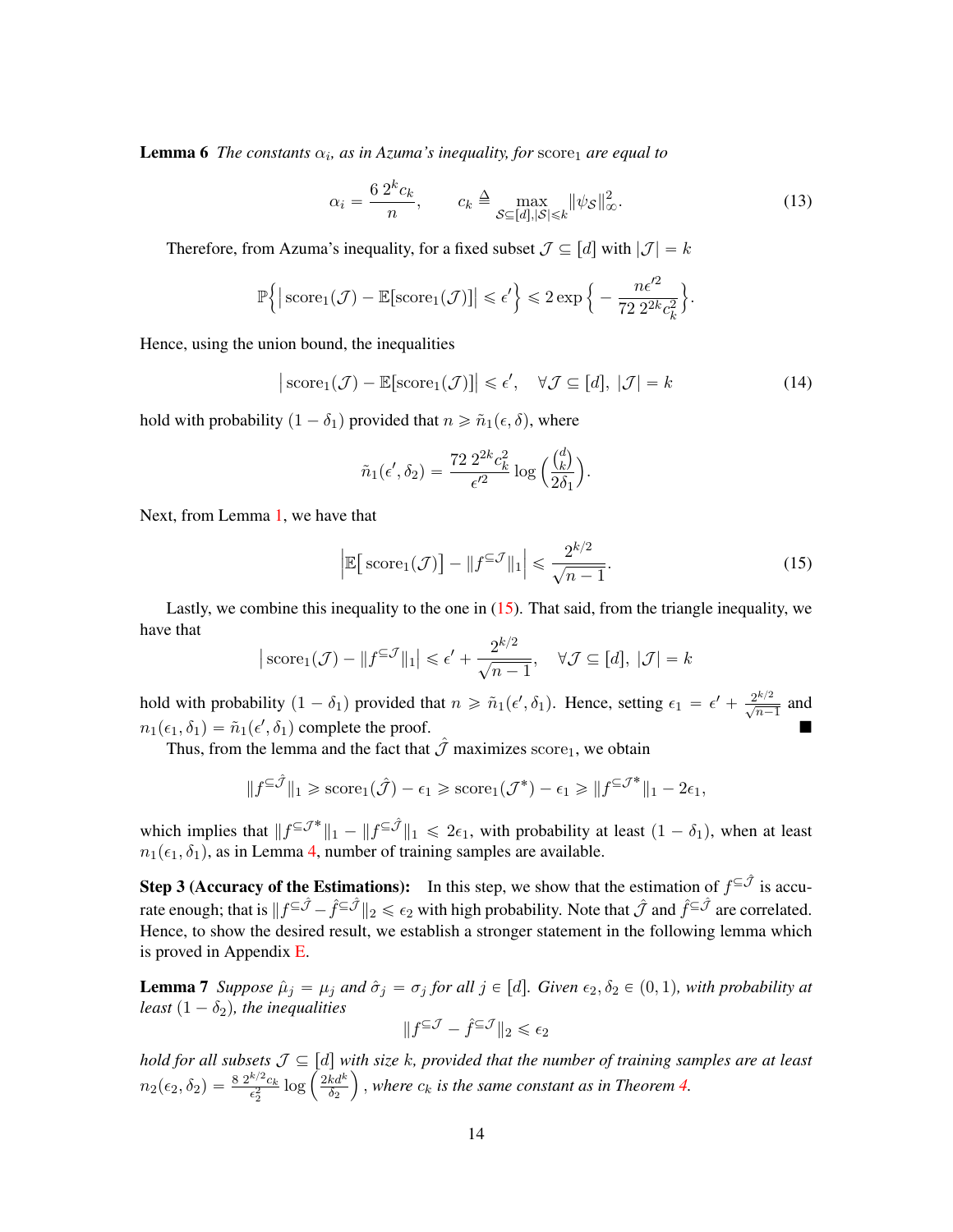A more general version of the lemma, incorporating the mean and variance estimations, is provided in Appendix  $\bf{B}$  $\bf{B}$  $\bf{B}$  as Lemma [13.](#page-19-0) As a result of this lemma, we have

$$
\mathbb{P}\left\{\|f^{\subseteq\hat{\mathcal{J}}}-\hat{f}^{\subseteq\hat{\mathcal{J}}}\|_2\geqslant\epsilon_2\right\}\leqslant\mathbb{P}\left\{\left.\bigcup_{\mathcal{J}:|\mathcal{J}|=k}\left\{\|f^{\subseteq\mathcal{J}}-\hat{f}^{\subseteq\mathcal{J}}\|_2\geqslant\epsilon_2\right\}\right\}\leqslant\delta_2,\tag{16}
$$

where the first inequality holds as  $|\hat{\mathcal{J}}| = k$ .

Putting together [\(12\)](#page-12-1) and [\(16\)](#page-14-3), and using the identity  $\mathbb{P}(A) \le \mathbb{P}(A)$ ş  $B) + \mathbb{P}(B^c)$ , we can show that !<br>! ) !<br>!  $\mathbf{r}$ 

$$
\mathbb{P}\Big\{P_e(\hat{g})\geq P_{opt}+\epsilon\Big\}\leq \mathbb{P}\Big\{\|f^{\subseteq\mathcal{J}^*}\|_1-\|f^{\subseteq\hat{\mathcal{J}}}\|_1\geq 2\epsilon-2U(\epsilon_2)\Big\}+\delta_2,\tag{17}
$$

under the condition that  $n \ge n_2(\epsilon_2, \delta_2)$ . Lastly, from Step 2 and by an appropriate choice of  $\epsilon_1$  and  $\epsilon_2$ , we obtain that

<span id="page-14-3"></span><span id="page-14-1"></span>
$$
\mathbb{P}\Big\{P_e(\hat{g})\geq P_{opt}+\epsilon\Big\}\leq \delta_1+\delta_2,
$$

under the condition that  $n \ge \max\left\{n_1(\epsilon_1, \delta_1), n_2(\epsilon_2, \delta_2)\right\}$ .

### Acknowledgment

This work was supported by NSF Center for Science of Information (CSoI) Grant CCF-0939370, and in addition by NSF Grants CCF-1524312, CCF-2006440, and CCF-2007238.

# Appendices

#### <span id="page-14-0"></span>A. Fourier Analysis in Product Probability Spaces

The following facts summarize some basic properties of the Fourier expansion. These statements are derived from the orthogonality of the parities. Hence, we omit the proofs.

**Fact 1** For any bounded pair of functions  $f, g: \{-1, 1\}^d \mapsto \mathbb{R}$ , the following statements hold:

- *Plancherel Identity:*  $\mathbb{E}[f(\mathbf{X})g(\mathbf{X})] = \sum_{\mathcal{S} \subseteq [d]} f_{\mathcal{S}}g_{\mathcal{S}}.$
- *Parseval's identity*  $||f||_2^2 =$  $s \in [d]$   $\hat{f}_{\mathcal{S}}^2$ .
- *Jensen's Inequality:*  $||f||_1 \le ||f||_2$ .

<span id="page-14-4"></span>**Fact 2** Let  $f : \{-1, 1\}^d \mapsto \{-1, 1\}$  and  $\mathcal{J} \subseteq [d]$ , then the following holds

- $||f||_1 = ||f||_2 = 1$  and  $||f^{\subseteq \mathcal{J}}||_2 \le 1$ .
- $||f^{\subseteq \mathcal{J}}||_2^2 \le ||f^{\subseteq \mathcal{J}}||_1 \le ||f^{\subseteq \mathcal{J}}||_2.$

<span id="page-14-2"></span>**Fact 3** If  $g : \{-1, 1\}^d \mapsto \{-1, 1\}$  is a function whose output depends only on the coordinates of a subset  $\mathcal{J} \subseteq [d]$ , then  $g_{\mathcal{S}} = 0$  for all  $\mathcal{S} \nsubseteq \mathcal{J}$ . Further, for any  $f : \{-1, 1\}^d \mapsto \{-1, 1\}$ 

$$
||f - g||_2^2 = 1 - ||f^{\subseteq \mathcal{J}}||_2^2 + ||f^{\subseteq \mathcal{J}} - g||_2^2
$$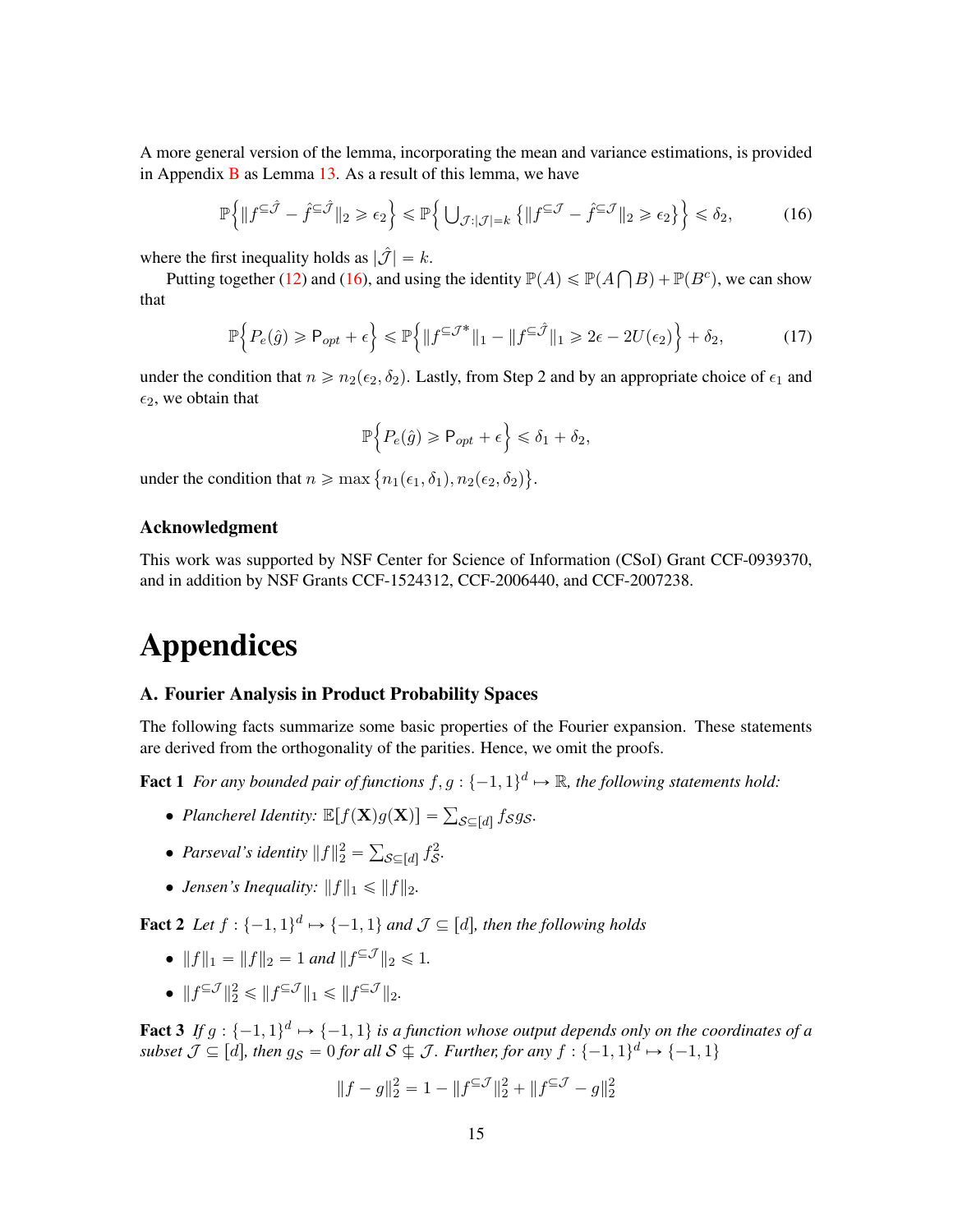**Fact 4** *The misclassification probability between any pair of functions*  $f, g: \mathcal{X} \mapsto \{-1, 1\}$  *can be written as*

$$
\mathbb{P}\Big\{f(\mathbf{X}) \neq g(\mathbf{X})\Big\} = \frac{1}{2} - \frac{1}{2}\langle f, g \rangle = \frac{1}{4} ||f - g||_2^2.
$$

#### <span id="page-15-0"></span>B. The Effect of Estimating Features' Mean and Variance

In our analysis it was assumed that mean and variance are estimated accurately, that is  $\hat{\mu}_j = \mu_j$ and  $\hat{\sigma}_i = \sigma_j$  for all  $j \in [d]$ . In this section, we take into account the effect of the imperfections in mean and variance estimation. We characterize the changes in the misclassification probability as function of the estimation error. First, we compute the estimations errors as a function of the number of the samples.

**Mean and variance estimations:** For tractability of our analysis, we use a fraction of the training samples just for the mean and variance estimations. As a measure of accuracy of the estimations, we require the differences  $|\hat{\mu}_j - \mu_j|$  and  $|1 - \frac{\sigma}{\hat{\sigma}}|$  $\frac{\sigma}{\hat{\sigma}}$  to be sufficiently small with probability close to one. This is a deviation from standard measures of estimations in which the variance of the differences are required to be small. In the following lemma, we bound the estimation errors in terms of the number of the samples.

<span id="page-15-2"></span>**Lemma 8** *Given*  $\epsilon_0$ ,  $\delta_0 \in (0, 1)$  *the following inequalities hold with probability at least*  $(1 - \delta_0)$ 

$$
\left|\hat{\mu}_j - \mu_j\right| \le \epsilon_0, \qquad \qquad \left|1 - \frac{\sigma_j}{\hat{\sigma}_j}\right| \le \frac{2\epsilon_0}{\sigma_j^2}, \tag{18}
$$

for all  $j \in [d]$ , provided that atleast  $n_0(\epsilon_0, \delta_0) = \frac{8}{\epsilon_0^2} \log \frac{2d}{\delta_0}$  samples are available.

**Proof** Form Azuma's inequality, for each  $j \in [d]$  we have

<span id="page-15-1"></span>
$$
\mathbb{P}\{|\hat{\mu}_j - \mu_j| \geqslant \epsilon_0\} \leqslant 2\exp\{-\frac{n\epsilon_0^2}{8}\}.
$$

Therefore, applying the union bound gives

$$
\mathbb{P}\Big\{\bigcup_{j=1}^d\big\{|\hat{\mu}_j-\mu_j|\geqslant \epsilon_0\big\}\Big\}\leqslant 2d\exp\{-\frac{n\epsilon_0^2}{8}\}.
$$

Thus, the right-hand side of the above inequality is less than  $\delta_0$ , if  $n \geq \frac{8}{\epsilon^2}$  $\frac{8}{\epsilon_0^2} \log(\frac{2d}{\delta_0})$ obtain the inequalities for the estimation of  $\mu_j$ 's. Next, we prove the inequalities for the estimation  $\frac{2d}{\delta_0}$ ). As a result we of  $\sigma_j$ 's. For any fixed  $\hat{\mu} \in (-1, 1)$ , define the function  $h_{\hat{\mu}}(x) = \frac{\sqrt{1-x^2}}{\sqrt{1-\hat{\mu}^2}}$ . From Taylor's theorem, there exists  $\zeta \in (-1, 1)$  which is between x and  $\hat{\mu}$  such that

$$
h_{\hat{\mu}}(x) = 1 - \frac{\zeta(x - \hat{\mu})}{\sqrt{(1 - \zeta^2)(1 - \hat{\mu}^2)}}.
$$

As a result,

$$
|h_{\hat{\mu}}(x) - 1| = \frac{|\zeta||x - \hat{\mu}|}{\sqrt{(1 - \zeta^2)(1 - \hat{\mu}^2)}} \le \frac{|x - \hat{\mu}|}{\sqrt{(1 - (\max\{x, \hat{\mu}\})^2)(1 - \hat{\mu}^2)}}.
$$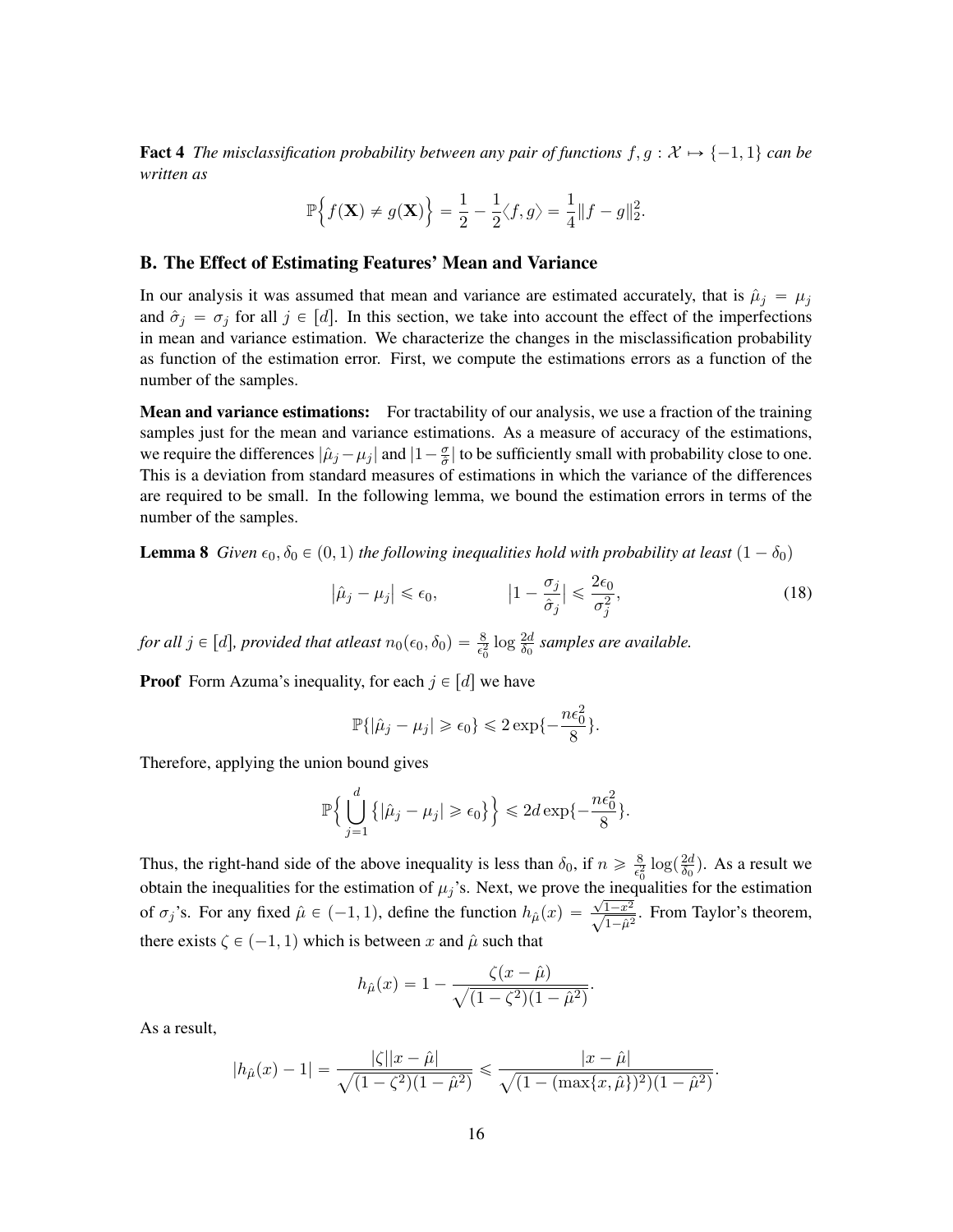Now by setting  $x = \mu_j$  and that  $|\hat{\mu}_j - \mu_j| \le \epsilon_0$ , we have

$$
|\frac{\sigma_j}{\hat{\sigma}_j} - 1| = |h_{\hat{\mu}}(\mu) - 1| \leq \frac{\epsilon_0}{\hat{\sigma}\min\{\hat{\sigma}, \sigma\}}
$$

.

Note that,  $|\hat{\mu}_j| \leq |\mu_j| + \epsilon_0$ . Therefore,

$$
\hat{\sigma}_j^2 \ge 1 - (|\mu_j| + \epsilon_0)^2 \ge \sigma_j^2 - 2\epsilon_0|\mu_j| - \epsilon_0^2 \ge \sigma_j^2 - 3\epsilon_0.
$$

As a result,

$$
|\frac{\sigma_j}{\hat{\sigma}_j}-1|\leqslant\frac{\epsilon_0}{\sigma_j^2-3\epsilon_0}\leqslant\frac{2\epsilon_0}{\sigma_j^2},
$$

which completes the proof of the lemma.

Our technical analysis in Subsection [5.1](#page-11-1) is under the assumption that  $\epsilon_0 = 0$ . In what follows, we adjust our results in Lemma [1,](#page-9-2) [4](#page-12-0) and [7](#page-13-1) by removing this condition. As a result we prove the following lemmas, incorporating the error is mean and variance estimations.

<span id="page-16-0"></span>**Lemma 9 (Generalizing Lemma [1\)](#page-9-2)** The measure score  $\widehat{f} = \widehat{f}$  which is defined in [\(8\)](#page-9-0) is an *asymptotically unbiased estimate of*  $||f^{\subseteq \mathcal{J}}||_1$ . More precisely, for any  $\gamma \in (0, 1/2)$ 

$$
\left| \mathbb{E} \big[ \operatorname{score}_1(\mathcal{J}) \big] - \| f^{\subseteq \mathcal{J}} \|_1 \right| \leq O(n^{-\gamma})
$$

*as*  $n \rightarrow \infty$ *.* 

**Proof** Let B be the event that the inequalities in [\(18\)](#page-15-1) hold, that is  $|\hat{\mu}_j - \mu_j| \le \epsilon_0$  and  $|1 - \frac{\sigma_j}{\hat{\sigma}_j}|$  $\left|\frac{\sigma_j}{\hat{\sigma}_j}\right| \leqslant \frac{2\epsilon_0}{\sigma_j^2}$ for all  $j \in [d]$ . From Lemma [8,](#page-15-2)  $\mathbb{P}(B) \geq 1 - \delta_0$ . By conditioning on B we have ‰

$$
\mathbb{E}\big[\operatorname{score}_1(\mathcal{J})\big] = \mathbb{P}(B)\mathbb{E}\big[\operatorname{score}_1(\mathcal{J})|B\big] + (1 - \mathbb{P}(B))\mathbb{E}\big[\operatorname{score}_1(\mathcal{J})|B^c\big].
$$

Therefore, from triangle inequality we obtain

$$
\left| \mathbb{E} \left[ \mathrm{score}_1(\mathcal{J}) \right] - \| f^{\subseteq \mathcal{J}} \|_1 \right| \leq \left| \mathbb{P}(B) \mathbb{E} \left[ \mathrm{score}_1(\mathcal{J}) | B \right] - \| f^{\subseteq \mathcal{J}} \|_1 \right| + \left| (1 - \mathbb{P}(B)) \mathbb{E} \left[ \mathrm{score}_1(\mathcal{J}) | B^c \right] \right|
$$
  

$$
\leq \underbrace{\left| \mathbb{P}(B) \mathbb{E} \left[ \mathrm{score}_1(\mathcal{J}) | B \right] - \| f^{\subseteq \mathcal{J}} \|_1 \right|}_{(I)} + \delta_0 \underbrace{\max_{(x(i), y(i))} \left| \mathrm{score}_1(\mathcal{J}) \right|}_{(II)},
$$

where the last inequality holds from  $\mathbb{P}(B) \geq 1 - \delta_0$  and by upper-bounding the expectation with maximization over all realizations of the training samples.

**Bounding (I):** Let  $\overline{score}_1$  be the score<sub>1</sub> measure under the assumption that  $\hat{\mu}_j = \mu_j$  and  $\hat{\sigma}_j = \sigma_j$ for all  $j \in [d]$ . From triangle inequality we have that

$$
(I) \leq \left| \mathbb{P}(B) \mathbb{E} \left[ \operatorname{score}_1(\mathcal{J}) | B \right] - \mathbb{E} \left[ \overline{\operatorname{score}}_1(\mathcal{J}) \right] \right| + \left| \mathbb{E} \left[ \overline{\operatorname{score}}_1(\mathcal{J}) \right] - \| f^{\subseteq \mathcal{J}} \|_1 \right|
$$
\n
$$
\stackrel{(a)}{\leq} \left| \mathbb{P}(B) \mathbb{E} \left[ \operatorname{score}_1(\mathcal{J}) | B \right] - \mathbb{E} \left[ \overline{\operatorname{score}}_1(\mathcal{J}) \right] \right| + \frac{2^{k/2}}{\sqrt{n-1}}
$$
\n
$$
\leq \mathbb{P}(B) \left| \mathbb{E} \left[ \operatorname{score}_1(\mathcal{J}) | B \right] - \mathbb{E} \left[ \overline{\operatorname{score}}_1(\mathcal{J}) \right] \right| + (1 - \mathbb{P}(B)) \left| \mathbb{E} \left[ \overline{\operatorname{score}}_1(\mathcal{J}) \right] \right| + \frac{2^{k/2}}{\sqrt{n-1}}
$$
\n
$$
\leq \left| \mathbb{E} \left[ \operatorname{score}_1(\mathcal{J}) | B \right] - \mathbb{E} \left[ \overline{\operatorname{score}}_1(\mathcal{J}) \right] \right| + \delta_0 \max_{(x(i), y(i))} \left| \overline{\operatorname{score}}_1(\mathcal{J}) \right| + \frac{2^{k/2}}{\sqrt{n-1}},
$$

**The Second Second**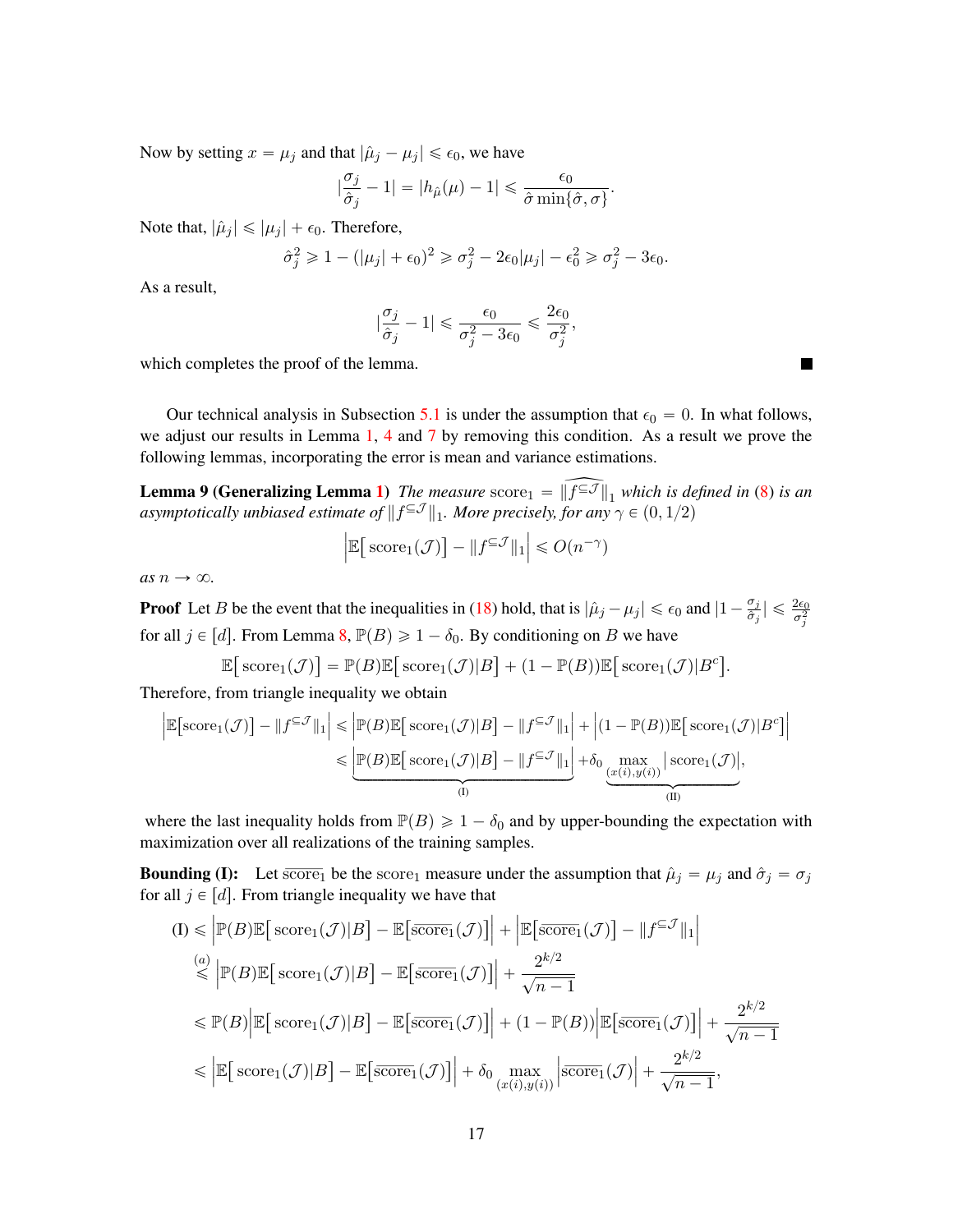<span id="page-17-1"></span>where (a) follows from Lemma [1.](#page-9-2) Note that the conditions  $\hat{\mu}_j = \mu_j$  and  $\hat{\sigma}_j = \sigma_j$  in this lemma are automatically satisfied for  $s\overline{core}_1$ . We proceed with the following lemma which is proved in Appendix [G.2.](#page-27-0)

**Lemma 10** *Conditioned on B the inequalities*  $\left| \frac{\text{score}_1(\mathcal{J})}{\text{score}_1(\mathcal{J})} \right| \leq \lambda(\epsilon_0)$  *hold, almost* surely, for all k-element subsets J, where  $\lambda$  is a function satisfying  $\lambda(\epsilon_0) = O(k2^kc_k\epsilon_0)$  as  $\epsilon \to 0$ .

As a result of the lemma, we obtain the following bound on (I)

$$
\text{(I)} \leq \lambda(\epsilon_0) + \delta_0 \max_{(x(i), y(i))} \left| \overline{\text{score}}_1(\mathcal{J}) \right| + \frac{2^{k/2}}{\sqrt{n-1}}.
$$

**Bounding (II):** As explained in the proof of Lemma [1,](#page-9-2) score<sub>1</sub> can be written as

score<sub>1</sub>(
$$
\mathcal{J}
$$
) =  $\frac{1}{n} \sum_{i} \left| \hat{f}_{(i)}^{\subseteq \mathcal{J}}(\mathbf{X}(i)) \right|$ 

where  $\hat{f}_{(i)}^{\subseteq J}$  $\sum_{(i)}^{\infty}$  is defined as in [\(28\)](#page-22-1) which is repeated below

$$
\hat{f}_{(i)}^{\subseteq \mathcal{J}}(\mathbf{x}) \triangleq \frac{n}{n-1} \sum_{\mathcal{S} \subseteq \mathcal{J}} \left( \hat{f}_{\mathcal{S}} - \frac{1}{n} Y(i) \prod_{j \in \mathcal{S}} \frac{X_j(i) - \hat{\mu}_j}{\hat{\sigma}_j} \right) \hat{\psi}_{\mathcal{S}}(\mathbf{x}).
$$

As a result,

$$
\begin{split} \text{score}_1(\mathcal{J}) &\leq \|\hat{f}_{(1)}^{\subseteq \mathcal{J}}\|_{\infty} \leq \frac{n}{n-1} \sum_{\mathcal{S} \subseteq \mathcal{J}} |\hat{f}_S| \|\hat{\psi}_S\|_{\infty} + \frac{1}{n} \|\hat{\psi}_S\|_{\infty}^2 \\ &\leq \frac{n}{n-1} \sum_{\mathcal{S} \subseteq \mathcal{J}} \|\hat{\psi}_S\|_{\infty}^2 + \frac{1}{n} \|\hat{\psi}_S\|_{\infty}^2 \\ &\leq \frac{n+1}{n-1} \sum_{\mathcal{S} \subseteq \mathcal{J}} \|\hat{\psi}_S\|_{\infty}^2, \end{split}
$$

where (*a*) holds because  $\hat{f}_S = \frac{1}{n}$  $\overline{n}$  $\hat{U}_i Y(i) \hat{\psi}_{\mathcal{S}}(\mathbf{X}(i)) \leq \|\hat{\psi}_{\mathcal{S}}\|_{\infty}$ . We proceed with the following lemma which is proved in Appendix [G.3.](#page-28-0)

<span id="page-17-0"></span>**Lemma 11** Conditioned on B, the inequality  $\|\psi_{\mathcal{S}} - \hat{\psi}_{\mathcal{S}}\|_{\infty} \le \gamma(\epsilon_0)$  holds, almost surely, where  $\gamma$ *is a function satisfying*  $\gamma(\epsilon_0) = O(k\epsilon_0\sqrt{c_k})$  *as*  $\epsilon_0 \rightarrow 0$ .

Therefore, from Lemma [11](#page-17-0) and the inequality  $(x + y)^2 \le 2(x^2 + y^2)$ , we obtain

score<sub>1</sub>(
$$
\mathcal{J}
$$
)  $\leq \frac{n+1}{n-1} 2 \sum_{\mathcal{S} \subseteq \mathcal{J}} \left( ||\psi_{\mathcal{S}}||_{\infty}^2 + \gamma^2(\epsilon_0) \right)$   
\n $\leq 6 \ 2^k (c_k + \gamma^2(\epsilon_0)) = O(2^k c_k),$  (19)

where (c) follows from the definition of  $c_k$  as in [\(13\)](#page-13-2), which implies that  $\|\psi_{\mathcal{S}}\|_{\infty}^2 \leq c_k$ .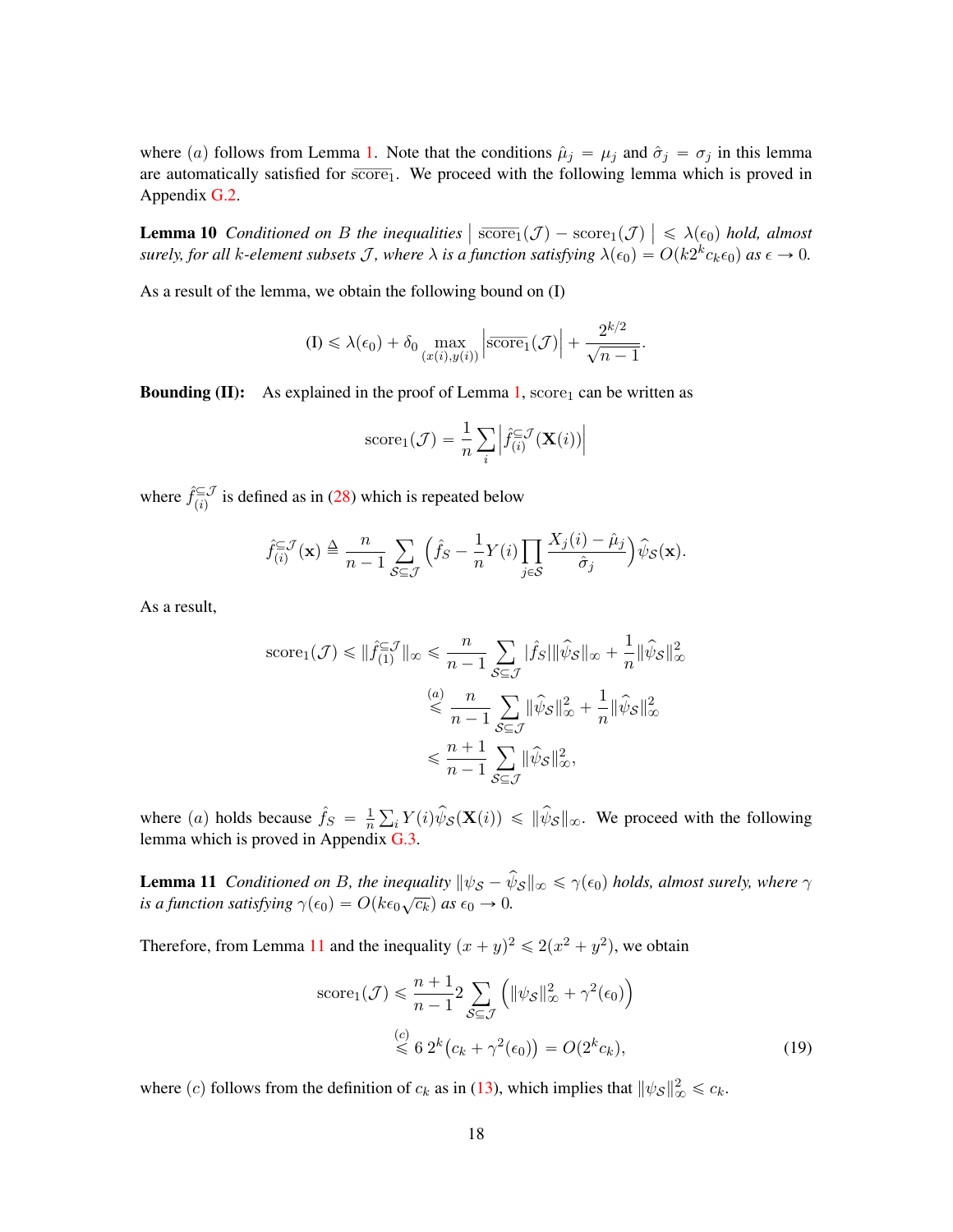Combining the bounds and tuning  $(\epsilon_0, \delta_0)$ : Now, by combining the bound on (I) and (II), we have that

$$
\mathbb{E}\left[\text{score}_1(\mathcal{J})\right] - \|f^{\subseteq \mathcal{J}}\|_1 \le \frac{2^{k/2}}{\sqrt{n-1}} + \lambda(\epsilon_0) + \delta_0 \max_{(x(i), y(i))} \left|\overline{\text{score}}_1(\mathcal{J})\right| + \delta_0 O(2^k c_k)
$$

$$
\le \frac{2^{k/2}}{\sqrt{n-1}} + \lambda(\epsilon_0) + \delta_0 (O(2^k c_k) + \lambda(\epsilon_0)) + \delta_0 O(2^k c_k),
$$

where the last inequality holds, because from Lemma [10](#page-17-1) and inequality [\(19\)](#page-17-0) we can write

ˇ  $\mathsf{I}$ 

$$
\overline{\text{score}}_1(\mathcal{J}) \leq \text{score}_1(\mathcal{J}) + \lambda(\epsilon_0) \leq O(2^k c_k) + \lambda(\epsilon_0).
$$

Now, we tune  $(\epsilon_0, \delta_0)$ . For  $\gamma \in (0, 1/2)$ , set  $\epsilon_0$  =  $k 2^{k} c_{k} n^{\gamma}$ <sup>-1</sup>. Hence,  $\delta_0 = 2d \exp\{-\frac{n^{1-2\gamma}}{8k^2 2^{2k}}\}$  $\frac{n^{1-2} \sqrt{1}}{8k^2 2^{2k} c_k^2}$ . With this choice  $\lambda(\epsilon_0) = O(n^{-\gamma})$  and plugging it into the above inequality implies

$$
\left|\mathbb{E}\left[\text{score}_1(\mathcal{J})\right] - \|f^{\subseteq \mathcal{J}}\|_1\right| \leq \frac{2^{k/2}}{\sqrt{n-1}} + O(n^{-\gamma}) = O(n^{-\gamma}).
$$

**T** 

<span id="page-18-0"></span>**Lemma 12 (Generalizing Lemma [4\)](#page-12-0)** given  $\epsilon_1, \delta_1 \in (0,1)$ , with probability at least  $(1 - \delta_1)$ , the *inequalities*  $\left| \begin{array}{c} \text{Succ} \\ \text{score}_1(\mathcal{J}) - \| f^{\subseteq \mathcal{J}} \|_1 \end{array} \right| \leq \epsilon_1 \text{ hold for all subsets } \mathcal{J} \subseteq [d] \text{ with size } k, \text{ provided that }$ the number of training samples are atleast  $O(\frac{k^2 2^{2k} c_k^2}{\epsilon_1^2} \log \frac{d}{\delta_1}).$ 

**Proof** Let score<sub>1</sub> be the score<sub>1</sub> measure under the assumption that  $\hat{\mu}_j = \mu_j$  and  $\hat{\sigma}_j = \sigma_j$  for all  $j \in [d]$ . Also, let B be the even that the inequalities in [\(18\)](#page-15-1) hold. From triangle inequality we have that

$$
\big|\operatorname{score}_1(\mathcal{J}) - \|f^{\subseteq \mathcal{J}}\|_1\big| \leqslant \underbrace{\big|\overline{\operatorname{score}}_1(\mathcal{J}) - \|f^{\subseteq \mathcal{J}}\|_1\big|}_{V} + \underbrace{\big|\operatorname{score}_1(\mathcal{J}) - \overline{\operatorname{score}}_1(\mathcal{J})\big|}_{W}.
$$

Let V and W denote the first and the second term above, respectively. We know that  $W$  is mea-surable with respect to B. In particular, from Lemma [10,](#page-17-1) given B,  $W \leq \lambda(\epsilon_0)$  almost surely. Therefore, we have ) **1980** )

$$
\mathbb{P}\left\{ \left| \operatorname{score}_{1}(\mathcal{J}) - \| f^{\subseteq \mathcal{J}} \|_{1} \right| \leq \epsilon_{1} + \lambda(\epsilon_{0}) \right\} \geq \mathbb{P}\left\{ V + W \leq \epsilon_{1} + \lambda(\epsilon_{0}) \right\}
$$
  
\n
$$
\geq \mathbb{P}\left\{ V \leq \epsilon_{1}, W \leq \lambda(\epsilon_{0}) \right\}
$$
  
\n
$$
\geq \mathbb{P}\left\{ V \leq \epsilon_{1}, W \leq \lambda(\epsilon_{0}), B \right\}
$$
  
\n
$$
= \mathbb{P}\left\{ V \leq \epsilon_{1}, B \right\}
$$
  
\n
$$
\stackrel{(a)}{=} \mathbb{P}\left\{ V \leq \epsilon_{1} \right\} \mathbb{P}\left\{ B \right\}
$$
  
\n
$$
\geq (1 - \delta_{1})(1 - \delta_{0}),
$$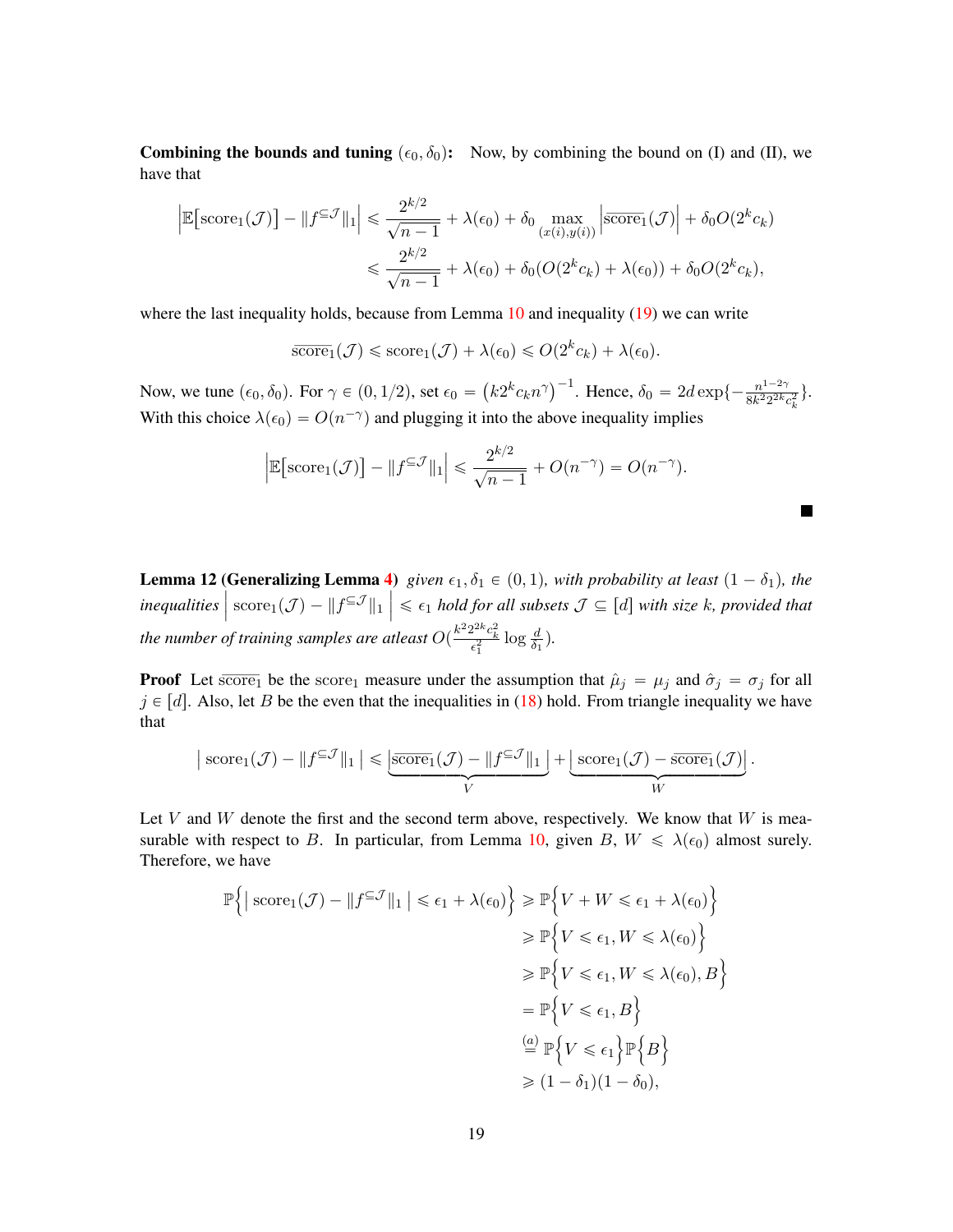where (a) holds as B is independent of V. Now set  $\epsilon_0 = \frac{\epsilon_1}{k_0 k}$  $\frac{\epsilon_1}{k2^k c_k}$ , and  $\delta_0 = \delta_1$ . With this choice,  $n_0(\epsilon_0, \delta_0) = \frac{8k^2 2^{2k} c_k^2}{\epsilon_1^2} \log \frac{2d}{\delta_1}$  and  $\lambda(\epsilon_0) = O(\epsilon_1)$ . Hence, by appropriate choice of  $\epsilon_1, \delta_1$ , the following inequality

$$
|\,\text{score}_1(\mathcal{J}) - \|f^{\subseteq \mathcal{J}}\|_1 \, \big| \le \epsilon_1,
$$

holds with probability  $(1-\delta_1)$  for for all k-element subsets J, provided that there are atleast  $n_1(\epsilon_1,$  $\delta_1$ ) +  $O(\frac{k^2 2^{2k} c_k^2}{\epsilon_1^2} \log \frac{d}{\delta_1})$  samples. The proof is complete by noting that  $n_1 \leqslant O(\frac{k^2 2^{2k} c_k^2}{\epsilon_1^2} \log \frac{d}{\delta_1})$ .

<span id="page-19-0"></span>**Lemma 13 (Generalizing Lemma [7\)](#page-13-1)** *Given*  $\epsilon_2, \delta_2 \in (0, 1)$ *, with probability at least*  $(1 - \delta_2)$ *, the inequalities*

$$
\|f^{\subseteq \mathcal{J}}-\hat{f}^{\subseteq \mathcal{J}}\|_2\leqslant \epsilon_2
$$

*hold for all subsets*  $\mathcal{J} \subseteq [d]$  with size k, provided that the number of training samples are atleast  $O(\frac{k^2 2^{2k} c_k^2}{\epsilon_1^2} \log \frac{d}{\delta_1}).$ 

**Proof** Let  $\bar{f} \in J$  denote the version of  $\hat{f} \in J$  under the assumption that  $\hat{\mu}_j = \mu_j$  and  $\hat{\sigma}_j = \sigma_j$  for all  $j \in [d]$ . Also, let B be the even that the inequalities in [\(18\)](#page-15-1) hold. From Minkowsky's inequality, by adding and subtracting  $\bar{f}^{\subseteq J}$  we have

<span id="page-19-1"></span>
$$
\|f^{\subseteq \mathcal{J}}-\widehat{f}^{\subseteq \mathcal{J}}\|_2 \leqslant \underbrace{\|f^{\subseteq \mathcal{J}}-\bar{f}^{\subseteq J}\|_2}_{V}+\underbrace{\|\bar{f}^{\subseteq J}-\widehat{f}^{\subseteq \mathcal{J}}\|_2}_{W}.
$$

Let  $V$  and  $W$  denote the first and the second term above, respectively. We proceed by the following lemma which is proved in Appendix [G.4.](#page-29-0)

**Lemma 14** Conditioned on B, the inequalities  $\|\bar{f}^{\subseteq J} - \hat{f}^{\subseteq J}\|_{\infty} \leq \lambda(\epsilon)$  hold, almost surely, for all k-element subsets  $\mathcal{J} \subset [d]$ , where  $\lambda$  *is a function satisfying*  $\lambda(\epsilon_0) = O(k2^k c_k \epsilon_0)$  as  $\epsilon_0 \to 0$ .

From Lemma [14,](#page-19-1) we know that  $W$  is measurable with respect to  $B$ . In particular, conditioned on B,  $W \le \lambda(\epsilon_0)$ . Therefore, using the inequality  $\lVert \cdot \rVert_2 \le \lVert \cdot \rVert_{\infty}$ , we have

$$
\mathbb{P}\left\{\|f^{\subseteq \mathcal{J}} - \hat{f}^{\subseteq \mathcal{J}}\|_2 \le \epsilon_2 + \lambda(\epsilon_0)\right\} \ge \mathbb{P}\left\{V + W \le \epsilon_2 + \lambda(\epsilon_0)\right\}
$$
  
\n
$$
\ge \mathbb{P}\left\{V \le \epsilon_2, W \le \lambda(\epsilon_0)\right\}
$$
  
\n
$$
\ge \mathbb{P}\left\{V \le \epsilon_2, W \le \lambda(\epsilon_0), B\right\}
$$
  
\n
$$
= \mathbb{P}\left\{V \le \epsilon_2, B\right\}
$$
  
\n
$$
\stackrel{(a)}{=} \mathbb{P}\left\{V \le \epsilon_2\right\} \mathbb{P}\left\{B\right\}
$$
  
\n
$$
\ge (1 - \delta_2)(1 - \delta_0),
$$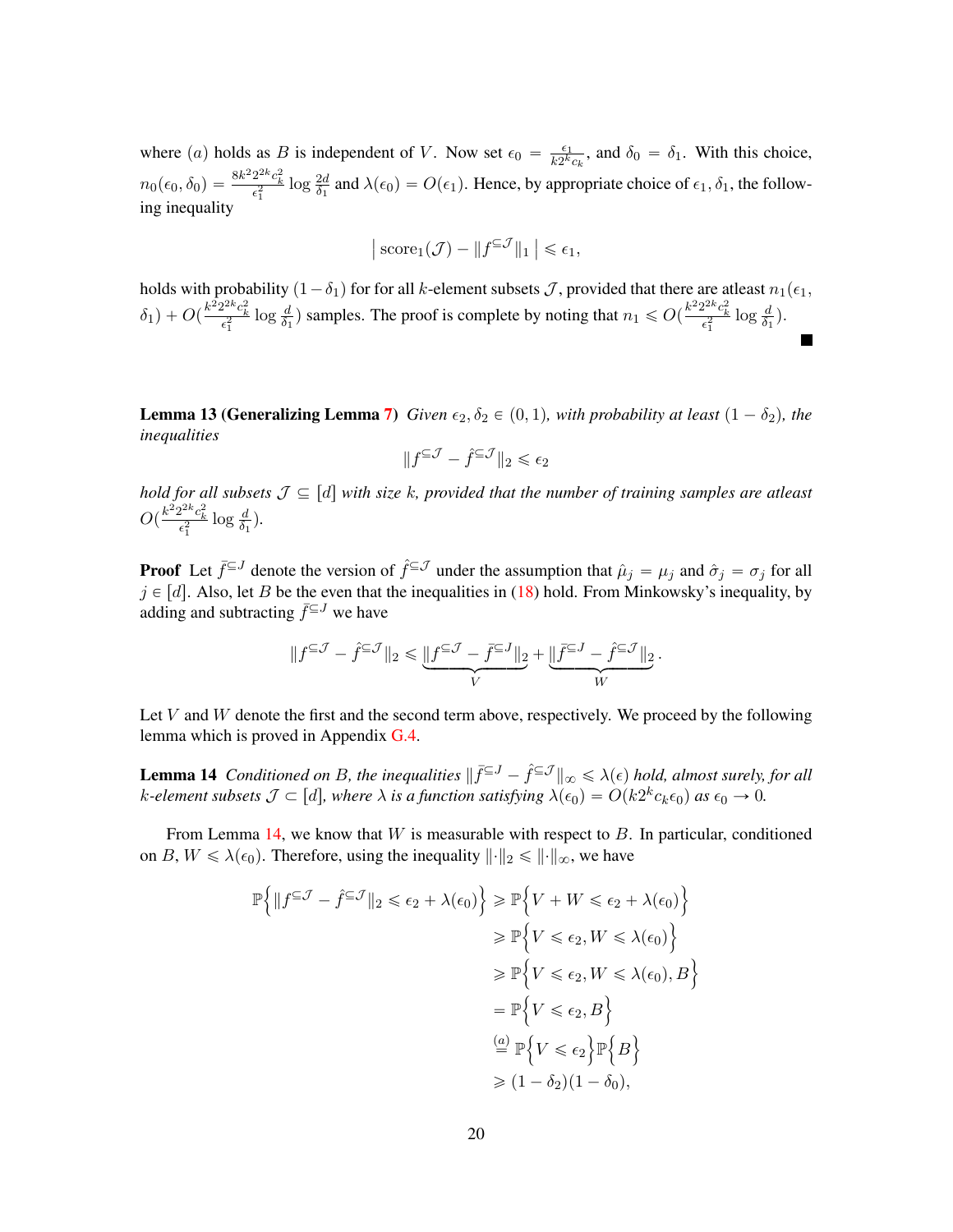where (a) holds as B is independent of V. Now set  $\epsilon_0 = \frac{\epsilon_2}{k_0 k}$  $\frac{\epsilon_2}{k2^k c_k}$ , and  $\delta_0 = \delta_2$ . With this choice,  $n_0(\epsilon_0, \delta_0) = \frac{8k^2 2^{2k} c_k^2}{\epsilon_2^2} \log \frac{2d}{\delta_2}$  and  $\lambda(\epsilon_0) = O(\epsilon_2)$ . Hence, by appropriate choice of  $\epsilon_2, \delta_2$ , the inequality  $||f^{ \subseteq \mathcal{J}} - \hat{f}^{ \subseteq \mathcal{J}}||_2 \leq \epsilon_2$  holds with probability  $(1 - \delta_2)$  for for all k-element subsets  $\mathcal{J}$ , provided that there are at east  $n_2(\epsilon_2, \delta_2) + O(\frac{k^2 2^{2k} c_k^2}{\epsilon_2^2} \log \frac{d}{\delta_2})$  samples. Lastly, the proof is complete by noting that  $n_2 \leq O(\frac{k^2 2^{2k} c_k^2}{\epsilon_2^2} \log \frac{d}{\delta_2}).$  $\blacksquare$ 

# <span id="page-20-0"></span>C. Proof of Lemma [3](#page-11-2)

Since the range of f belongs to  $\{-1, 1\}$ , then from Lemm[a2](#page-10-4) the misclassification probability can be written as

<span id="page-20-1"></span>
$$
\mathbb{P}\Big\{Y \neq \text{sign}[h_{\mathcal{J}}(\mathbf{X})]\Big\} = \frac{1}{4}\big(1 - \|f^{\subseteq \mathcal{J}}\|_{2}^{2} + \|f^{\subseteq \mathcal{J}} - \text{sign}[h_{\mathcal{J}}]\|_{2}^{2}\big). \tag{20}
$$

The 2-norm quantity above is upper-bounded as follows

$$
||f^{\subseteq \mathcal{J}} - \operatorname{sign}[h_{\mathcal{J}}]||_2^2 \stackrel{(a)}{\leq} \left(||f^{\subseteq \mathcal{J}} - h_{\mathcal{J}}||_2 + ||h_{\mathcal{J}} - \operatorname{sign}[h_{\mathcal{J}}]||_2\right)^2,
$$
  
\n
$$
= \left(||f^{\subseteq \mathcal{J}} - h_{\mathcal{J}}||_2^2 + ||h_{\mathcal{J}} - \operatorname{sign}[h_{\mathcal{J}}]||_2^2 + 2||f^{\subseteq \mathcal{J}} - h_{\mathcal{J}}||_2||h_{\mathcal{J}} - \operatorname{sign}[h_{\mathcal{J}}]||_2\right),
$$
\n(21)

where  $(a)$  follows from the triangle inequality for 2-norm (Minkowski's Inequality). Note that  $|h_{\mathcal{J}} - \text{sign}[h_{\mathcal{J}}]| = |1 - h_{\mathcal{J}}|$ . Therefore,

<span id="page-20-3"></span>
$$
||h_{\mathcal{J}} - \mathsf{sign}[h_{\mathcal{J}}]||_2^2 = \mathbb{E}\left[ (1 - |h_{\mathcal{J}}(X^{\mathcal{J}})|)^2 \right] = 1 + ||h_{\mathcal{J}}||_2^2 - 2||h_{\mathcal{J}}||_1.
$$
 (22)

From this relation and equations  $(20)$ ,  $(21)$ , we obtain the following upper bound

$$
4\mathbb{P}\Big\{Y \neq \text{sign}[h_{\mathcal{J}}(\mathbf{X})]\Big\} \leq 2 - 2\|h_{\mathcal{J}}\|_{1} + \underbrace{\|h_{\mathcal{J}}\|_{2}^{2} - \|f^{\subseteq \mathcal{J}}\|_{2}^{2}}_{(I)} + \|f^{\subseteq \mathcal{J}} - h_{\mathcal{J}}\|_{2}^{2} + \|f^{\subseteq \mathcal{J}} - h_{\mathcal{J}}\|_{2}^{2}}_{(II)} + 2\|f^{\subseteq \mathcal{J}} - h_{\mathcal{J}}\|_{2} \underbrace{\|h_{\mathcal{J}} - \text{sign}[h_{\mathcal{J}}]\|_{2}}_{(II)}.
$$
\n(23)

In what follows, we bound the terms denoted by (I) and (II).

**Bounding (I):** From the triangle inequality for 2-norm, we have

<span id="page-20-2"></span>
$$
\begin{aligned} \|h_{\mathcal{J}}\|_2^2 &\leqslant \left(\|f^{\subseteq\mathcal{J}}\|_2+\|h_{\mathcal{J}}-f^{\subseteq\mathcal{J}}\|_2\right)^2\\ &=\|f^{\subseteq\mathcal{J}}\|_2^2+\|h_{\mathcal{J}}-f^{\subseteq\mathcal{J}}\|_2^2+2\|f^{\subseteq\mathcal{J}}\|_2\|h_{\mathcal{J}}-f^{\subseteq\mathcal{J}}\|_2\\ &\leqslant \|f^{\subseteq\mathcal{J}}\|_2^2+\|h_{\mathcal{J}}-f^{\subseteq\mathcal{J}}\|_2^2+2\|h_{\mathcal{J}}-f^{\subseteq\mathcal{J}}\|_2 \end{aligned}
$$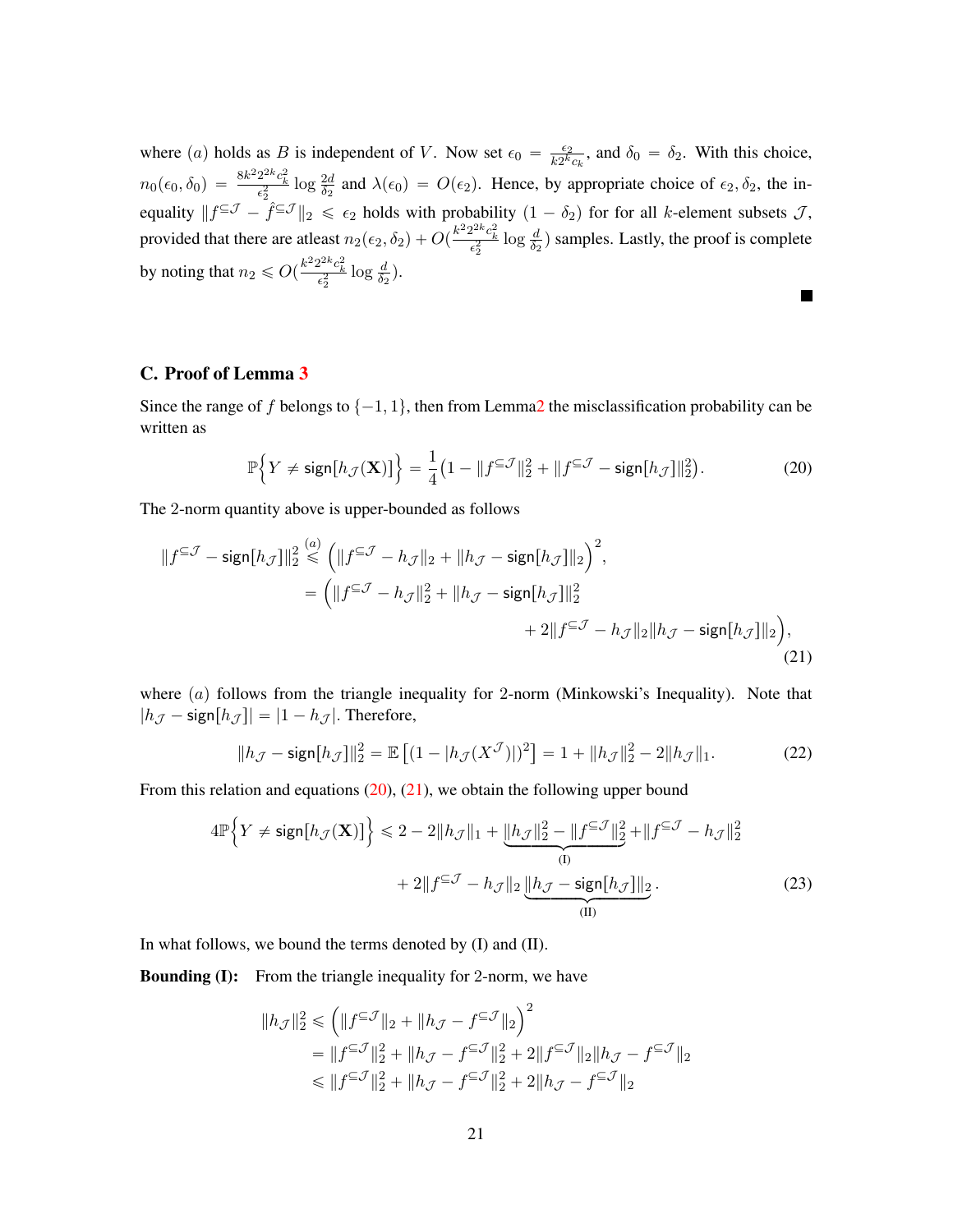where the second inequality is due to Fact [2](#page-14-4) that  $||f^{\subseteq \mathcal{J}}||_2 \le 1$ . Hence, the term (I) in [\(23\)](#page-20-2) is upper bounded as

<span id="page-21-0"></span>
$$
(I) \leq \lambda_1 \stackrel{\Delta}{=} \|h_{\mathcal{J}} - f^{\subseteq \mathcal{J}}\|_2^2 + 2\|h_{\mathcal{J}} - f^{\subseteq \mathcal{J}}\|_2. \tag{24}
$$

**Bounding (II):** From  $(22)$ , we have

$$
||h_{\mathcal{J}} - \mathsf{sign}[h_{\mathcal{J}}]||_2^2 = 1 + ||h_{\mathcal{J}}||_2^2 - 2||h_{\mathcal{J}}||_1
$$
  
\n
$$
\stackrel{(a)}{\leq} 1 + 2(||f^{\subseteq \mathcal{J}}||_2^2 + ||f^{\subseteq \mathcal{J}} - h_{\mathcal{J}}||_2^2) - 2||h_{\mathcal{J}}||_1
$$
  
\n
$$
\stackrel{(b)}{=} 1 + 2(||f^{\subseteq \mathcal{J}}||_2^2 + ||f^{\subseteq \mathcal{J}} - h_{\mathcal{J}}||_2^2) - 2(||f^{\subseteq \mathcal{J}}||_1 + (||h_{\mathcal{J}}||_1 - ||f^{\subseteq \mathcal{J}}||_1))
$$
  
\n
$$
= 1 + 2(||f^{\subseteq \mathcal{J}}||_2^2 - ||f^{\subseteq \mathcal{J}}||_1) + 2||f^{\subseteq \mathcal{J}} - h_{\mathcal{J}}||_2^2 - 2(||h_{\mathcal{J}}||_1 - ||f^{\subseteq \mathcal{J}}||_1)
$$
  
\n
$$
\stackrel{(c)}{\leq} 1 + 2||f^{\subseteq \mathcal{J}} - h_{\mathcal{J}}||_2^2 - 2(||h_{\mathcal{J}}||_1 - ||f^{\subseteq \mathcal{J}}||_1)
$$
  
\n
$$
\stackrel{(d)}{\leq} 1 + 2||f^{\subseteq \mathcal{J}} - h_{\mathcal{J}}||_2^2 + 2||f^{\subseteq \mathcal{J}} - h_{\mathcal{J}}||_2
$$
\n(25)

where (*a*) follows from the triangle inequality for 2-norm and the inequality  $(x+y)^2 \leq 2(x^2+y^2)$ . Equality (b) follows by adding and subtracting  $||f^{\subseteq \mathcal{J}}||_1$ . Inequality (c) holds, since from Fact [2](#page-14-4)  $||f^{\subseteq \mathcal{J}}||_2^2 \le ||f^{\subseteq \mathcal{J}}||_1$ . Lastly, inequality (d) holds because of the following chain of inequalities

<span id="page-21-2"></span><span id="page-21-1"></span>
$$
\left| \|f^{\subseteq \mathcal{J}}\|_{1} - \|h_{\mathcal{J}}\|_{1} \right| \le \|f^{\subseteq \mathcal{J}} - h_{\mathcal{J}}\|_{1} \le \|f^{\subseteq \mathcal{J}} - h_{\mathcal{J}}\|_{2}.
$$
\n(26)

where the first inequality is due to the triangle inequality for 1-norm and the second inequality is due to Holder's inequality.

Next, we show that the quantity  $||h_{\mathcal{J}} - \text{sign}[h_{\mathcal{J}}]||$  $_2$  without the square is upper bounded by the same term as in the right-hand side of  $(25)$ . That is

$$
\text{(II)} = \left\| h_{\mathcal{J}} - \text{sign}[h_{\mathcal{J}}] \right\|_2 \le \lambda_2 \stackrel{\Delta}{=} 1 + 2 \left\| f^{\subseteq \mathcal{J}} - h_{\mathcal{J}} \right\|_2^2 + 2 \left\| f^{\subseteq \mathcal{J}} - h_{\mathcal{J}} \right\|_2. \tag{27}
$$

The argument is as follows: if  $||h_{\mathcal{J}} - \text{sign}[h_{\mathcal{J}}]||$  $_2$  is less than one, then the upper bound holds trivially as  $\lambda_2 \geq 1$ ; otherwise, this quantity is less than its squared and, hence, the upper-bound holds.

As a result of the bounds in  $(23)$ ,  $(24)$ , and  $(27)$  we obtain that

$$
4\mathbb{P}\Big\{Y \neq \text{sign}[h_{\mathcal{J}}(\mathbf{X})]\Big\} \leq 2 - 2\|h_{\mathcal{J}}\|_{1} + \lambda_{1} + \|f^{\subseteq \mathcal{J}} - h_{\mathcal{J}}\|_{2}^{2} + 2\lambda_{2}\|f^{\subseteq \mathcal{J}} - h_{\mathcal{J}}\|_{2}
$$
  
= 2 - 2\|f^{\subseteq \mathcal{J}}\|\_{1} + \left(\|f^{\subseteq \mathcal{J}}\|\_{1} - \|h\_{\mathcal{J}}\|\_{1}\right) + \lambda\_{1} + \|f^{\subseteq \mathcal{J}} - h\_{\mathcal{J}}\|\_{2}^{2} + 2\lambda\_{2}\|f^{\subseteq \mathcal{J}} - h\_{\mathcal{J}}\|\_{2}  

$$
\leq 2 - 2\|f^{\subseteq \mathcal{J}}\|_{1} + \|f^{\subseteq \mathcal{J}} - h_{\mathcal{J}}\|_{2} + \lambda_{1} + \|f^{\subseteq \mathcal{J}} - h_{\mathcal{J}}\|_{2}^{2} + 2\lambda_{2}\|f^{\subseteq \mathcal{J}} - h_{\mathcal{J}}\|_{2},
$$

where the last inequality is due to [\(26\)](#page-21-2). Therefore, from the definition of  $\lambda_1$  and  $\lambda_2$ , and the function  $U$  in the statement of the lemma, we obtain

$$
4\mathbb{P}\Big\{Y\neq \text{sign}\big[h_{\mathcal{J}}(\mathbf{X})\big]\Big\}\leqslant 2-2\|f^{\subseteq\mathcal{J}}\|_1+4U(\|f^{\subseteq\mathcal{J}}-h_{\mathcal{J}}\|_2).
$$

This completes the proof.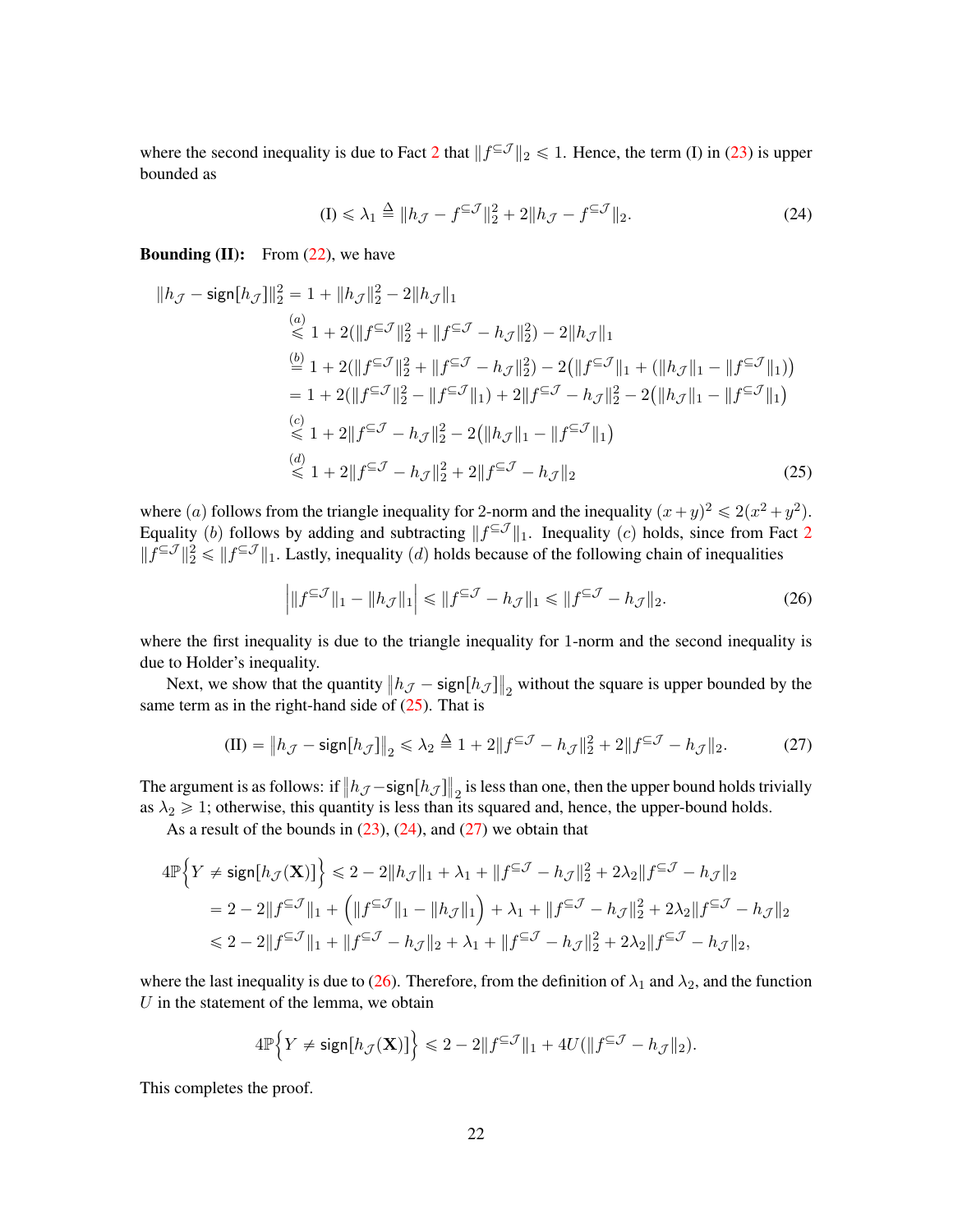# <span id="page-22-0"></span>D. Proof of Lemma [1](#page-9-2)

**Proof** We start with rewriting  $score_1$ . Define, the function

$$
\hat{f}_{(i)}^{\subseteq \mathcal{J}}(\mathbf{x}) \triangleq \frac{n}{n-1} \sum_{\mathcal{S} \subseteq \mathcal{J}} \left( \hat{f}_{\mathcal{S}} - \frac{1}{n} Y(i) \prod_{j \in \mathcal{S}} \frac{X_j(i) - \hat{\mu}_j}{\hat{\sigma}_j} \right) \hat{\psi}_{\mathcal{S}}(\mathbf{x}),\tag{28}
$$

for all  $x \in \{-1, 1\}^d$ . With this definition, given any x, the quantity  $\hat{f}^{\subseteq \mathcal{J}}_{(i)}$  $\sum_{(i)}^{\subseteq J}$  () is independent of  $(X^d(i))$ ,  $Y(i)$ ). Further, we can write score<sub>1</sub> as the summation score<sub>1</sub>( $\mathcal{J}$ ) =  $\frac{1}{n} \sum_i |\hat{f}_{(i)}^{\in \mathcal{J}}|$  $\sum_{(i)}^{\in}$   $(X(i))$ . Hence, the exception of  $score<sub>1</sub>$  taken over the training samples gives

<span id="page-22-1"></span>
$$
\mathbb{E}[\text{score}_1(\mathcal{J})] = \frac{1}{n} \sum_{i=1}^n \mathbb{E}_{\mathbf{X}(1),\dots,\mathbf{X}(n)} \left[ \left| \hat{f}_{(i)}^{\subseteq \mathcal{J}}(\mathbf{X}(i)) \right| \right]
$$
  
\n
$$
= \mathbb{E}_{\mathbf{X}(1),\dots,\mathbf{X}(n)} \left[ \left| \hat{f}_{(1)}^{\subseteq \mathcal{J}}(\mathbf{X}(1)) \right| \right]
$$
  
\n
$$
= \mathbb{E}_{\mathbf{X}(2),\dots,\mathbf{X}(n)} \mathbb{E}_{\mathbf{X}(1)} \left[ \left| \hat{f}_{(1)}^{\subseteq \mathcal{J}}(\mathbf{X}(1)) \right| \right]
$$
  
\n
$$
= \mathbb{E}_{\mathbf{X}(2),\dots,\mathbf{X}(n)} \left[ \left| \hat{f}_{(1)}^{\subseteq \mathcal{J}} \right| \right], \tag{29}
$$

where the first equality is due to the symmetry with respect to the index  $i$  of the training samples. The last equality is due to the definition of 1-norm and the property that the function  $\hat{f}_{(1)}^{\subseteq J}$  $\sum_{(1)}^{\infty}$  is independent of  $(\mathbf{X}(1), Y(1))$ . Note that  $\hat{f}_{(1)}^{\subseteq \mathcal{J}}$  $\sum_{(1)}^{\infty}$  is as an estimation of the projection  $f^{\subseteq J}$  using the  $(n-1)$ training samples  $(\mathbf{X}(i), Y(i)), i = 2, 3, ..., n$ . Next, we bound the difference  $\Vert \mathbb{E} \Vert \hat{f}^{\subseteq \mathcal{J}}_{\perp}$  $\left\langle \begin{array}{c}\xi \in \mathcal{J} \\ (1) \end{array} \right\vert \left\vert 1 - \right\vert \left\vert f \right\vert \leq \mathcal{J} \left\vert \left\vert 1 \right\vert.$ Observe that

$$
\begin{aligned} \left| \mathbb{E} \big[ \| \hat{f}_{(1)}^{\subseteq \mathcal{J}} \|_1 \big] - \| f^{\subseteq \mathcal{J}} \|_1 \right| &\leqslant \mathbb{E} \big[ \| f^{\subseteq \mathcal{J}} - \hat{f}_{(1)}^{\subseteq \mathcal{J}} \|_1 \big] \\ &\leqslant \mathbb{E} \big[ \| f^{\subseteq \mathcal{J}} - \hat{f}_{(1)}^{\subseteq \mathcal{J}} \|_2 \big] \\ &\leqslant \sqrt{ \mathbb{E} \big[ \| f^{\subseteq \mathcal{J}} - \hat{f}_{(1)}^{\subseteq \mathcal{J}} \|_2^2 \big] } \end{aligned}
$$

where the first inequality is obtained by applying the triangle inequality twice, one for  $\|\hat{f}_{(1)}^{\subseteq \mathcal{J}}\|$  $\sum_{(1)}^{\subseteq J}$  ||1 and once for  $||f^{\subseteq \mathcal{J}}||_1$ . The second inequality is from the identity  $||\cdot||_1 \le ||\cdot||_2$  as in Fact [1.](#page-14-1) The third inequality is due to the Jensen's inequality. Note that as  $\hat{\mu}_j = \mu_j$  and  $\hat{\sigma}_j = \sigma_j$ , then  $\hat{\psi}_{\mathcal{S}} \equiv \psi_{\mathcal{S}}$ . Therefore, by Parseval's identity in Fact [1,](#page-14-1) we have ÿ

$$
\mathbb{E}\big[\|f^{\subseteq \mathcal{J}} - \hat{f}_{(1)}^{\subseteq \mathcal{J}}\|_2^2\big] = \sum_{S \subseteq J} \mathbb{E}\big[|f_S - \hat{f}_{(1),S}|^2\big] = \sum_{S \subseteq J} \text{var} \big(\hat{f}_{(1),S}\big).
$$

Note that  $\hat{f}_{(1),S}$  is the empirical average of i.i.d. random variables  $Y(i)\psi_{\mathcal{S}}(\mathbf{X}(i))$  for  $i = 2, 3, ..., n$ . Thus,

$$
\begin{aligned} \text{var}\left(\hat{f}_{(1),S}\right) &= \frac{1}{n-1} \text{var}\left(Y\psi_{\mathcal{S}}(\mathbf{X})\right) \\ &= \frac{1}{n-1} \left(\mathbb{E}\big[Y^2 \psi_{\mathcal{S}}^2(\mathbf{X})\big] - f_{\mathcal{S}}^2\right) \\ &= \frac{1}{n-1} (1 - f_{\mathcal{S}}^2), \end{aligned}
$$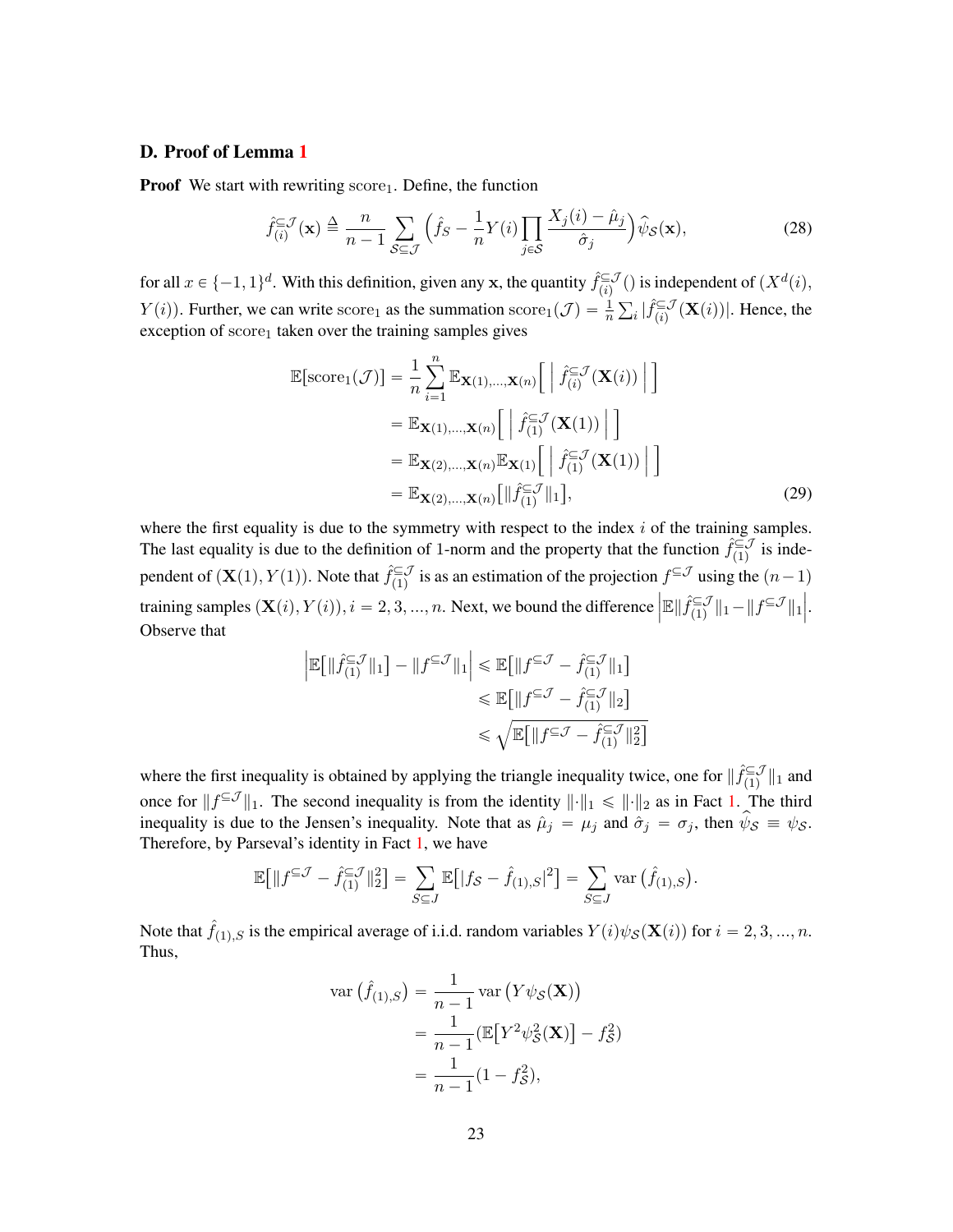where the last equality holds because of of the following chain of equalities:

$$
\mathbb{E}[Y^2\psi_{\mathcal{S}}^2(\mathbf{X})] = \mathbb{E}[\psi_{\mathcal{S}}^2(\mathbf{X})] = \langle \psi_{\mathcal{S}}, \psi_{\mathcal{S}} \rangle = 1,
$$

where the first equality holds because  $Y^2 = 1$  which is due to the fact that  $Y \in \{-1, 1\}$ . The last equality is due to orthonormality of the parities.

As a result of the above argument, we can write

$$
\mathbb{E}\big[\|f^{\subseteq \mathcal{J}} - \hat{f}_{(1)}^{\subseteq \mathcal{J}}\|_{2}^{2}\big] = \frac{1}{n-1} \sum_{S \subseteq J} (1 - f_{S}^{2}) = \frac{1}{n-1} (2^{|\mathcal{J}|} - \|f^{\subseteq \mathcal{J}}\|_{2}^{2})
$$

$$
\leq \frac{1}{n-1} 2^{k}
$$

Putting all together we get that

$$
\Big|\mathbb{E}\big[\|\hat f_{(1)}^{\subseteq \mathcal{J}}\|_1\big]-\|f^{\subseteq \mathcal{J}}\|_1\Big|\leqslant \frac{2^{k/2}}{\sqrt{n-1}}
$$

 $\blacksquare$ 

The proof is complete by the above inequality and  $(29)$ .

# <span id="page-23-0"></span>E. Proof of Lemma [7](#page-13-1)

**Proof** Assuming that  $\hat{\mu}_j = \mu_j$  and  $\hat{\sigma}_j = \sigma_j$  and from the definition of  $\hat{f} \in \mathcal{J}$ , we obtain that

$$
\hat{f}^{\subseteq \mathcal{J}}(\mathbf{x}) = \sum_{\mathcal{S} \subseteq \mathcal{J}} \hat{f}_{\mathcal{S}} \psi_{\mathcal{S}}(\mathbf{x}), \qquad \forall \mathbf{x} \in \mathcal{X}^d.
$$

In addition, by definition of the projection function  $f^{\subseteq \mathcal{J}}$ , we have

$$
f^{\subseteq \mathcal{J}}(\mathbf{x}) = \sum_{\mathcal{S} \subseteq \mathcal{J}} f_{\mathcal{S}} \psi_{\mathcal{S}}(\mathbf{x}), \qquad \forall \mathbf{x} \in \mathcal{X}^d.
$$

Therefore, from Parseval's identity, the 2-norm factors as

$$
||f^{\subseteq \mathcal{J}} - \hat{f}^{\subseteq \mathcal{J}}||_2^2 = \sum_{S \subseteq J} |f_S - \hat{f}_S|^2.
$$

In what follows, we show that  $|f_S - \hat{f}_S| \leq \epsilon$  for all subsets  $S \subseteq [d]$  with  $|S| \leq k$ .

Note that  $\hat{f}_S$  is a function of the training random samples  $(X(i), Y(i)), i = 1, 2, ..., n$ . Observe that  $\mathbb{E}[\hat{f}_S] = f_{\mathcal{S}}$  which implies that  $\hat{f}_S$  is an unbiased estimation of  $f_{\mathcal{S}}$ . Since the samples are drawn i.i.d., we apply Azuma's inequality (Lemma [5\)](#page-12-2) to bound the probability of the event  $|\hat{f}_s - \hat{f}_s| \geq \epsilon'$ .

For that, we first find the constants  $c_i$  as in Lemma [5.](#page-12-2) Fix  $i \in [d]$  and suppose  $(X^d(i), Y(i))$  in the training set is replaced with an i.i.d. copy  $(\tilde{X}^d(i), \tilde{Y}(i))$ . With this replacement  $\hat{f}_S$  is changed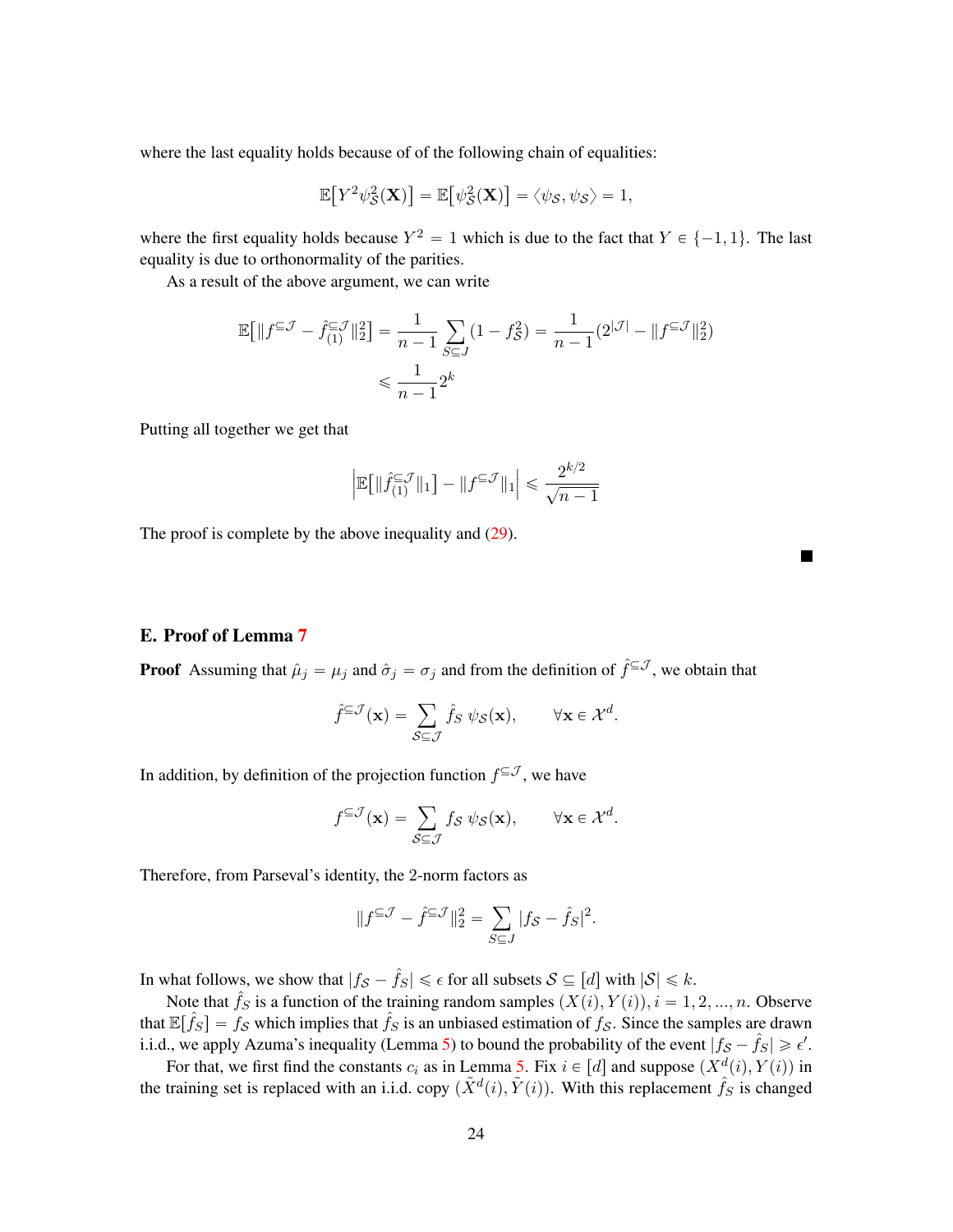to another random variable denoted by  $\tilde{f}_S$ . Then

$$
|\hat{f}_S - \tilde{f}_S| = \frac{1}{n} |Y(i)\psi_{\mathcal{S}}(X^d(i)) - \tilde{Y}(i)\psi_{\mathcal{S}}(\tilde{X}^d(i))|
$$
  

$$
\leq \frac{1}{n} |Y(i)\psi_{\mathcal{S}}(X^d(i))| + |\tilde{Y}(i)\psi_{\mathcal{S}}(\tilde{X}^d(i))|
$$
  

$$
\leq \frac{1}{n} |\psi_{\mathcal{S}}(X^d(i))| + |\psi_{\mathcal{S}}(\tilde{X}^d(i))|
$$
  

$$
\leq \frac{2}{n} ||\psi_{\mathcal{S}}||_{\infty},
$$

where  $\|\psi_S\|_{\infty} = \max_{x^d} |\psi_S(x^d)|$ . Therefore, from Azuma's inequality, for any  $\epsilon' \in (0, 1)$ 

$$
\mathbb{P}\left\{ |\hat{f}_S - f_{\mathcal{S}}| \geqslant \epsilon' \right\} \leqslant 2 \exp\big\{ - \frac{n\epsilon'^2}{8 \|\psi_{\mathcal{S}}\|_{\infty}^2} \big\}.
$$

Applying the union bound for all subsets  $S \subset [d]$  with cardinality at most k, gives the following upper-bound

$$
\mathbb{P}\Big\{\bigcup_{\substack{s\subset [d],\\|s|\leq k}}\{|\hat{f}_S - f_S| \geqslant \epsilon'\}\Big\} \leqslant 2\Big[\sum_{m=0}^k \binom{d}{m}\Big] \exp\big\{-\frac{n\epsilon'^2}{8c_k}\big\}
$$
\n
$$
\leqslant 2kd^k \exp\big\{-\frac{n\epsilon'^2}{8c_k}\big\}\Big\}\tag{30}
$$

<span id="page-24-1"></span>П

where  $c_k = \max_{\mathcal{S} \subseteq [d], |\mathcal{S}| \leq k} ||\psi_{\mathcal{S}}||^2_{\infty}$  and the last inequality holds because for  $k \ll d/2$ 

$$
\sum_{m=0}^{k} \binom{d}{m} \leqslant kd^k.
$$

We find n for which the right hand side of  $(30)$  is less than  $\delta$ . For that we have

$$
n(\epsilon, \delta) \geq \frac{8c_k}{\epsilon'^2} \log \left(\frac{2kd^k}{\delta}\right).
$$

Next, note that

$$
||f^{\subseteq \mathcal{J}} - \hat{f}^{\subseteq \mathcal{J}}||_2^2 = \sum_{S \subseteq J} |f_S - \hat{f}_S|^2 \leq \epsilon'^2 2^k.
$$

Therefore,  $||f^{\subseteq \mathcal{J}} - \hat{f}^{\subseteq \mathcal{J}}||_2 \leq \epsilon' 2^{k/2}$ , and the proof is complete by setting  $\epsilon' = \epsilon 2^{-k/2}$ .

# <span id="page-24-0"></span>F. Proof of Theorem [5](#page-8-1)

Note that  $\hat{g} \equiv \text{sign}[\hat{f}^{\subseteq \hat{J}}]$  and by  $P_e(\hat{g})$  denote its misclassification probability. Then, from Lemma [3,](#page-11-2) we have that

$$
P_e(\hat{g}) \triangleq \mathbb{P}_{\mathbf{X},Y} \{ Y \neq \hat{g}(\mathbf{X}^{\hat{\mathcal{J}}}) \} \leq \frac{1}{2} (1 - \| f^{\subseteq \hat{\mathcal{J}}} \|_1) + U(\| f^{\subseteq \hat{\mathcal{J}}} - \hat{f}^{\subseteq \hat{\mathcal{J}}} \|_2),
$$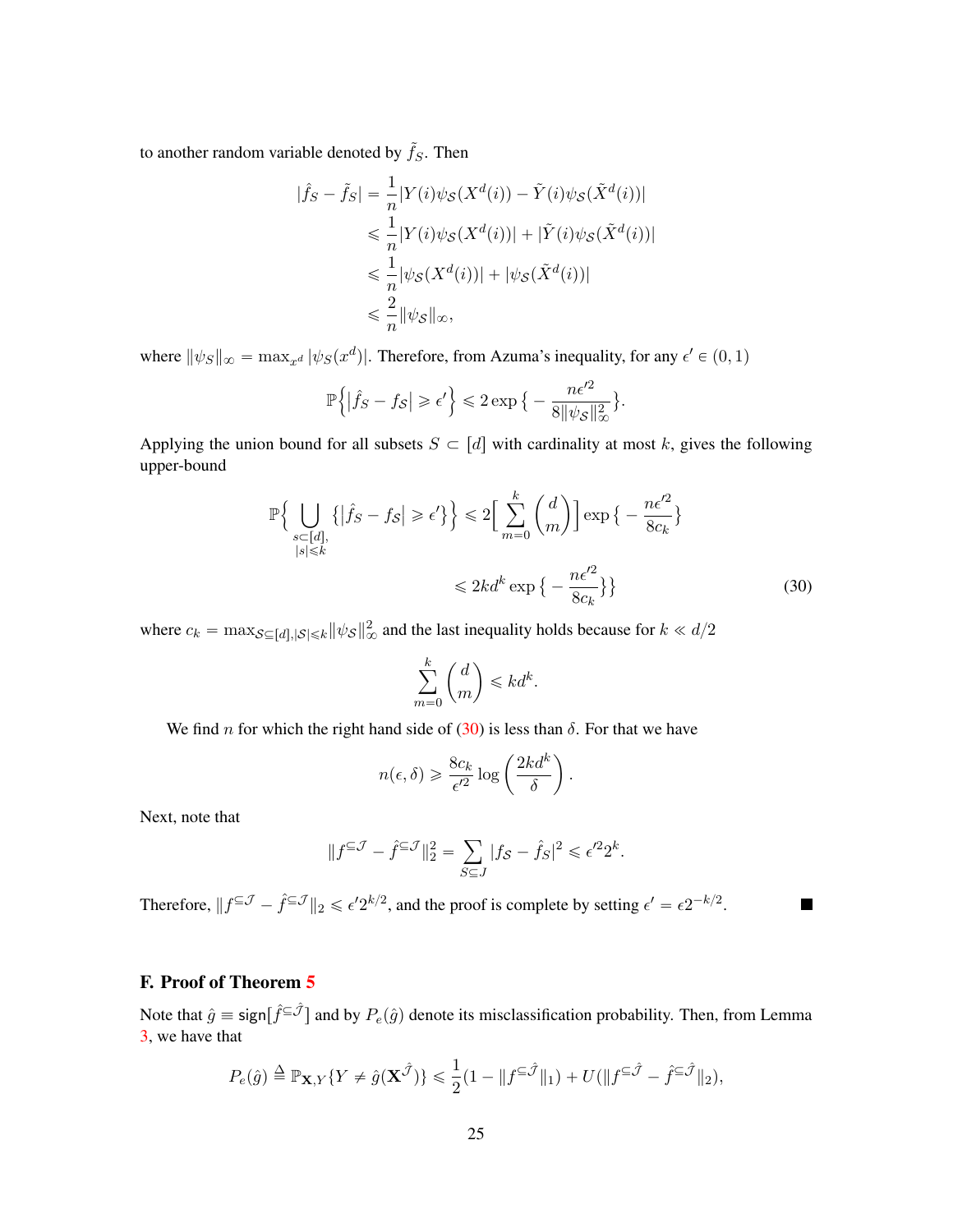where U is a polynomial of the form  $U(x) = x^3 + \frac{3}{2}$  $\frac{3}{2}x^2 + \frac{5}{4}$  $\frac{5}{4}x$ . Taking the expectation with respect to the training samples  $\mathcal{D}_n$  gives,

$$
\mathbb{E}_{\mathcal{D}_n}[P_e(\hat{g})] \leq \frac{1}{2}(1 - \mathbb{E}_{\mathcal{D}_n}[\|f^{\subseteq \hat{\mathcal{J}}}\|_1]) + \mathbb{E}_{\mathcal{D}_n}[U(\|f^{\subseteq \hat{\mathcal{J}}} - \hat{f}^{\subseteq \hat{\mathcal{J}}}\|_2)].
$$

Therefore, subtracting  $P_{opt}$  gives

$$
\mathbb{E}_{\mathcal{D}_n}[P_e(\hat{g})] - \mathsf{P}_{opt} \leq \frac{1}{2} (1 - \mathbb{E}_{\mathcal{D}_n}[\|f^{\subseteq \hat{\mathcal{J}}}\|_1]) + \mathbb{E}_{\mathcal{D}_n}[U(\|f^{\subseteq \hat{\mathcal{J}}} - \hat{f}^{\subseteq \hat{\mathcal{J}}}\|_2)] - \mathsf{P}_{opt}
$$
  
\n
$$
= \frac{1}{2} \underbrace{(\|f^{\subseteq \hat{\mathcal{J}}^*}\|_1 - \mathbb{E}_{\mathcal{D}_n}[\|f^{\subseteq \hat{\mathcal{J}}}\|_1])}_{(I)} + \underbrace{\mathbb{E}_{\mathcal{D}_n}[U(\|f^{\subseteq \hat{\mathcal{J}}} - \hat{f}^{\subseteq \hat{\mathcal{J}}}\|_2)]}_{(II)}.
$$
 (31)

Next, we provide upper bounds for the terms (I) and (II).

**Bounding (I):** Note that  $\hat{\mathcal{J}}$  is a feature subset maximizing score<sub>1</sub> as in [\(8\)](#page-9-0). Whereas,  $\mathcal{J}^*$  maximizes  $||f^{\subseteq \mathcal{J}}||_1$ . Therefore, by adding and subtracting  $\mathbb{E}[\text{score}_1(\hat{\mathcal{J}})]$  and  $\mathbb{E}[\text{score}_1(\mathcal{J}^*)]$  we have:

$$
(I) = (||f^{\subseteq \mathcal{J}^*}||_1 - \mathbb{E}[\text{score}_1(\mathcal{J}^*)]) + (\mathbb{E}[\text{score}_1(\mathcal{J}^*)] - \mathbb{E}[\text{score}_1(\hat{\mathcal{J}})]
$$
  
+  $(\mathbb{E}[\text{score}_1(\hat{\mathcal{J}})] - \mathbb{E}[||f^{\subseteq \hat{\mathcal{J}}}||_1])$   
 $\stackrel{(a)}{\leq} \mathbb{E}[||f^{\subseteq \mathcal{J}^*}||_1 - \text{score}_1(\mathcal{J}^*)] + \mathbb{E}[\text{score}_1(\hat{\mathcal{J}}) - ||f^{\subseteq \hat{\mathcal{J}}}||_1]$   
 $\leq 2 \max_{\mathcal{J}:|\mathcal{J}|=k} |\mathbb{E}[\text{score}_1(\mathcal{J})] - ||f^{\subseteq \mathcal{J}}||_1|$   
 $\stackrel{(b)}{\leq} O(n^{-\gamma}),$  (32)

where  $(a)$  holds as  $\mathrm{score}_1(\hat{\mathcal{J}}) \geqslant \mathrm{score}_1(\mathcal{J}^*)$  and inequality  $(b)$  follows from Lemma [9](#page-16-0) with  $\gamma \in (0,1]$  $1/2$ ).

**Bounding (II):** We start by removing the effect of  $\hat{\mathcal{J}}$  by maximizing over all feature subsets  $\mathcal{J}$ :

$$
(II) \leqslant \max_{\mathcal{J}:|\mathcal{J}|=k} \mathbb{E}_{\mathcal{D}_n} \big[ U(||f^{\subseteq \mathcal{J}} - \hat{f}^{\subseteq \mathcal{J}}||_2) \big]
$$

Fix a k-element subset  $\mathcal{J} \subseteq [d]$  and let  $Z \triangleq ||f^{\subseteq \mathcal{J}} - \hat{f}^{\subseteq \mathcal{J}}||_2$ . Note that Z is a random variables which is a function of the training samples  $\mathcal{D}_n$ . From Lemma [7](#page-13-1) we know that given  $\epsilon_2, \delta_2$ , the inequality  $\mathbb{P}{Z > \epsilon_2} \le \delta_2$  holds if  $n \ge n_2(\epsilon_2, \delta_2)$ , where  $n_2(\cdot)$  is defined in the lemma. Therefore, by conditioning on the event  $\{Z \leq \epsilon_2\}$  and its complement, we have

$$
\mathbb{E}\left[U(Z)\right] = \mathbb{P}\left\{Z \leq \epsilon_2\right\} \mathbb{E}\left[U(Z)|Z \leq \epsilon_2\right] + \mathbb{P}\left\{Z > \epsilon_2\right\} \mathbb{E}\left[U(Z)|Z > \epsilon_2\right]
$$
\n
$$
\stackrel{(a)}{\leq} \mathbb{E}\left[U(Z)|Z \leq \epsilon_2\right] + \delta_2 \mathbb{E}\left[U(Z)|Z > \epsilon_2\right]
$$
\n
$$
\stackrel{(b)}{\leq} U(\epsilon_2) + \delta_2 \mathbb{E}\left[U(Z)|Z > \epsilon_2\right]
$$
\n
$$
\stackrel{(c)}{\leq} U(\epsilon_2) + \delta_2 \max_{(\mathbf{x}(i), y(i))} U(\|f^{\subseteq \mathcal{J}} - \hat{f}^{\subseteq \mathcal{J}}\|_2),
$$
\n(33)

where (a) is due to the inequalities  $\mathbb{P}\{Z \leq \epsilon_2\} \leq 1$  and  $\mathbb{P}\{Z > \epsilon_2\} \leq \delta_2$ . Inequality (b) holds due to the conditioning  $Z \leq \epsilon_2$  and the fact that U is a monotone function. Inequality (c) follows by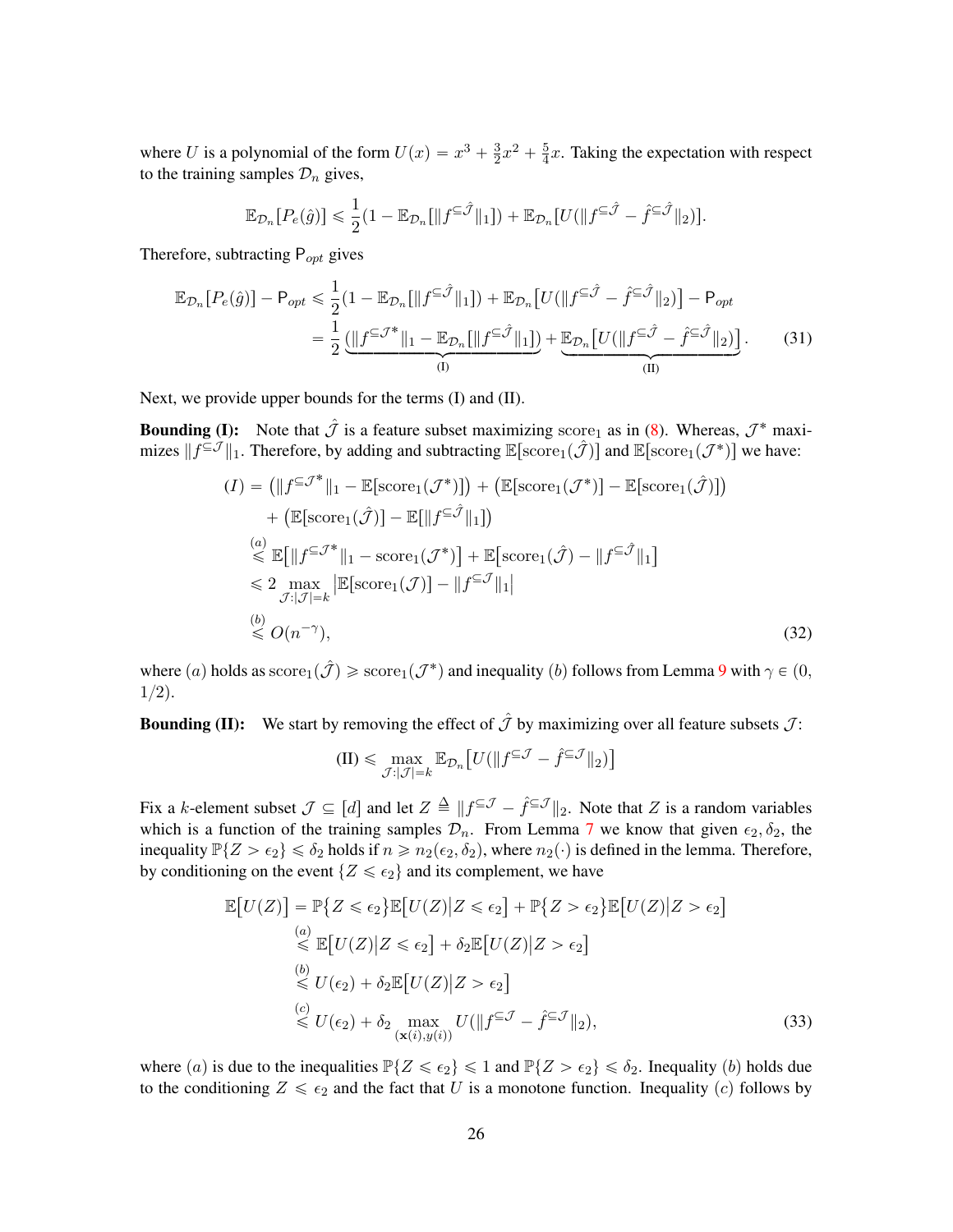replacing the expectation with maximization over all realizations of the training samples. Next, we upper-bound the term inside  $U(\cdot)$ . From the triangle inequality, we obtain that

$$
||f^{\subseteq \mathcal{J}} - \hat{f}^{\subseteq \mathcal{J}}||_2 \le ||f^{\subseteq \mathcal{J}}||_2 + ||\hat{f}^{\subseteq \mathcal{J}}||_2 \le 1 + ||\hat{f}^{\subseteq \mathcal{J}}||_{\infty},
$$

where the last inequality holds due to  $||f^{c}||_2 \le 1$  and the identity  $||\cdot||_2 \le ||\cdot||_{\infty}$ . Not that  $\hat{f}^{c} \mathcal{J} \equiv$  $s \in \mathcal{J}$   $\hat{f}_S \hat{\psi}_S$  and that the Fourier coefficients  $\hat{f}_S$  can be written as a linear combination of the parities as in [\(7\)](#page-9-1). Hence, from the definition of  $\|\cdot\|_{\infty}$ , we obtain that

$$
\|\hat f^{\subseteq \mathcal J}\|_\infty = \max_{\mathbf x} \big|\hat f^{\subseteq \mathcal J}(\mathbf x)\big| \leqslant \big|\sum_{\mathcal S \subseteq \mathcal J} \|\psi_{\mathcal S}\|_\infty^2\big| \leqslant 2^k c_k,
$$

where  $c_k$  is the same term as in Theorem [4.](#page-8-0) As a result of the above equations and [\(33\)](#page-24-0), we get the upper bound  $\mathbb{E}[U(Z)] \le U(\epsilon_2) + \delta_2 (1 + 2^k c_k)$ . Since this bound is independent of the choice of the k-element subset  $J$ , then the inequality

$$
(II) \leq U(\epsilon_2) + \delta_2 U(1 + 2^k c_k).
$$

holds as long as  $n \geq n_2(\epsilon_2, \delta_2)$ .

**Tuning**  $(\epsilon_2, \delta_2)$ : Now let  $\gamma \in (0, \frac{1}{2})$  $\frac{1}{2}$ ) and set

$$
\epsilon_2 = 2^{k/4} n^{-\gamma}, \qquad \delta_2 = 2kd^k \exp\{\frac{-n^{1-2\gamma}}{8c_k}\}.
$$

With this choice  $n_2(\epsilon_2, \delta_2) = n$ . Further, we obtain in the following that

$$
(II) \le U(2^{k/4}n^{-\gamma}) + 2kd^k U(1 + 2^k c_k) \exp\left\{\frac{-n^{1-2\gamma}}{8c_k}\right\} \stackrel{(a)}{=} O(n^{-\gamma}),
$$

where (a) holds, since the exponential term on the left-hand side converges to zero faster than  $n^{-\gamma}$ . Consequently, from the above equation,  $(32)$ , and the inequality  $(31)$ , we get

$$
\mathbb{E}_{\mathcal{D}_n}[P_e(\hat{g})] - \mathsf{P}_{opt} \leqslant O(n^{-\gamma}) + O(n^{-\gamma}) = O(n^{-\gamma}).
$$

This completes the proof.

#### G. Proof of the Technical Lemmas

#### <span id="page-26-0"></span>G.1 Proof of Lemma [6](#page-12-3)

First, as score<sub>1</sub> is symmetric with respect to i, then  $\alpha_i$ 's are equal. Therefore, we need only to calculate  $\alpha_1$ . Suppose  $(\mathbf{X}(1), Y(1))$  is an i.i.d. copy of the first sample in the training data set  $(X(1), Y(1))$ . Let  $\widetilde{\text{score}}_1$  be the same as score<sub>1</sub> but with  $(X(1), Y(1))$ , replaced with its i.i.d. copy.

Then, we need to find  $\alpha_1$  such that  $|\text{score}_1(\mathcal{J}) - \overline{\text{score}}_1(\mathcal{J})| \leq \alpha_1$ . Note that  $\hat{\psi}_{\mathcal{S}} \equiv \psi_{\mathcal{S}}$ which follows from the assumption that  $\hat{\mu}_j = \mu_j$  and  $\hat{\sigma}_j = \sigma_j$ . From [\(8\)](#page-9-0), and by replacing  $\hat{f}_s$ 1  $\frac{1}{n} \sum_j Y(j) \psi_{\mathcal{S}}(\mathbf{X}(j))$  we can write

score<sub>1</sub>(
$$
\mathcal{J}
$$
) =  $\frac{1}{n-1} \sum_{i=1}^{n} \left| \sum_{\mathcal{S} \subseteq \mathcal{J}} \sum_{j \neq i} \frac{1}{n} Y(j) \psi_{\mathcal{S}}(\mathbf{X}(j)) \psi_{\mathcal{S}}(\mathbf{X}(i)) \right|$ .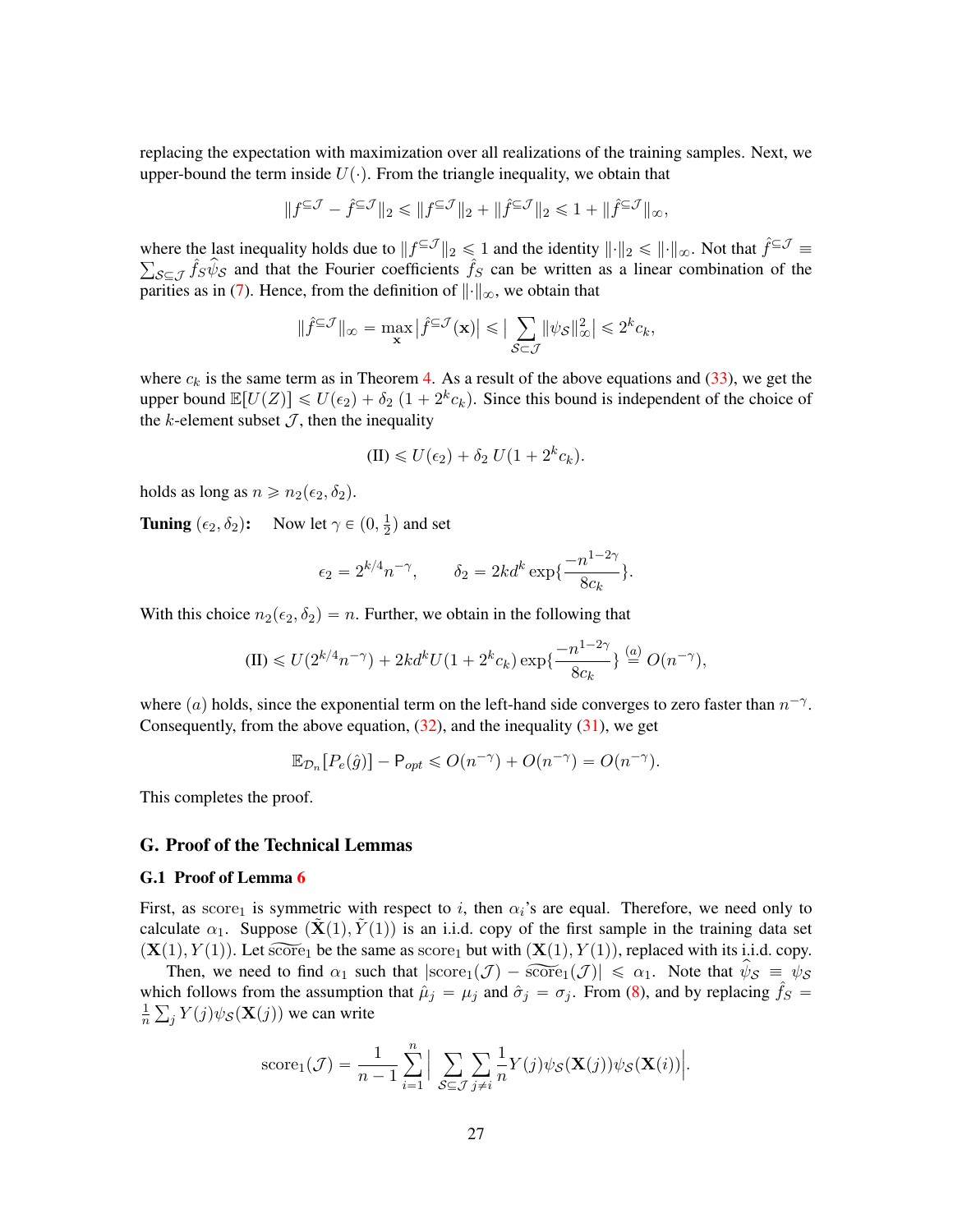Depending whether  $i = 1$  or  $j = 1$ , the right-hand side of the above equation is a sum of the following three terms

$$
\frac{1}{n(n-1)} \Big| \sum_{\mathcal{S} \subseteq \mathcal{J}} \sum_{j \neq 1} Y(j) \psi_{\mathcal{S}}(\mathbf{X}(j)) \psi_{\mathcal{S}}(\mathbf{X}(1)) \Big| + \frac{1}{n(n-1)} \sum_{i \neq 1} \Big| \sum_{\mathcal{S} \subseteq \mathcal{J}} Y(1) \psi_{\mathcal{S}}(\mathbf{X}(1)) \psi_{\mathcal{S}}(\mathbf{X}(i)) \Big| + \frac{1}{n(n-1)} \sum_{i \neq 1} \Big| \sum_{\mathcal{S} \subseteq \mathcal{J}} \sum_{j \neq i, 1} Y(j) \psi_{\mathcal{S}}(\mathbf{X}(j)) \psi_{\mathcal{S}}(\mathbf{X}(i)) \Big|.
$$

The third term int he above equation is the same in  $score_1$  and  $score_1$ . Therefore, using the triangle inequality, we obtain that

$$
|\text{score}_1(\mathcal{J}) - \widetilde{\text{score}}_1(\mathcal{J})| \le \frac{1}{n(n-1)} \sum_{\mathcal{S} \subseteq \mathcal{J}} \sum_{j \neq 1} \left| Y(j) \psi_{\mathcal{S}}(\mathbf{X}(j)) \right| \underbrace{\left| \psi_{\mathcal{S}}(\mathbf{X}(1)) - \psi_{\mathcal{S}}(\tilde{\mathbf{X}}(1)) \right|}_{(I)} + \frac{1}{n(n-1)} \sum_{\mathcal{S} \subseteq \mathcal{J}} \sum_{i \neq 1} \underbrace{\left| Y(1) \psi_{\mathcal{S}}(\mathbf{X}(1)) - \tilde{Y}(1) \psi_{\mathcal{S}}(\tilde{\mathbf{X}}(1)) \right|}_{(II)} \left| \psi_{\mathcal{S}}(\mathbf{X}(i)) \right|.
$$
 (34)

Note that  $\left| Y(j)\psi_{\mathcal{S}}(\mathbf{X}(j)) \right| = \left| \psi_{\mathcal{S}}(\mathbf{X}(j)) \right| \leq \|\psi_{\mathcal{S}}\|_{\infty}$ , where we used the definition of  $\infty$ -norm and the fact that  $Y(j) \in \{-1, 1\}$ . Thus, from the triangle inequality, the term (I) in [\(34\)](#page-26-0) satisfies  $(I) \leq 2||\psi_{\mathcal{S}}||_{\infty}$ . As for (II), we add an subtract  $Y(1)\psi_{\mathcal{S}}(\mathbf{X}(1))$  and apply the triangle inequality. As a result, we have that

$$
\text{(II)}\leqslant \left|Y(1)\right|\ \left|\psi_{\mathcal{S}}(\mathbf{X}(1))-\psi_{\mathcal{S}}(\tilde{\mathbf{X}}(1))\right|+\left|Y(1)-\tilde{Y}(1)\right|\ \left|\psi_{\mathcal{S}}(\tilde{\mathbf{X}}(1))\right|\leqslant 4\|\psi_{\mathcal{S}}\|_{\infty}.
$$

With the above argument and the inequality in  $(34)$ , we obtain that

$$
|\text{score}_1(\mathcal{J}) - \widetilde{\text{score}}_1(\mathcal{J})| \le \frac{1}{n(n-1)} \sum_{\mathcal{S} \subseteq \mathcal{J}} \sum_{j \neq 1} 6 \|\psi_{\mathcal{S}}\|_{\infty}^2 \le \frac{6 \, 2^k}{n} \|\psi_{\mathcal{S}}\|_{\infty}^2,
$$

where the last inequality follows since  $|\mathcal{J}| \leq k$ .

#### <span id="page-27-0"></span>G.2 Proof of Lemma [10](#page-17-1)

Recall from the proof of Lemma  $1$  that score<sub>1</sub> can be written as

score<sub>1</sub>(
$$
\mathcal{J}
$$
) =  $\frac{1}{n} \sum_{i} \left| \hat{f}_{(i)}^{\subseteq} \mathcal{J}(\mathbf{X}(i)) \right|$ ,

where  $\hat{f}_{(i)}^{\subseteq J}$  $\sum_{(i)}^{\infty}$  is defined as in [\(28\)](#page-22-1) which is repeated below

$$
\hat{f}_{(i)}^{\subseteq \mathcal{J}}(\mathbf{x}) \triangleq \frac{n}{n-1} \sum_{\mathcal{S} \subseteq \mathcal{J}} \left( \hat{f}_{\mathcal{S}} - \frac{1}{n} Y(i) \prod_{j \in \mathcal{S}} \frac{X_j(i) - \hat{\mu}_j}{\hat{\sigma}_j} \right) \hat{\psi}_{\mathcal{S}}(\mathbf{x}).
$$

Further, note that  $\overline{\text{score}}_1$  is the same as  $\text{score}_1$  but with  $\hat{\mu}_j = \mu_j$  and  $\hat{\sigma}_j = \sigma_j$ . Therefore, from the above relation, score<sub>1</sub> can also be written as  $\overline{\text{score}}_1(\mathcal{J}) = \frac{1}{n} \sum_i$  $\left| \overline{f}_{(i)}^{\subseteq} \mathcal{J} \right|$  $\widetilde{\epsilon}_{(i)}^{\subseteq {\cal J}}(\mathbf{X}(i))$  $\int$ , where

$$
\bar{f}_{(i)}^{\subseteq \mathcal{J}}(\mathbf{x}) \triangleq \frac{n}{n-1} \sum_{\mathcal{S} \subseteq \mathcal{J}} \left( \bar{f}_{\mathcal{S}} - \frac{1}{n} Y(i) \prod_{j \in \mathcal{S}} \frac{X_j(i) - \mu_j}{\sigma_j} \right) \psi_{\mathcal{S}}(\mathbf{x}),
$$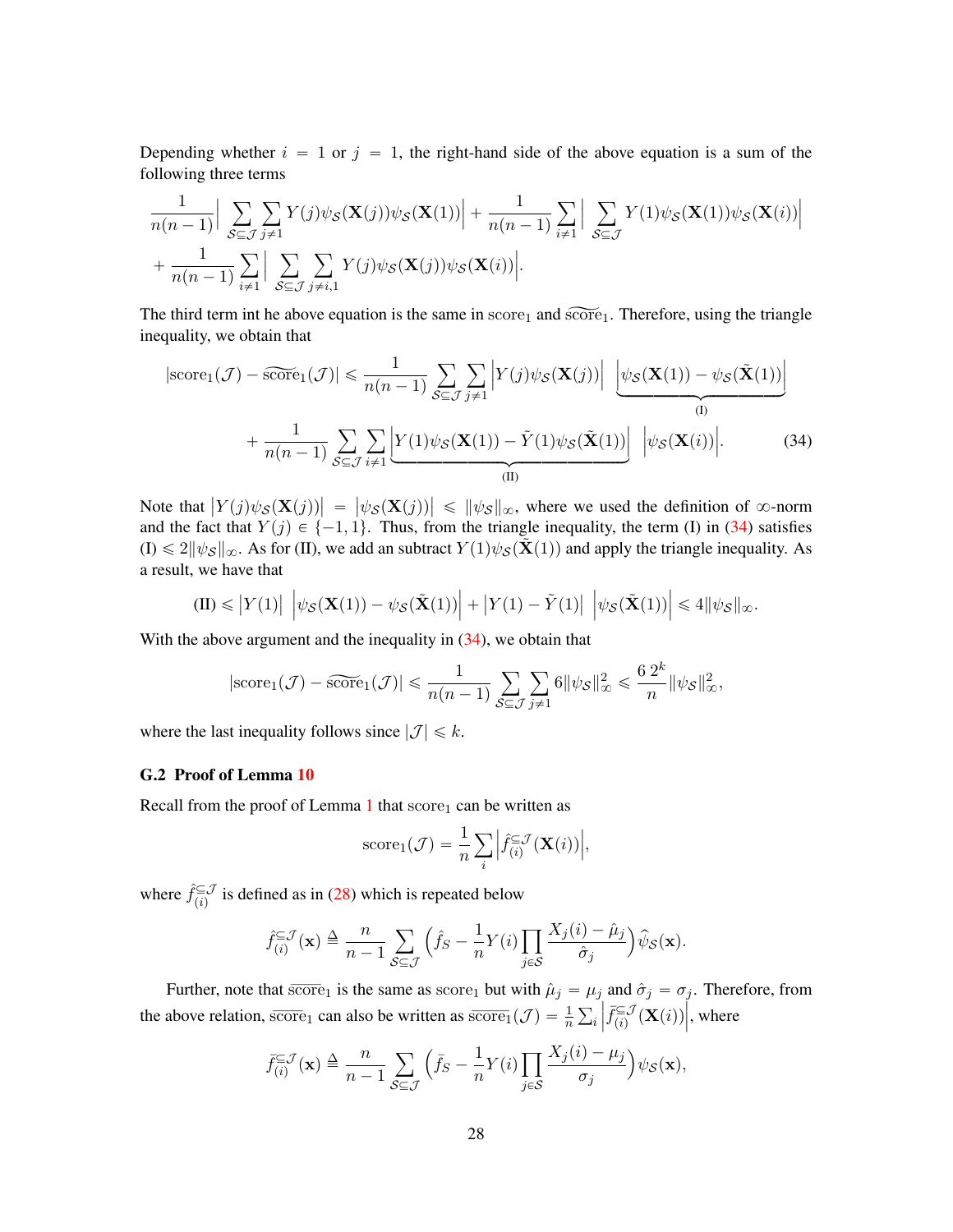with  $\bar{f}_S = \frac{1}{n}$  $\overline{n}$  $i Y(i) \psi_{\mathcal{S}}(\mathbf{X}(i)).$ 

With the above definitions, from triangle inequality and the fact that  $||a| - |b|| \leq |a - b|$ , we obtain

$$
\left|\widetilde{\text{score}}_1(\mathcal{J}) - \text{score}_1(\mathcal{J})\right| \leq \frac{1}{n} \sum_i \left|\widetilde{f}_{(i)}^{\subseteq \mathcal{J}}(\mathbf{X}(i)) - \widehat{f}_{(i)}^{\subseteq \mathcal{J}}(\mathbf{X}(i))\right| \leq \|\widetilde{f}_{(1)}^{\subseteq \mathcal{J}} - \widehat{f}_{(1)}^{\subseteq \mathcal{J}}\|_{\infty},
$$

where the last inequality follows by maximizing over all realizations of  $X(i)$  and the symmetricity with respect to *i*. Note that,  $\bar{f}_{(1)}^{\subseteq \mathcal{J}}$  $\hat{f}_{(1)}^{\subseteq} \mathcal{J}$  and  $\hat{f}_{(1)}^{\subseteq} \mathcal{J}$  $\sum_{(1)}^{\infty}$  are, respectively, equal to  $\bar{f} \subseteq J$  and  $\hat{f} \subseteq J$  when the first sample  $(X(1), Y(1))$  is removed from the training samples. Hence, Lemma [14](#page-19-1) of Appendix [B](#page-15-0) applies here and gives

$$
\|\bar{f}_{(1)}^{\subseteq \mathcal{J}} - \hat{f}_{(1)}^{\subseteq \mathcal{J}}\|_{\infty} \leq \lambda(\epsilon_0),
$$

where  $\lambda(\epsilon_0) = O(k2^k c_k \epsilon_0)$  as  $\epsilon_0 \to 0$ . This completes the proof.

### <span id="page-28-0"></span>G.3 Proof of Lemma [11](#page-17-0)

We start with the triangle inequality for  $\infty$ -norm by adding and subtracting  $b_S \psi_S$ :

$$
\|\psi_{\mathcal{S}} - \widehat{\psi}_{\mathcal{S}}\|_{\infty} \le \|\psi_{\mathcal{S}} - b_{\mathcal{S}}\psi_{\mathcal{S}}\|_{\infty} + \|b_{\mathcal{S}}\psi_{\mathcal{S}} - \widehat{\psi}_{\mathcal{S}}\|_{\infty}.
$$

Note that  $b_{\mathcal{S}}\psi_{\mathcal{S}} \equiv$  $j$ ∈ $\mathcal S$  $x_j - \mu_j$  $\frac{-\mu_j}{\hat{\sigma}_i}$ . Now, using the triangle inequality on the second term above, we have

$$
||b_S \psi_S - \hat{\psi}_S||_{\infty} = ||b_S \psi_S \pm \left(\sum_{l \in S} \prod_{j \leq l} \frac{x_j - \hat{\mu}_j}{\hat{\sigma}_i} \prod_{r > l} \frac{x_r - \mu_r}{\hat{\sigma}_r}\right) - \hat{\psi}_S||_{\infty}
$$
  
\n
$$
\leq \sum_{l \in S} \frac{|\mu_l - \hat{\mu}_l|}{\hat{\sigma}_l} || \prod_{j < l} \frac{(x_j - \hat{\mu}_j)}{\hat{\sigma}_j} \prod_{r > l} \frac{(x_r - \mu_r)}{\hat{\sigma}_r} ||_{\infty}
$$
  
\n
$$
\leq \frac{\epsilon}{\sigma_{\min}} \sum_{l \in S} || \prod_{j < l} \frac{(x_j - \hat{\mu}_j)}{\hat{\sigma}_j} \prod_{r > l} \frac{(x_r - \mu_r)}{\hat{\sigma}_r} ||_{\infty}
$$
  
\n
$$
\leq \frac{\epsilon}{\sigma_{\min}} \sum_{l \in S} \prod_{j < l} \frac{(1 + |\hat{\mu}_j|)}{\hat{\sigma}_j} \prod_{r > l} \frac{(1 + |\mu_r|)}{\hat{\sigma}_r}
$$
  
\n
$$
\stackrel{(a)}{\leq} \frac{\epsilon}{\sigma_{\min}} \sum_{l \in S} \prod_{j < l} \frac{(1 + |\mu_j|)(1 + \epsilon)}{\hat{\sigma}_j} \prod_{r > l} \frac{(1 + |\mu_r|)}{\hat{\sigma}_r}
$$
  
\n
$$
\stackrel{(b)}{\leq} \frac{\epsilon}{\sigma_{\min}} b_S \sum_{l \in S} \prod_{j \in S} \frac{(1 + |\mu_j|)(1 + \epsilon)}{\sigma_j}
$$
  
\n
$$
\stackrel{(c)}{\leq} \frac{k\epsilon}{\sigma_{\min}} b_S (1 + \epsilon)^k ||\psi_S||_{\infty},
$$

where (a) follows from the inequality  $(1+|\hat{\mu}_j|) \leq (1+|\mu_j|)(1+\epsilon)$ , and (b) follows from  $(1+|\mu_j|) \leq$  $(1 + |\mu_j|)(1 + \epsilon)$ . Lastly,  $(c)$  holds as  $|\mathcal{S}| \le k$  and because  $\|\psi_{\mathcal{S}}\|_{\infty} = \prod_{j \in \mathcal{S}}$  $1 + |\mu_j|$  $\frac{\tau |\mu_j|}{\sigma_j}.$ 

<span id="page-28-1"></span>
$$
\|\psi_{\mathcal{S}} - \widehat{\psi}_{\mathcal{S}}\|_{\infty} \leq |1 - b_{\mathcal{S}}| \|\psi_{\mathcal{S}}\|_{\infty} + \frac{k\epsilon}{\sigma_{\min}} b_{\mathcal{S}} (1 + \epsilon)^{k} \|\psi_{\mathcal{S}}\|_{\infty}.
$$
 (35)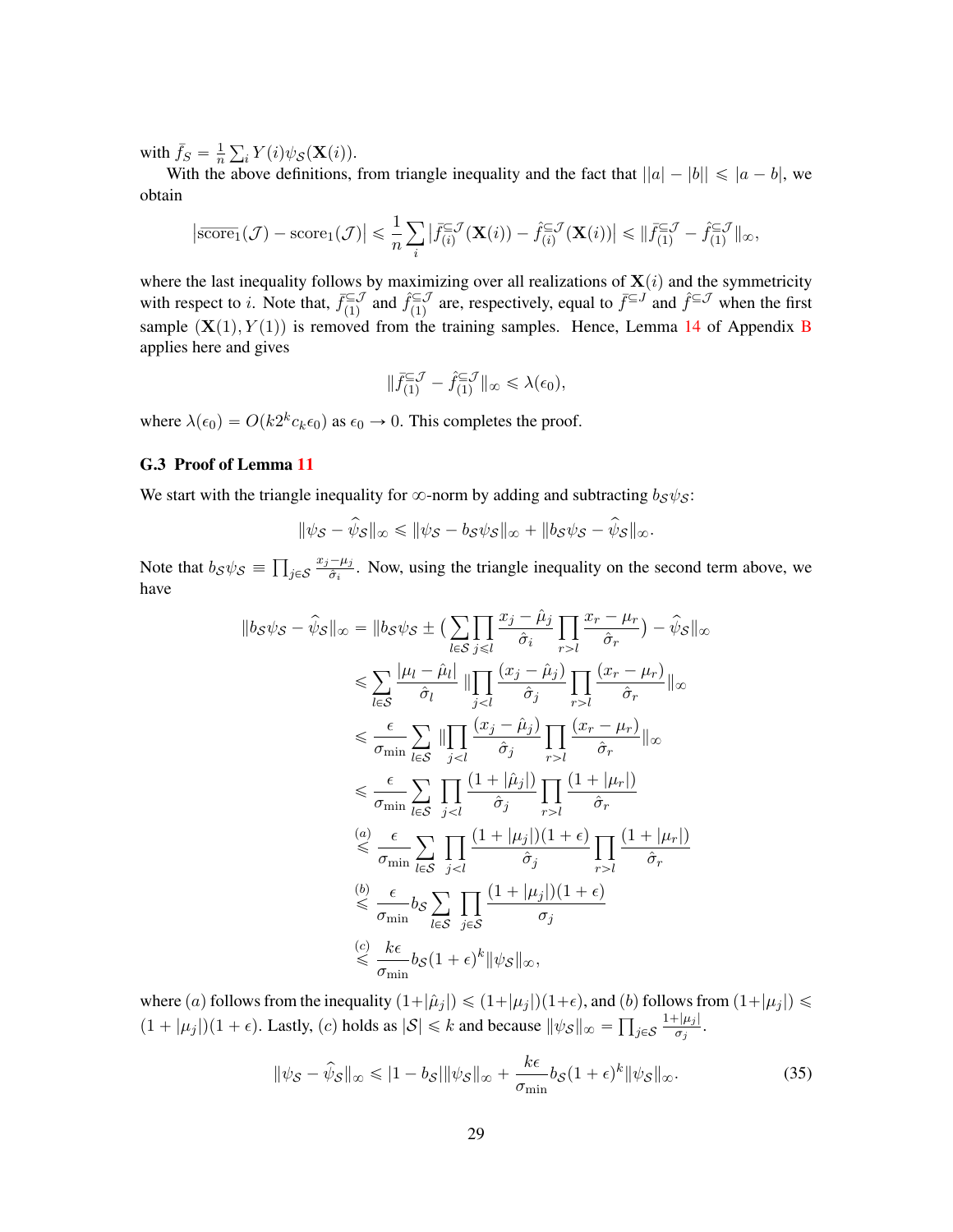From the assumption of the lemma and the definition of  $b_S$  we obtain that

$$
1 - (1 + \epsilon)^{|S|} \leq 1 - b_{S} \leq 1 - (1 - \epsilon)^{|S|}.
$$

Since  $\epsilon \in (0, 1)$  and  $|S| \le k$ , then  $(1 - \epsilon)^{|S|} \ge 1 - k\epsilon$ . Also, from the fact that  $(1 + x) \le e^{x}$  for all  $x \in \mathbb{R}$ , we obtain

<span id="page-29-1"></span>
$$
1 - e^{k\epsilon} \leq 1 - b_{\mathcal{S}} \leq k\epsilon \leq e^{k\epsilon} - 1. \tag{36}
$$

Lastly, combining  $(35)$  and  $(36)$  gives the following inequality

$$
\|\psi_{\mathcal{S}} - \widehat{\psi}_{\mathcal{S}}\|_{\infty} \leqslant (e^{k\epsilon} - 1) \|\psi_{\mathcal{S}}\|_{\infty} + \frac{k\epsilon}{\sigma_{\min}} (1 + \epsilon)^{2k} \|\psi_{\mathcal{S}}\|_{\infty}.
$$

The proof is complete by noting that  $\|\psi_{\mathcal{S}}\|_{\infty} \leq \sqrt{c_k}$ .

# <span id="page-29-0"></span>G.4 Proof of Lemma [14](#page-19-1)

Recall that the function  $\bar{f}^{\subseteq J}$  is defined as

$$
\bar{f}^{\subseteq J}(x^d) \triangleq \sum_{\mathcal{S} \subseteq \mathcal{J}} \bar{f}_{\mathcal{S}} \psi_{\mathcal{S}}(x^d),
$$

where the Fourier-estimates  $\bar{f}_S$  are defined as

<span id="page-29-3"></span>
$$
\bar{f}_S \triangleq \frac{1}{n} \sum_i Y(i) \psi_S(X(i)).
$$

From triangle inequality for  $\infty$ -norm and the definition of  $\hat{f}^{\subseteq J}$  and  $\bar{f}^{\subseteq J}$  we obtain

$$
\|\hat{f}^{\subseteq \mathcal{J}} - \bar{f}^{\subseteq J}\|_{\infty} \le \sum_{S \subseteq J} \|\hat{f}_S \,\hat{\psi}_S - \bar{f}_S \,\psi_S\|_{\infty}.\tag{37}
$$

Again by triangle inequality and by adding and subtracting  $\bar{f}_S \hat{\psi}_S$ , we obtain that

$$
\|\hat{f}S \ \hat{\psi}S - \bar{f}S \ \psi_S\|_{\infty} \le \|\hat{f}S \ \hat{\psi}S - \bar{f}S \ \hat{\psi}S\|_{\infty} + \|\bar{f}S \ \hat{\psi}S - \bar{f}S \ \psi_S\|_{\infty} \n= |\hat{f}S - \bar{f}S| \ \|\hat{\psi}S\|_{\infty} + |\bar{f}S| \ \|\hat{\psi}S - \psi_S\|_{\infty}.
$$

Next, note that from triangle inequality

$$
|\hat{f}_S - \bar{f}_S| \leq \frac{1}{n} \sum_i |\hat{\psi}_{\mathcal{S}}(\mathbf{x}(i)) - \psi_{\mathcal{S}}(\mathbf{x}(i))| \leq \|\psi_{\mathcal{S}} - \hat{\psi}_{\mathcal{S}}\|_{\infty}.
$$

Therefore,

$$
\|\hat{f}_S\,\hat{\psi}_\mathcal{S} - \bar{f}_S\,\psi_S\|_\infty \le (\|\hat{\psi}_\mathcal{S}\|_\infty + |\bar{f}_S|)\|\hat{\psi}_\mathcal{S} - \psi_S\|_\infty. \tag{38}
$$

We proceed by bounding each term above. As for the first term we have, that  $\|\hat{\psi}_{\mathcal{S}}\|_{\infty} \leq \|\psi_{\mathcal{S}}\|_{\infty} +$  $\|\hat{\psi}_{\mathcal{S}} - \psi_{\mathcal{S}}\|_{\infty}$ . As for the second term, we have

<span id="page-29-2"></span>
$$
\bar{f}_S = \frac{1}{n} \sum_i Y(i) \psi_{\mathcal{S}}(\mathbf{X}(i)) \leq \|\psi_{\mathcal{S}}\|_{\infty}.
$$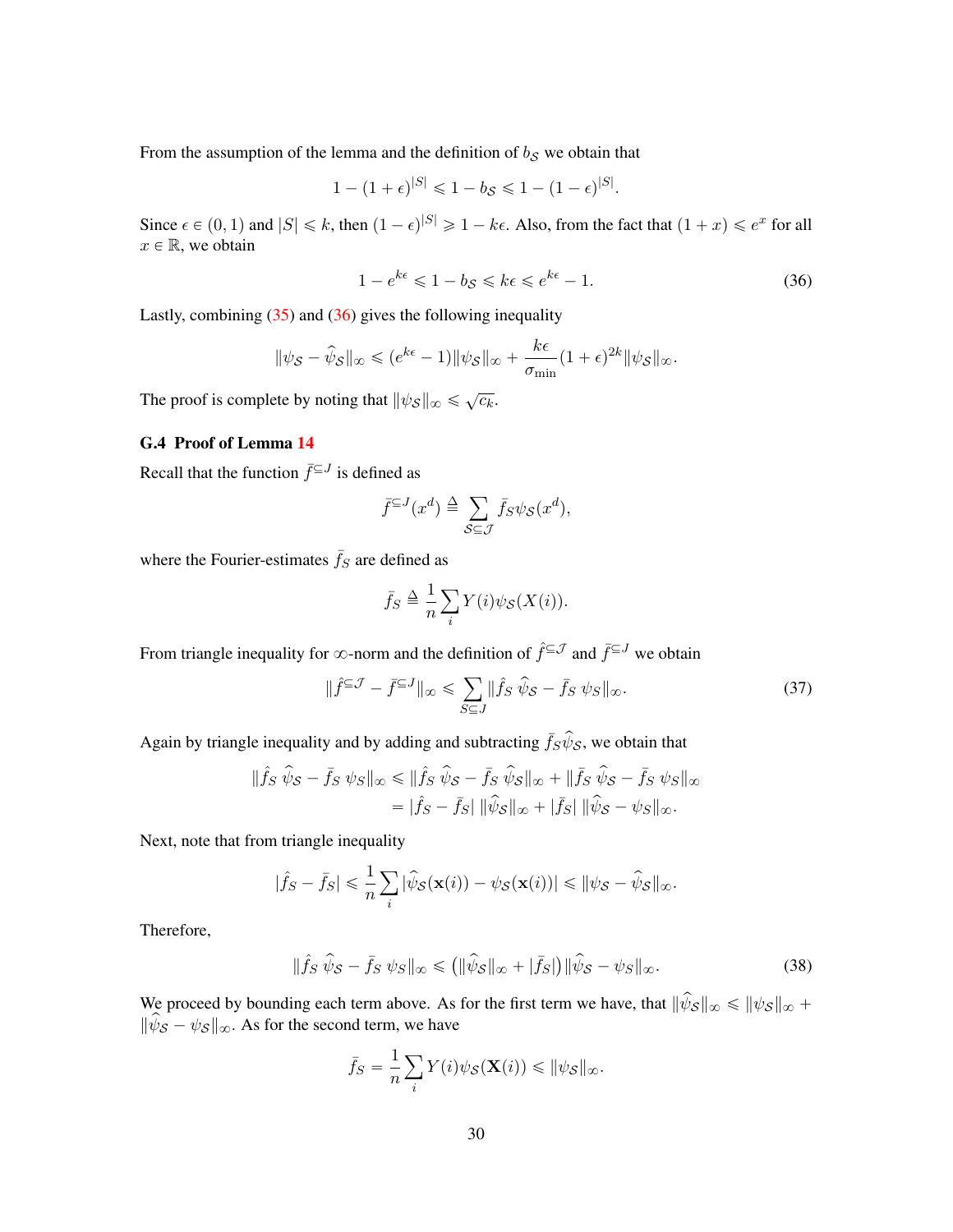Lastly, the third term is bounded using Lemma [11](#page-17-0) of Appendix [B,](#page-15-0) which is restated as follows: Conditioned on  $B$ ,  $\|\psi_S - \hat{\psi}_S\|_{\infty} \le \gamma(\epsilon_0)$ , almost surely, where  $\gamma(\epsilon_0) = O(k\epsilon\sqrt{c_k})$  as  $\epsilon_0 \to 0$ .

Recall from [\(13\)](#page-13-2), that  $c_k$  is defined as  $c_k = \max_{\mathcal{S}: |\mathcal{S}| \leq k} ||\psi_{\mathcal{S}}||_{\infty}^2$ . Therefore, combining these bounds for the terms in [\(38\)](#page-29-2) gives the following bound

$$
\|\hat{f}_S \,\hat{\psi}_S - \bar{f}_S \,\psi_S\|_{\infty} \le (2\|\psi_S\|_{\infty} + \|\hat{\psi}_S - \psi_S\|_{\infty}) \|\hat{\psi}_S - \psi_S\|_{\infty} \le (2\sqrt{c_k} + \gamma(\epsilon_0))\gamma(\epsilon_0).
$$

Lastly, as a result of the above bound and the inequality [\(37\)](#page-29-3),

$$
\|\hat{f}^{\subseteq \mathcal{J}} - \bar{f}^{\subseteq J}\|_{\infty} \leq \lambda(\epsilon_0) \stackrel{\Delta}{=} 2^k \big(2\sqrt{c_k}\gamma(\epsilon_0) + \gamma^2(\epsilon_0)\big).
$$

It is not difficult to check that  $\lambda(\epsilon_0) = O(k2^k c_k \epsilon_0)$  as  $\epsilon_0 \to 0$ .

# **References**

- <span id="page-30-8"></span>Kazuoki Azuma. Weighted sums of certain dependent random variables. *Tohoku Mathematical Journal*, 19(3):357–367, 1967. doi: 10.2748/tmj/1178243286.
- <span id="page-30-1"></span>R. Battiti. Using mutual information for selecting features in supervised neural net learning. *IEEE Transactions on Neural Networks*, 5(4):537–550, July 1994. doi: 10.1109/72.298224.
- <span id="page-30-7"></span>Eric Blais, Ryan O'Donnell, and Karl Wimmer. Polynomial regression under arbitrary product distributions. *Machine learning*, 80(2-3):273–294, 2010.
- <span id="page-30-3"></span>Jianbo Chen, Mitchell Stern, Martin J Wainwright, and Michael I Jordan. Kernel feature selection via conditional covariance minimization. In *Advances in Neural Information Processing Systems*, pages 6946–6955, 2017.
- <span id="page-30-5"></span>Thomas A Courtade and Gowtham R Kumar. Which Boolean functions maximize mutual information on noisy inputs? *IEEE Trans. Inf. Theory*, 60(8):4515–4525, 2014.
- <span id="page-30-6"></span>Thomas M Cover and Joy A Thomas. *Elements of information theory*. Wiley-Interscience, 2006.
- <span id="page-30-9"></span>Merrick L Furst, Jeffrey C Jackson, and Sean W Smith. Improved learning of  $AC^0$  functions. In *COLT*, volume 91, pages 317–325, 1991.
- <span id="page-30-4"></span>Surbhi Goel and Adam R. Klivans. Learning neural networks with two nonlinear layers in polynomial time. In Alina Beygelzimer and Daniel Hsu, editors, *Proceedings of the Thirty-Second Conference on Learning Theory*, volume 99 of *Proceedings of Machine Learning Research*, pages 1470–1499, Phoenix, USA, 25–28 Jun 2019. PMLR. URL [http://proceedings.mlr.](http://proceedings.mlr.press/v99/goel19b.html) [press/v99/goel19b.html](http://proceedings.mlr.press/v99/goel19b.html).
- <span id="page-30-2"></span>Arthur Gretton, Olivier Bousquet, Alex Smola, and Bernhard Scholkopf. Measuring statistical ¨ dependence with hilbert-schmidt norms. In *Lecture Notes in Computer Science*, pages 63–77. Springer Berlin Heidelberg, 2005. doi: 10.1007/11564089 7.
- <span id="page-30-0"></span>Isabelle Guyon and Andre Elisseeff. An introduction to variable and feature selection. ´ *Journal of machine learning research*, 3(Mar):1157–1182, 2003.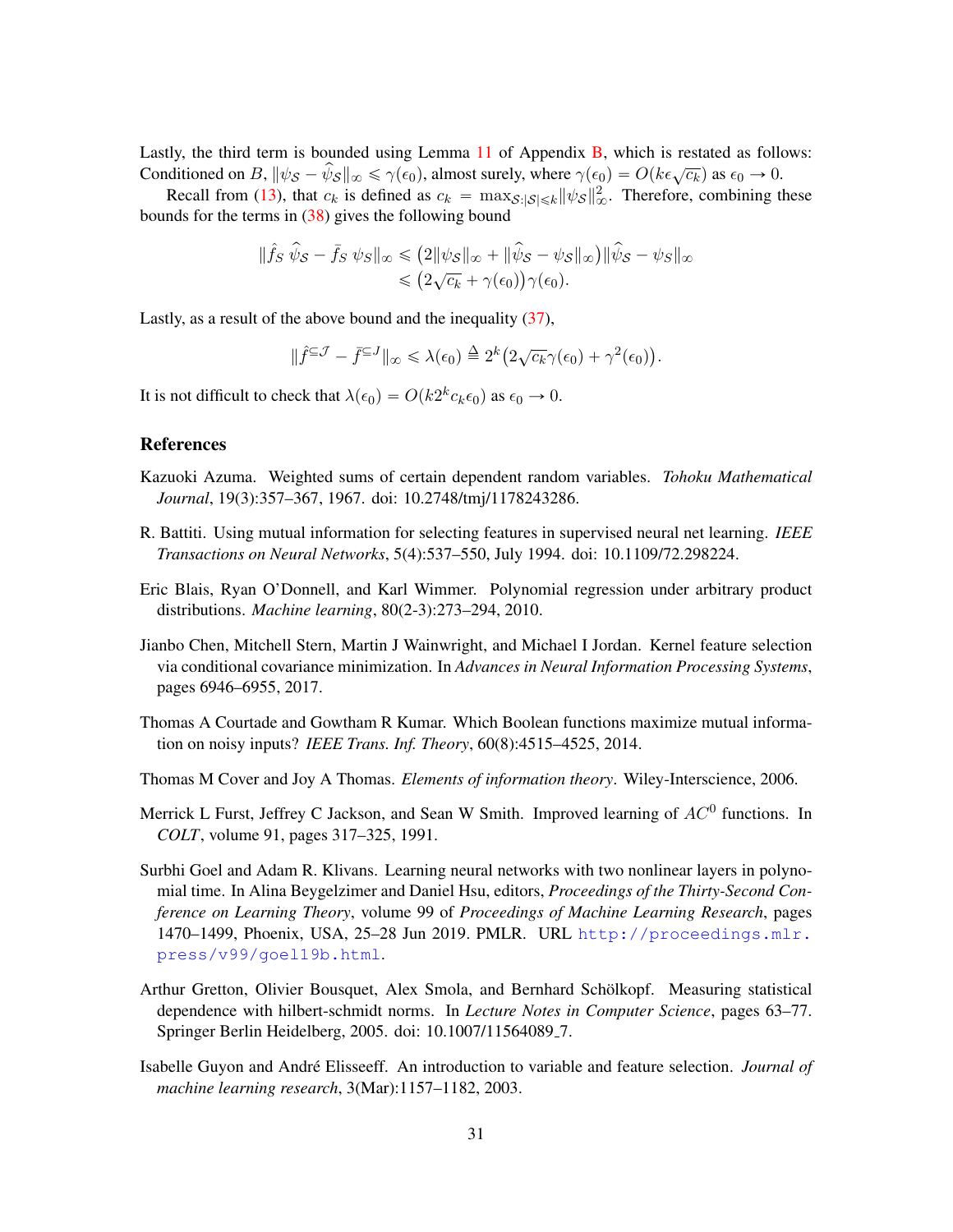- <span id="page-31-8"></span>Mohsen Heidari, S. Sandeep Pradhan, and Ramji Venkataramanan. Boolean functions with biased inputs: Approximation and noise sensitivity. In *Proc. IEEE Int. Symp. Information Theory (ISIT)*, pages 1192–1196, July 2019. doi: 10.1109/ISIT.2019.8849233.
- <span id="page-31-15"></span>Jeffrey C Jackson. An efficient membership-query algorithm for learning DNF with respect to the uniform distribution. *Journal of Computer and System Sciences*, 55(3):414–440, dec 1997. doi: 10.1006/jcss.1997.1533.
- <span id="page-31-9"></span>Adam Tauman Kalai, Adam R. Klivans, Yishay Mansour, and Rocco A. Servedio. Agnostically learning halfspaces. *SIAM Journal on Computing*, 37(6):1777–1805, jan 2008. doi: 10.1137/ 060649057.
- <span id="page-31-11"></span>Gil Kalai. Noise sensitivity and chaos in social choice theory. Technical report, Hebrew University, 2005.
- <span id="page-31-4"></span>Michael J. Kearns, Robert E. Schapire, and Linda M. Sellie. Toward efficient agnostic learning. *Machine Learning*, 17(2-3):115–141, 1994. doi: 10.1007/bf00993468.
- <span id="page-31-0"></span>Ron Kohavi and George H John. Wrappers for feature subset selection. *Artificial intelligence*, 97 (1-2):273–324, 1997.
- <span id="page-31-1"></span>Daphne Koller and Mehran Sahami. Toward optimal feature selection. Technical report, Stanford InfoLab, 1996.
- <span id="page-31-5"></span>Nathan Linial, Yishay Mansour, and Noam Nisan. Constant depth circuits, Fourier transform, and learnability. *J. ACM*, 40(3):607–620, 1993.
- <span id="page-31-13"></span>Elchanan Mossel, Ryan O'Donnell, and Rocco P Servedio. Learning juntas. In *Proc. ACM Symp. on Theory of Computing*, pages 206–212, 2003.
- <span id="page-31-14"></span>Elchanan Mossel, Ryan O'Donnell, and Rocco A Servedio. Learning functions of k relevant variables. *J. Comput. Syst. Sci*, 69(3):421–434, 2004.
- <span id="page-31-10"></span>Ryan O'Donnell. *Analysis of boolean functions*. Cambridge University Press, 2014.
- <span id="page-31-2"></span>Hanchuan Peng, Fuhui Long, and Chris Ding. Feature selection based on mutual information criteria of max-dependency, max-relevance, and min-redundancy. *IEEE Transactions on pattern analysis and machine intelligence*, 27(8):1226–1238, 2005.
- <span id="page-31-7"></span>Shai Shalev-Shwartz and Shai Ben-David. *Understanding Machine Learning: From Theory to Algorithms*. Cambridge University Press, New York, NY, USA, 2014. ISBN 1107057132, 9781107057135.
- <span id="page-31-12"></span>Wojciech Szpankowski. *Average case analysis of algorithms on sequences*, volume 50. John Wiley & Sons, 2011.
- <span id="page-31-6"></span>Gregory Valiant. Finding correlations in subquadratic time, with applications to learning parities and the closest pair problem. *Journal of the ACM*, 62(2):1–45, may 2015. doi: 10.1145/2728167.
- <span id="page-31-3"></span>L. G. Valiant. A theory of the learnable. *Communications of the ACM*, 27(11):1134–1142, nov 1984. doi: 10.1145/1968.1972.